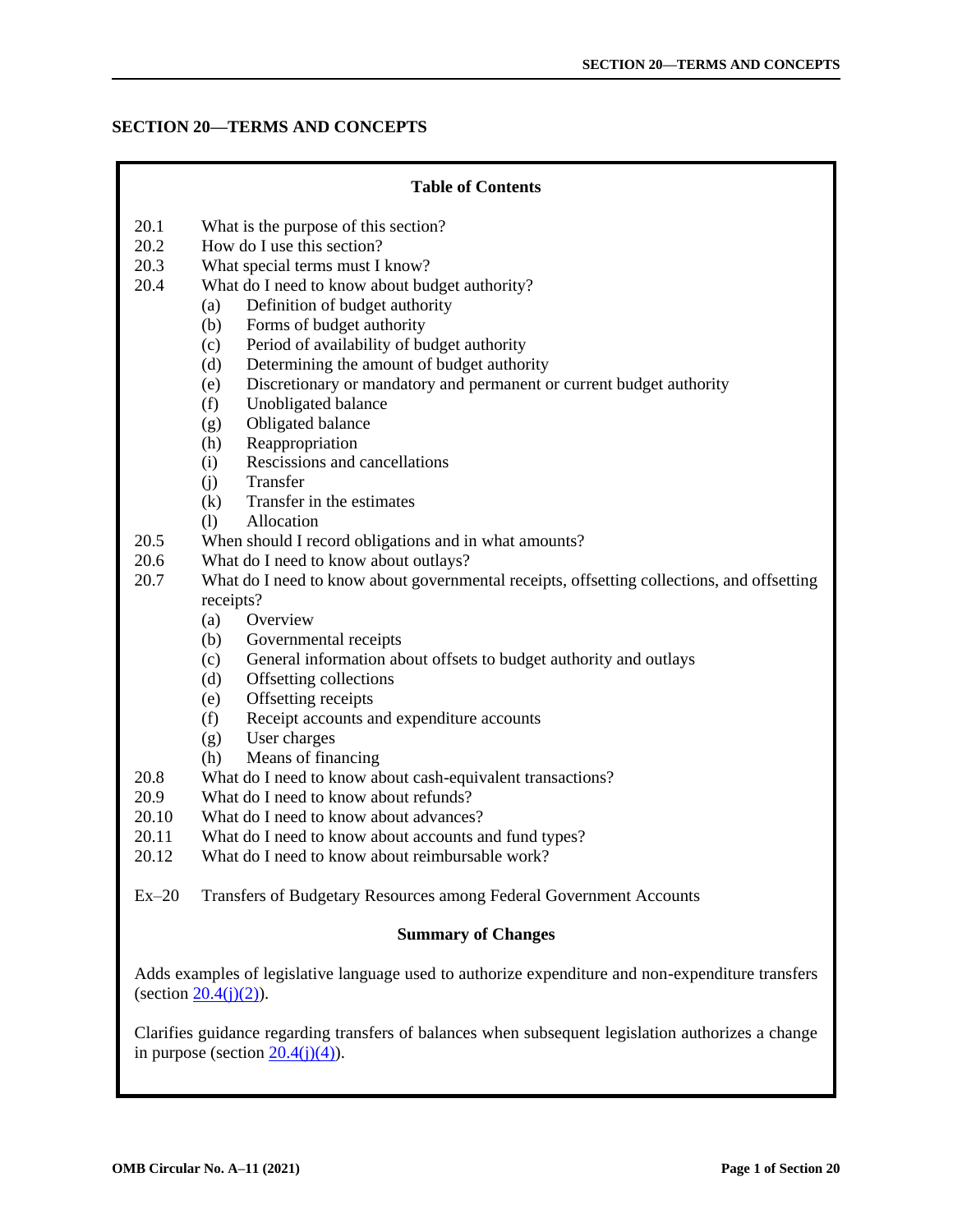## <span id="page-1-0"></span>**20.1 What is the purpose of this section?**

In this section, we define budget terms—such as budget authority, obligation, and outlay—that you need to know in order to understand the budget process and this Circular. We also explain certain of the terms in depth.

## **20.2 How do I use this section?**

- If you need a brief definition of a term commonly used in the budget process, go to section 20.3. That section lists the terms in alphabetical order.
- If you need a more detailed explanation of the terms and concepts listed in the section titles of the Table of Contents above, go to sections [20.4–20.13.](#page-11-0)
- If you need to know more about the credit terms defined in section  $20.3$ , go to section  $185$ , Federal credit.
- If you need to know more about the sequestration terms and concepts defined in section 20.3, go to section [100,](https://www.whitehouse.gov/wp-content/uploads/2018/06/s100.pdf) Sequestration.
- If you need definitions of performance terms, go to sectio[n 200, O](https://www.whitehouse.gov/wp-content/uploads/2018/06/s200.pdf)verview of strategic plans, annual performance plans, and annual program performance reports.

## **20.3 What special terms must I know?**

**Advance appropriation** means appropriations of new budget authority that become available one or more fiscal years beyond the fiscal year for which the appropriation act was passed. (See section [20.4\(c\).\)](#page-14-0)

**Advance funding** means appropriations of budget authority provided in an appropriations act to be used, if necessary, to cover obligations incurred late in the fiscal year for benefit payments in excess of the amount specifically appropriated in the act for that year, where the budget authority is charged to the appropriation for the program for the fiscal year following the fiscal year for which the appropriations act is passed. (See section  $20.4(c)$ .)

**Agency** means a department or establishment of the Government for the purposes of this Circular. (Compare to "Bureau.")

**Allowance** means a lump sum included in the budget to represent certain transactions that are expected to increase or decrease budget authority, outlays, or receipts but that are not, for various reasons, reflected in the program details. For example, the budget might include an allowance to show the effect on the budget totals of a proposal that would affect many accounts by relatively small amounts, in order to avoid unnecessary detail in the presentations for the individual accounts. The President doesn't propose that Congress enact an allowance as such, but rather that it modify specific legislative measures as necessary to produce the increases or decreases represented by the allowance.

**Amendment** means a proposed action that revises the President's budget request and is transmitted prior to completion of action on the budget request by the Appropriations Committees of both Houses of Congress. (See section [110.2.\)](https://www.whitehouse.gov/wp-content/uploads/2018/06/s110.pdf#110.2)

**Apportionment** is a plan, approved by OMB, to spend resources provided by one of the annual appropriations acts, a supplemental appropriations act, a continuing resolution, or a permanent law (mandatory appropriations). Resources are apportioned by Treasury Appropriation Fund Symbol (TAFS).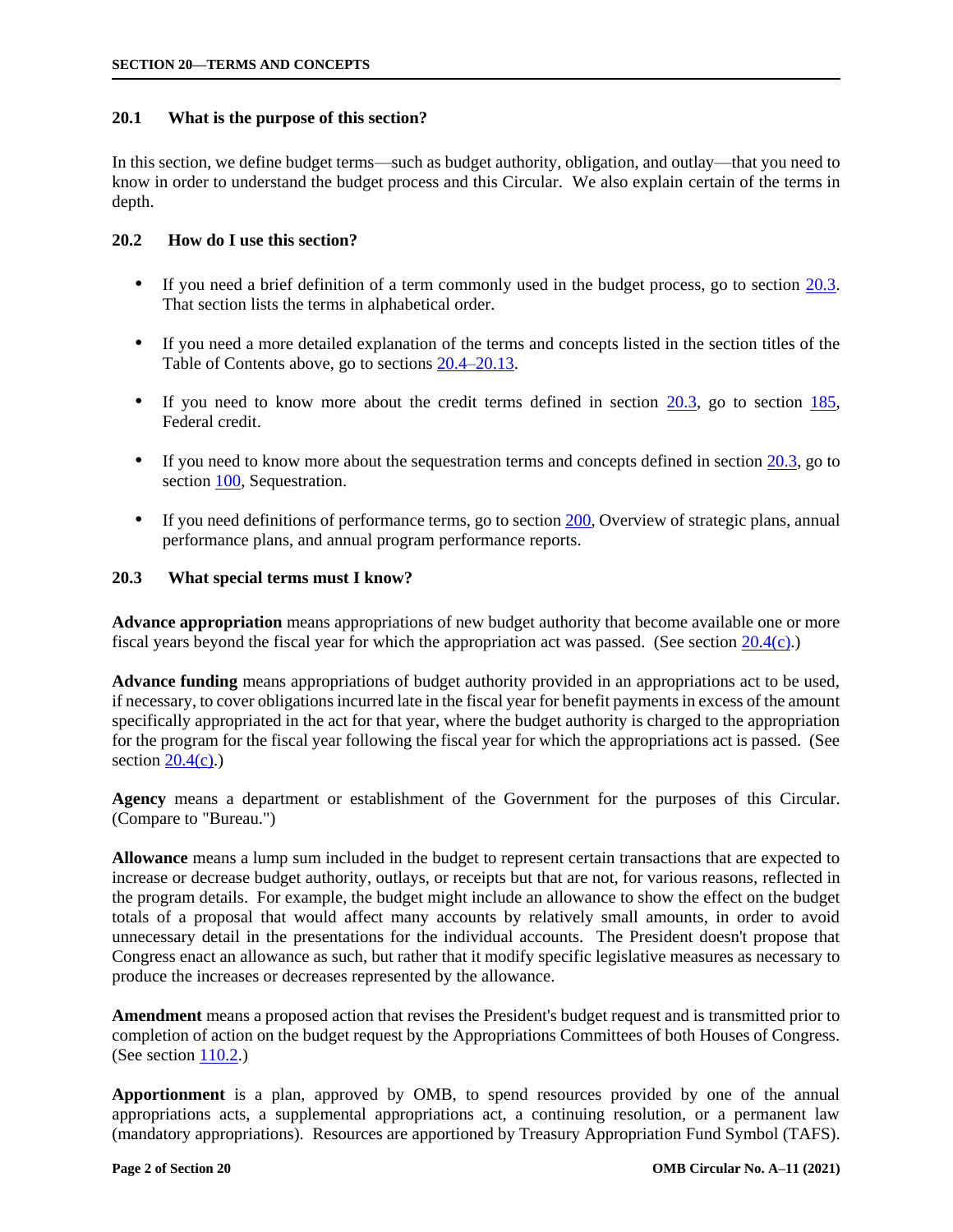The apportionment identifies amounts available for obligation and expenditure. It specifies and limits the obligations that may be incurred and expenditures made (or makes other limitations, as appropriate) for specified time periods, programs, activities, projects, objects, or any combination thereof. An apportioned amount may be further subdivided by an agency into allotments, suballotments, and allocations. (See Appendi[x H.\)](https://www.whitehouse.gov/wp-content/uploads/2018/06/app_h.pdf) 

**Appropriated entitlement**—See "Entitlement."

**Appropriation** means a provision of law (not necessarily in an appropriations act) authorizing the expenditure of funds for a given purpose. Usually, but not always, an appropriation provides budget authority. (See sectio[n 20.4.\)](#page-11-0) 

**Appropriation account**—See "Treasury Appropriation Fund Symbol."

**Balanced Budget and Emergency Deficit Control Act of 1985 (BBEDCA)** refers to legislation that shaped the budget process, first by setting fixed targets for annual deficits and then by replacing those with a Pay-as-you-go (PAYGO; see "Pay-as-you-go") requirement for new tax or mandatory spending legislation and with caps on annual discretionary funding. Most of these requirements expired in 2002. The Statutory Pay-As-You-Go Act of 2010, which did not amend BBEDCA, reinstated a statutory PAYGO rule for revenues and mandatory spending legislation. The Budget Control Act of 2011 (BCA), which amended BBEDCA, reinstated discretionary caps on budget authority through 2021. (See section [21.3.\)](https://www.whitehouse.gov/wp-content/uploads/2018/06/s21.pdf#21.3) 

**Balances of budget authority** means the amounts of budget authority provided in previous years that have not been outlayed.

**Baseline** means a projection of the estimated receipts, outlays, and deficit or surplus that would result from continuing current law or current policies through the period covered by the budget. (See section [80.\)](https://www.whitehouse.gov/wp-content/uploads/2018/06/s80.pdf)

**Borrowing authority** is a type of budget authority that permits obligations and outlays to be financed by borrowing. (See section  $20.4(b)$ .)

**Budget** means the Budget of the United States Government, which sets forth the President's comprehensive financial plan and indicates the President's priorities for the Federal Government. (See section [10.1.\)](https://www.whitehouse.gov/wp-content/uploads/2018/06/s10.pdf#10.1)

**Budget authority (BA)** means the authority provided by law to incur financial obligations that will result in outlays. The specific forms of budget authority are appropriations, borrowing authority, contract authority, and spending authority from offsetting collections. (See section [20.4.\)](#page-11-0)

**Budget Control Act of 2011** refers to legislation that, among other things, amended BBEDCA to reinstate discretionary spending limits on budget authority through 2021 and restored the process for enforcing those spending limits; increased the statutory debt ceiling; and established a Joint Select Committee on Deficit Reduction that was instructed to develop a bill to reduce the Federal deficit by at least \$1.5 trillion over a 10-year period. It also provided a process to implement alternative spending reductions in the event that legislation achieving at least \$1.2 trillion of deficit reduction was not enacted. (See section [21.3.\)](https://www.whitehouse.gov/wp-content/uploads/2018/06/s21.pdf#21.3)

**Budget totals** means the totals included in the Budget for budget authority, outlays, receipts, and the surplus or the deficit. Some presentations in the Budget distinguish on-budget totals from off-budget totals. Onbudget totals reflect the transactions of all Federal Government entities, except those excluded from the Budget totals by law. Off-budget totals reflect the transactions of Government entities that are excluded from the on-budget totals by law. Under current law, the off-budget totals include the Social Security trust funds and the Postal Service. The Budget combines the on- and off-budget totals to derive unified (i.e. consolidated) totals for Federal activity.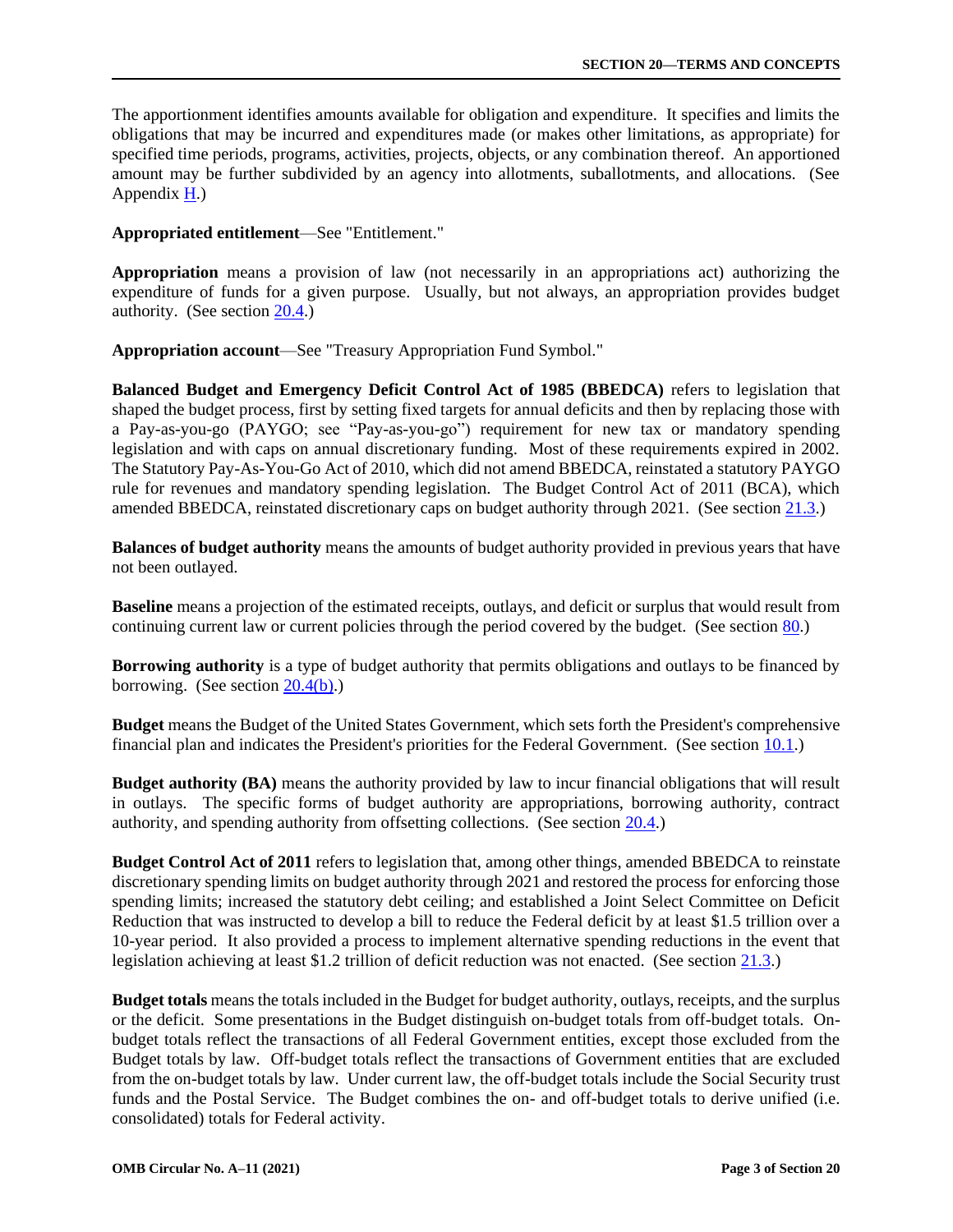**Budget year** (BY) refers to the fiscal year for which the budget is being considered, that is, with respect to a session of Congress, the fiscal year of the Government that starts on October 1 of the calendar year in which that session of Congress begins.

**Budgetary resources** mean amounts available to incur obligations in a given year. Budgetary resources consist of new budget authority and unobligated balances of budget authority provided in previous years.

**Bureau** means the principal subordinate organizational units of an agency.

**Cancellation** means a proposal by the President to reduce budget resources (new budget authority or unobligated balances of budget authority) that is not subject to the requirements of Title X of the Congressional Budget and Impoundment Control Act of 1974. Resources that are proposed by the President for cancellation cannot be withheld from obligation pending Congressional action on the proposal. The term is sometimes used more broadly to refer to any legislative action taken by the Congress to reduce budgetary resources, including rescissions proposed by the President. Cancellations can either be temporary or permanent. (See section  $20.4(i)$ .)

Cancellations as a type of reduction should not be confused with the canceled phase of annual and multiyear authority (see sectio[n 20.4\(c\)\)](#page-14-0) or cancellations of budgetary resources in no-year accounts pursuant to 31 U.S.C. 1555 (see Appendi[x F\).](https://www.whitehouse.gov/wp-content/uploads/2018/06/app_f.pdf)

**Cap** means the legal limits for each fiscal year under BBEDCA on the budget authority and outlays (only if applicable) provided by discretionary appropriations.

**Cap adjustment** means either an increase or a decrease that is permitted to the statutory cap limits under BBEDCA, when such caps are set in law, on the budget authority and outlays (only if applicable) provided by discretionary appropriations only if certain conditions are met. These conditions may include providing for a base level of funding, a designation of funds by the Congress (and in some circumstances, the President), or a change in concepts and definitions of funding under the cap. Changes in concepts and definitions require consultation with the Congressional Appropriations and Budget Committees.

**Cash equivalent transaction** means a transaction in which the Government makes outlays or receives collections in a form other than cash or in which the outlays or receipts recorded in the budget differ from the cash because the cash does not accurately measure the value of the transaction. (See section [20.8.\)](#page-34-0)

**CHIMP** is an acronym for a "**CH**ange (either a cost or a savings) **I**n a **M**andatory **P**rogram" that is proposed or enacted in an appropriations bill rather than in authorizing legislation. The term applies only to provisions in appropriations acts that change mandatory budget authority, outlays, offsetting collections, or offsetting receipts relative to the baseline. For the purposes of scoring those appropriations acts, such changes are scored as discretionary. After enactment, these changes are rebased (see "Rebase"). In OMB's budget database, proposed CHIMPs are separately identified with a specific budget enforcement subcategory classification known as a "discretionary change in a mandatory program" until they are enacted in full-year appropriations bills (see section [81.2\).](https://www.whitehouse.gov/wp-content/uploads/2018/06/s61.pdf#81.2) This classification only applies to policy estimates—not baseline estimates.

Under the Statutory Pay-As-You-Go Act of 2010, the outlay effects of CHIMPs that alter mandatory budget authority in an outyear are classified as PAYGO (mandatory) impacts except when their net outlay effect is zero over a six-year period beginning with the current year. All changes in revenues in any year are classified as PAYGO, and are not scored as discretionary, even if they are included in an appropriations bill.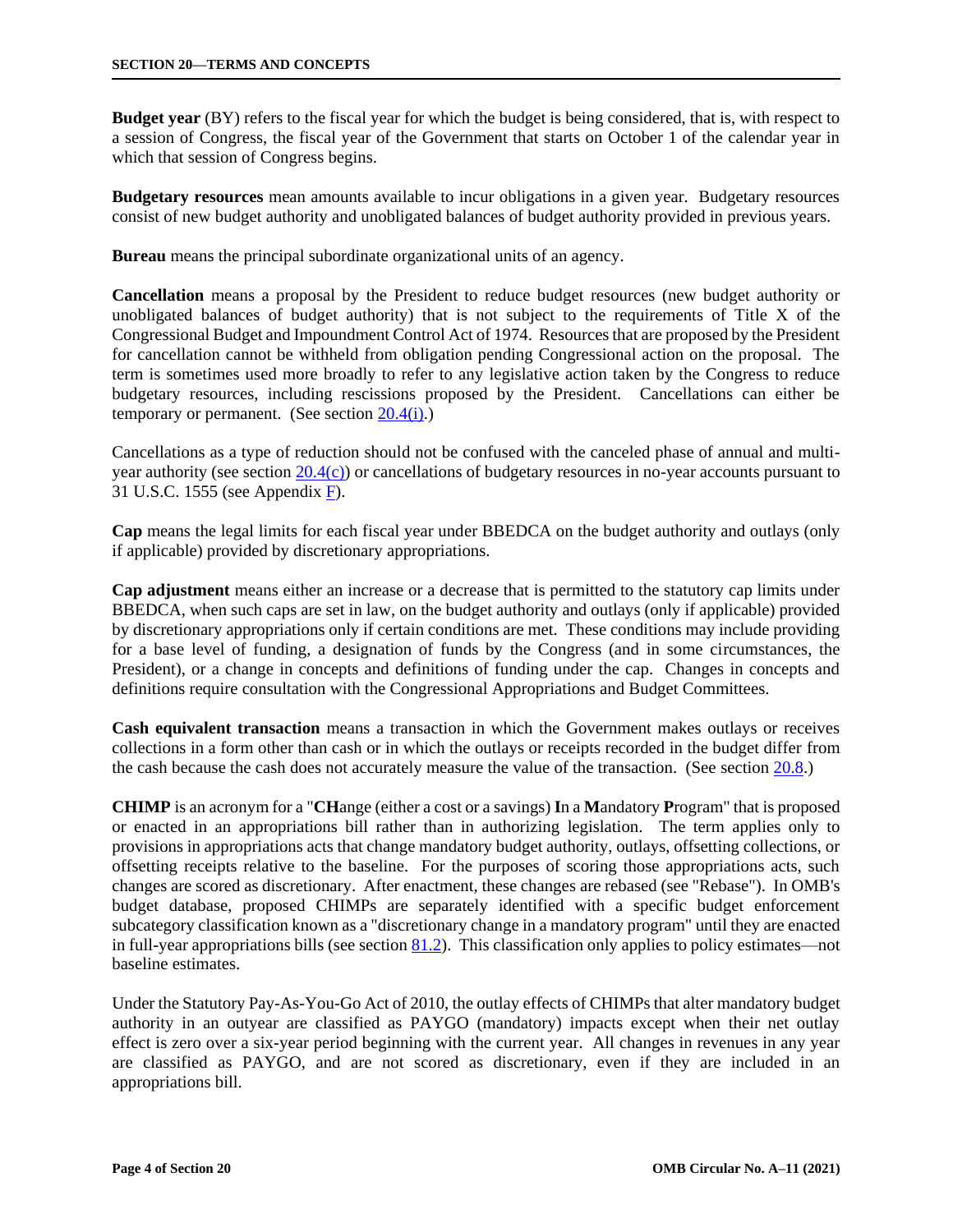**Collections** mean money collected by the Government that the budget records as a governmental receipt, an offsetting collection, or an offsetting receipt (see section [20.7\).](#page-28-0)

**Contract authority** is a type of budget authority that permits you to incur obligations in advance of an appropriation, offsetting collections, or receipts to make outlays to liquidate the obligations. Typically, the Congress provides contract authority in an authorizing statute to allow you to incur obligations in anticipation of the collection of receipts or offsetting collections that will be used to liquidate the obligations. (See sectio[n 20.4\(b\).\)](#page-11-0)

**Cost** means the price or cash value of the resources used to produce a program, project, or activity. This term is used in many different contexts. When used in connection with Federal credit programs, the term means the estimated long-term cost to the Government of a direct loan or loan guarantee, calculated on a net present value basis, excluding administrative costs and any incidental effects on governmental receipts or outlays (see section [185\).](https://www.whitehouse.gov/wp-content/uploads/2018/06/s185.pdf) For specific instructions on estimating costs, refer to the pertinent OMB instructions: for cost principles for educational institutions, see [OMB Circular](https://www.whitehouse.gov/sites/whitehouse.gov/files/omb/circulars/A21/a21_2004.pdf) No. A–21; for estimating costs for user charges, see [OMB Circular No. A–25;](https://www.whitehouse.gov/wp-content/uploads/2017/11/Circular-025.pdf) for rental and construction costs of Government quarters, see [OMB Circular No. A–45;](https://www.whitehouse.gov/wp-content/uploads/2017/11/Circular-045.pdf) for allowable costs for audits, see [OMB Circular No. A–50;](https://www.whitehouse.gov/wp-content/uploads/2017/11/Circular-050.pdf) for cost estimates in performing commercial activities, see [OMB Circular No. A–76;](https://www.whitehouse.gov/sites/whitehouse.gov/files/omb/circulars/A76/a76_incl_tech_correction.pdf) and for cost principles for State, local, and Indian Tribal Governments, see **OMB** Circular No. A-97. The term also refers to legislation or administrative actions that increase outlays or decrease savings.

**Credit program account** means a budget account that receives and obligates appropriations to cover the subsidy cost of a direct loan or loan guarantee and disburses the subsidy amount to a financing account. (See section [185.\)](https://www.whitehouse.gov/wp-content/uploads/2018/06/s185.pdf)

## **Current services estimates**—See "Baseline."

**Deferral** means any executive branch action or inaction that temporarily withholds, delays, or effectively precludes the obligation or expenditure of budgetary resources. The President reports deferrals to the Congress by special message. Deferrals are not identified separately in the Budget. (See section [112.\)](https://www.whitehouse.gov/wp-content/uploads/2018/06/s112.pdf)

**Deficit** means the amount by which outlays exceed receipts in a fiscal year. It may refer to the on-budget, off-budget, or unified budget deficit. (See "Budget totals.")

**Deposit fund** means an account established to record amounts held temporarily by the Government until ownership is determined (for example, earnest money paid by bidders for mineral leases) or held by the Government as an agent for others (for example, State and local income taxes withheld from Federal employees' salaries and not yet paid to the State or local government). (See section [20.11.\)](#page-37-0)

**Direct loan** means a disbursement of funds by the Government to a non-Federal borrower under a contract that requires the repayment of such funds with or without interest. The term also includes certain equivalent transactions that extend credit. (See section [185\) \(](https://www.whitehouse.gov/wp-content/uploads/2018/06/s185.pdf)Compare to "Loan guarantee.")

# **Direct spending**—See "Mandatory spending."

**Disaster funding** means a discretionary appropriation that is enacted that the Congress designates as being for disaster relief. Such an appropriation results in a cap adjustment to the limits on discretionary spending under BBEDCA, when such caps are set in law. The total adjustment for this purpose cannot exceed a ceiling for a particular year that is defined as the total of the average funding provided for disaster relief over the previous 10 years (excluding the highest and lowest years) and the unused amount of the prior year's ceiling (excluding the portion of the prior year's ceiling that was itself due to any unused amount from the year before). Disaster relief is defined as activities carried out pursuant to a determination under section 102(2) of the Robert T. Stafford Disaster Relief and Emergency Assistance Act.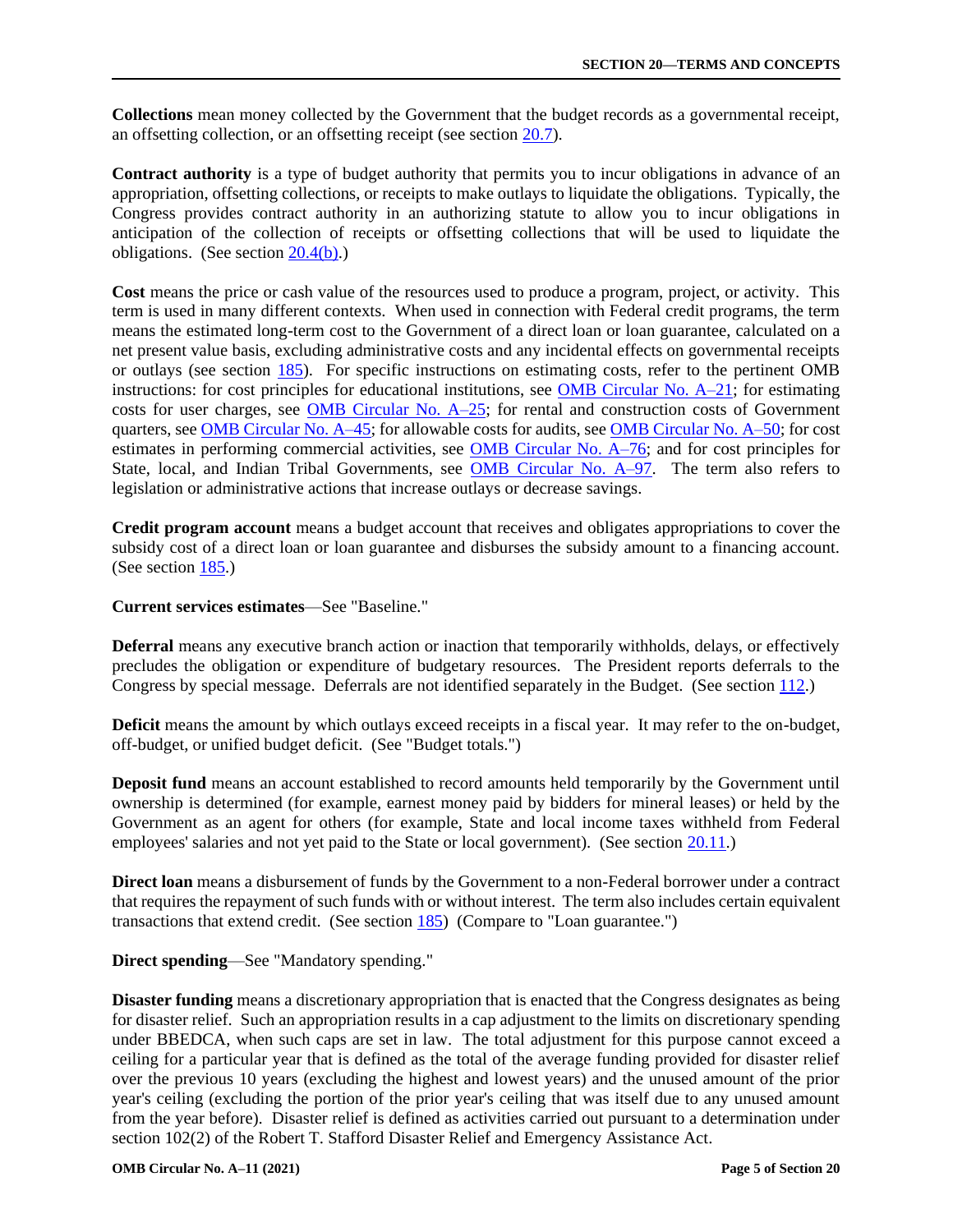**Discretionary spending** means budgetary resources (except those provided to fund mandatory spending programs) provided in appropriations acts. (See sectio[n 21.3.\)](https://www.whitehouse.gov/wp-content/uploads/2018/06/s21.pdf#21.3) (Compare to "Mandatory spending.")

Where obligation limitations set in appropriations acts limit permanent budget authority, except trust fund accounts in the Department of Transportation, we define the budget authority for the account as discretionary in an amount equal to the limit. For the Transportation trust funds subject to an annual obligation limitation, the budget authority remains mandatory, although the funds' outlays are discretionary.

**Emergency requirement** means an amount that the Congress has designated as an emergency requirement in statute and, for discretionary appropriations, designated on an account by account basis. Such amounts are not included in the estimated budgetary effects of PAYGO legislation under the requirements of the Statutory Pay-As-You-Go Act of 2010, if they are mandatory or receipts. Such a discretionary appropriation that is subsequently designated by the President as an emergency requirement results in a cap adjustment to the limits on discretionary spending under BBEDCA, when such caps are set in law.

**Entitlement** refers to a program in which the Federal Government is legally obligated to make payments or provide aid to any person who, or State or local government that, meets the legal criteria for eligibility. Entitlements are generally provided by an authorizing statute, and can include loan and grant programs. Examples include benefit payments for Social Security, Medicare, Medicaid, and unemployment insurance, as well as grants to States for the Children's Health Insurance Program (CHIP) and Temporary Assistance for Needy Families (TANF). Some programs, such as veteran's compensation, Medicaid, Supplemental Security Income (SSI), and Child Nutrition, are entitlements even though they are funded by appropriations acts because the authorizing statutes for the programs unconditionally obligate the United States to make payments. These are referred to as appropriated entitlements. (See "Mandatory spending;" section [21.3.\)](https://www.whitehouse.gov/wp-content/uploads/2018/06/s21.pdf#21.3)

### **Expenditure transfer**—See "Transfers."

**Federal funds group** refers to the moneys collected and spent by the Government through accounts other than those designated as trust funds. Federal funds include general, special, public enterprise, and intragovernmental funds. (See section  $20.11$ .) (Compare to "Trust funds group.")

**Financing account** means a non-budgetary account (an account whose transactions are excluded from the budget totals) that records all of the cash flows resulting from post-1991 direct loan obligations or loan guarantee commitments. At least one financing account is associated with each credit program account. For programs that make both direct loans and loan guarantees, separate financing accounts are required for direct loan cash flows and for loan guarantee cash flows. (See section [185.\) \(C](https://www.whitehouse.gov/wp-content/uploads/2018/06/s185.pdf)ompare to "Liquidating") account.")

**Fiscal year (FY)** means the Government's accounting period. It begins on October 1 and ends on September 30, and is designated by the calendar year in which it ends.

**Forward funding** means appropriations of budget authority that become available for obligation in the last quarter of the fiscal year for the financing of ongoing grant programs during the next fiscal year. (See section  $20.4(c)$ .)

**Full-time equivalent (FTE) employment** is the basic measure of the levels of employment used in the budget. It is the total number of hours worked (or to be worked) divided by the number of compensable hours applicable to each fiscal year. (See section [85.\)](https://www.whitehouse.gov/wp-content/uploads/2018/06/s85.pdf)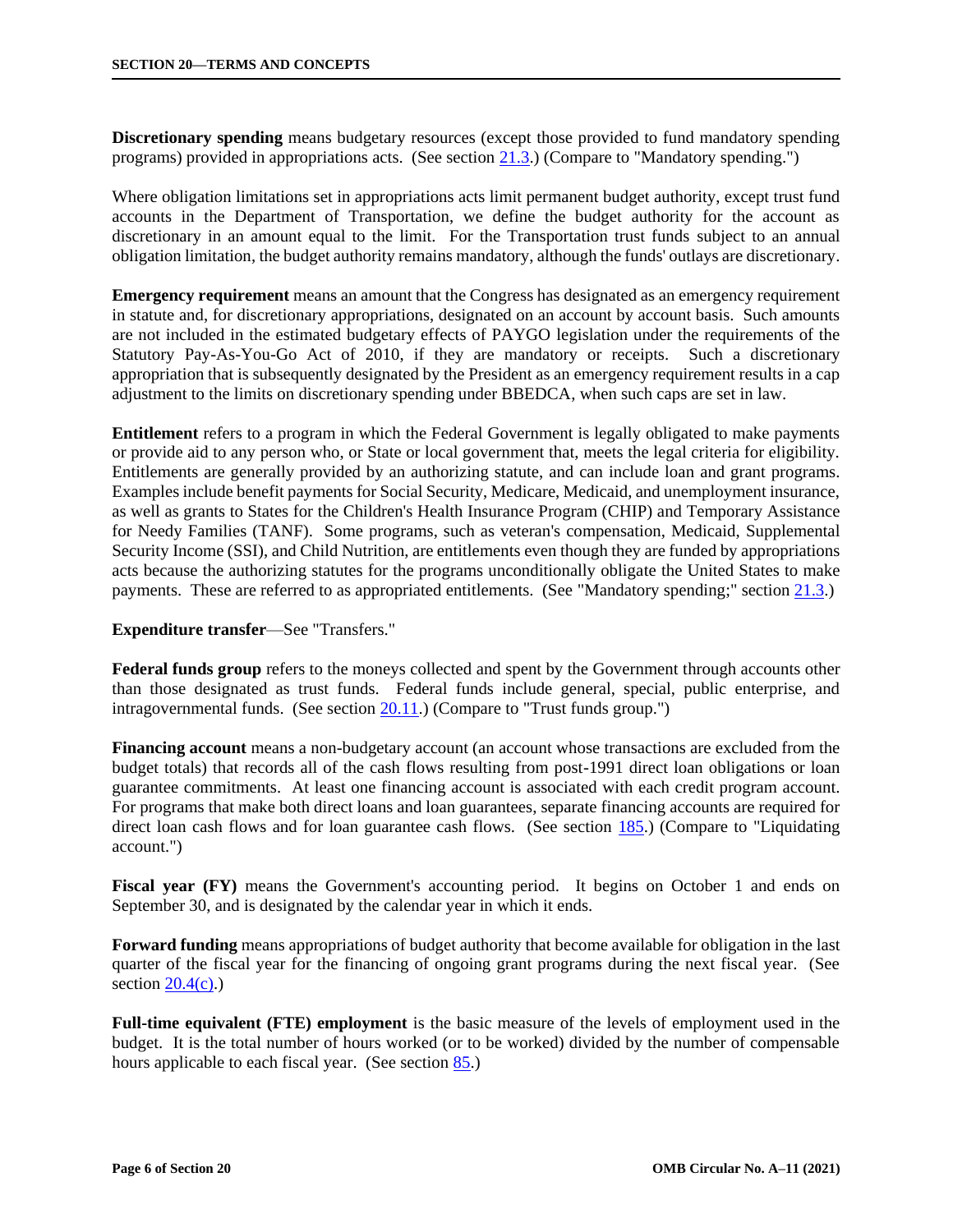**Functional classification** means the array of budget authority, outlays, and other budget data according to the major purpose served—for example, agriculture, national defense, and transportation. (See section [79.3.\)](https://www.whitehouse.gov/wp-content/uploads/2018/06/s79.pdf#79.3)

**General fund** means the accounts for collections not earmarked by law for a specific purpose, the proceeds of general borrowing, and the expenditure of these moneys. It is part of the Federal funds group.

**Government sponsored enterprises (GSEs)** mean private enterprises that were established and chartered by the Federal Government for public policy purposes. GSEs are classified as non-budgetary and not included in the Federal budget because they are private companies, and their securities are not backed by the full faith and credit of the Federal Government. However, the budget presents statements of financial condition for certain Government sponsored enterprises such as the Federal National Mortgage Association. (Compare to "Off-budget.")

**Governmental receipts** mean collections that result from the Government's exercise of its sovereign power to tax or otherwise compel payment. They are compared to outlays in calculating a surplus or deficit. Receipts and revenues are common terms used in place of governmental receipts. (See section [20.7.\)](#page-28-0)  (Compare to "Offsetting collections" and "Offsetting receipts.")

**GTAS** means the Governmentwide Treasury Account Symbol Adjusted Trial Balance System. Agency staff uses this system to electronically submit the accounting data that: (a) support the SF 133 Report on Budget Execution and Budgetary Resources, and (b) are used for much of the initial set of past year data in schedule P (see sections [82.15](https://www.whitehouse.gov/wp-content/uploads/2018/06/s82.pdf#82.15) and [130.2\).](https://www.whitehouse.gov/wp-content/uploads/2018/06/s130.pdf#130.2) This system replaced the Treasury Federal Agencies' Centralized Trial Balance System II (FACTS II).

**Impoundment** means any executive action or inaction that temporarily or permanently withholds, delays, or precludes the obligation or expenditure of budgetary resources.

**Intragovernmental fund**—See "Revolving fund."

**Liquidating account** means a budget account that records all cash flows to and from the Government resulting from pre-1992 direct loan obligations and loan guarantee commitments. Unlike financing accounts, these accounts are included in the budget totals. (See section  $185$ .) (Compare to "Financing account.")

**Loan guarantee** means any guarantee, insurance, or other pledge with respect to the payment of all or a part of the principal or interest on any debt obligation of a non-Federal borrower to a non-Federal lender. The term does not include the insurance of deposits, shares, or other withdrawable accounts in financial institutions. (See section [185.\) \(](https://www.whitehouse.gov/wp-content/uploads/2018/06/s185.pdf)Compare to "Direct loan.")

**Mandatory spending** means spending controlled by laws other than appropriations acts (including spending for entitlement programs) and spending for the Supplemental Nutrition Assistance Program. Although the Statutory Pay-As-You-Go Act of 2010 uses the term "direct spending" instead of "mandatory spending" to describe this concept, "mandatory spending" is the term to describe the concept that is commonly used. (See section [21.3.\)](https://www.whitehouse.gov/wp-content/uploads/2018/06/s21.pdf#21.3) (Compare to "Discretionary spending.")

**Means of financing** refers to borrowing, the change in cash balances, and certain other transactions that are involved in financing a deficit. The term is also used to refer to the debt repayment, the change in cash balances, and certain other transactions involved in using a surplus. By definition, the means of financing are not treated as receipts or outlays and so are non-budgetary. (See section [20.7\(h\).\)](#page-34-0)

**Nonbudgetary transactions** means transactions of the Government that do not belong in the Budget because they do not represent net budget authority or outlays, but rather are a means of financing (such as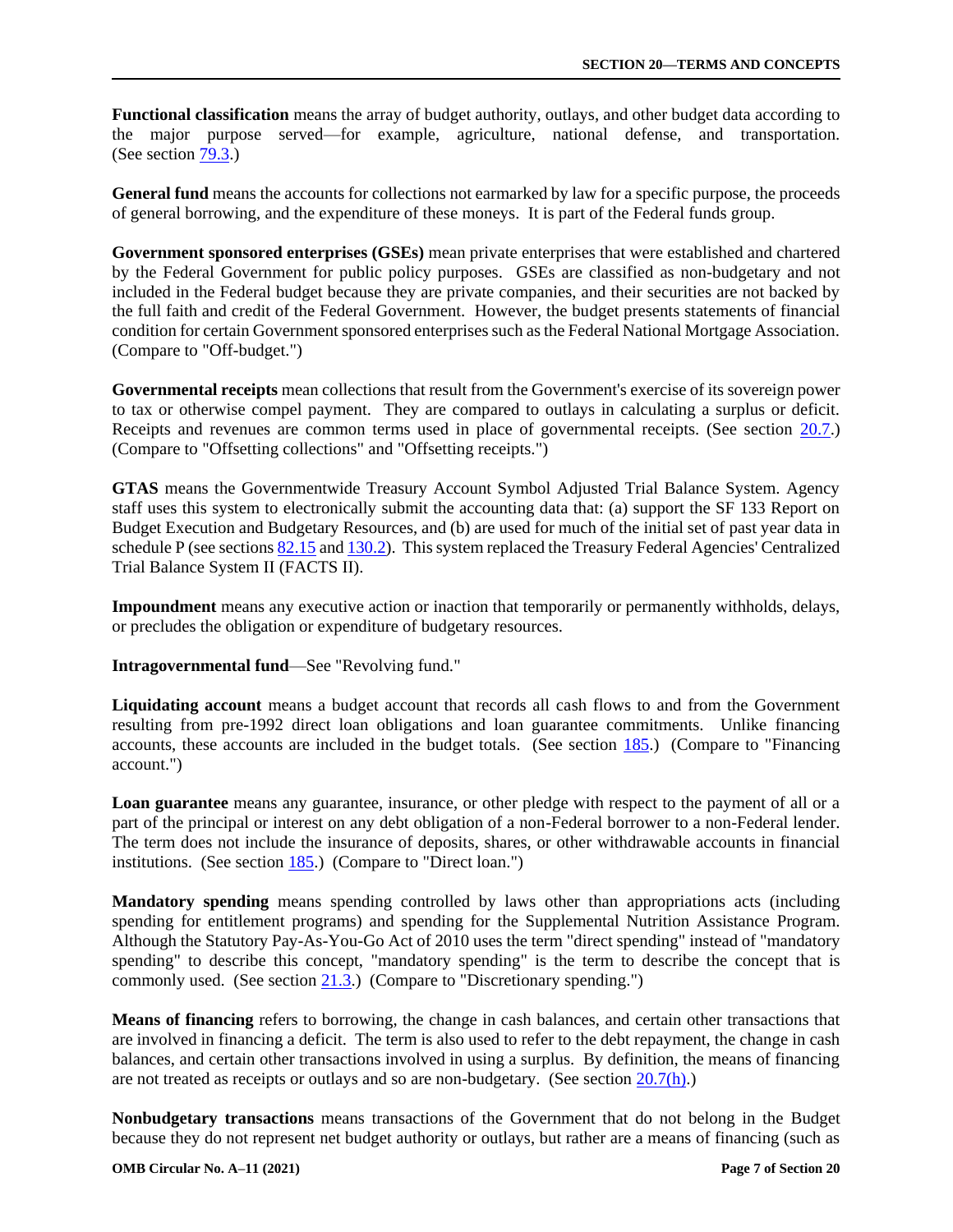deposit funds, direct loan and loan guarantee financing accounts, and seigniorage). (Compare to "Offbudget" and "Means of financing.")

### **Nonexpenditure transfer**—See "Transfer."

**Obligated balance** means the cumulative amount of budget authority that has been obligated but not yet outlayed. As prescribed by 31 U.S.C. 1551, it is the amount of unliquidated obligations in an account less the amounts collectible as repayments to the account. In other words, it is unpaid obligations net of uncollected customer payments from Federal sources. (See section  $20.4(g)$ .)

**Obligation** means a binding agreement that will result in outlays, immediately or in the future. Budgetary resources must be available before obligations can be incurred legally. (See sectio[n 20.5.\)](#page-23-0)

**Obligation limitation** means a type of budgetary resource appropriated to accounts in a manner similar to budget authority that limits the amount of contract authority already made available for obligation by another law. The obligation limitation is effectively the amount of new budget authority available for obligation for that period. Obligation limitations are used in certain Transportation programs.

**Off-budget** refers to transactions of the Federal Government that would be treated as budgetary had Congress not designated them by statute as "off-budget." Currently, transactions of the Social Security trust funds and the Postal Service are the only sets of transactions that are so designated. The term is sometimes used more broadly to refer to the transactions of private enterprises that were established and sponsored by the Government, most especially "Government sponsored enterprises" such as the Federal Home Loan Banks. (Compare to "On-budget.")

**Offsetting collections** mean payments to the Government that, by law, are credited directly to expenditure accounts and deducted from gross budget authority and outlays of the expenditure account, rather than added to receipts. Usually, offsetting collections are authorized to be spent for the purposes of the account without further action by Congress. They usually result from business-like transactions with the public, including payments from the public in exchange for goods and services, reimbursements for damages, and gifts or donations of money to the Government and from intragovernmental transactions with other Government accounts. The authority to spend offsetting collections is a form of budget authority. (See sections [20.4\(b\)](#page-11-0) and [20.7.\)](#page-28-0) (Compare to "Governmental receipts" and "Offsetting receipts.")

**Offsetting receipts** mean payments to the Government that are credited to offsetting receipt accounts and deducted from gross budget authority and outlays, rather than added to receipts. Usually they are deducted at the level of the agency and subfunction, but in some cases they are deducted at the level of the Government as a whole. They are not authorized to be credited to expenditure accounts. The legislation that authorizes the offsetting receipts may earmark them for a specific purpose and either appropriate them for expenditure for that purpose or require them to be appropriated in annual appropriations acts before they can be spent. Like offsetting collections, they usually result from business-like transactions with the public, including payments from the public in exchange for goods and services, reimbursements for damages, and gifts or donations of money to the Government, and from intragovernmental transactions with other Government accounts. (See section [20.7.\)](#page-28-0) (Compare to "Governmental receipts" and "Offsetting collections.")

**On-budget** refers to all budgetary transactions other than those designated as off-budget. (Compare to "Off-budget.")

**Outlay** means a payment to liquidate an obligation (other than the repayment of debt principal or other disbursements that are "means of financing" transactions). Outlays generally are equal to cash disbursements but also are recorded for cash-equivalent transactions, such as the issuance of debentures to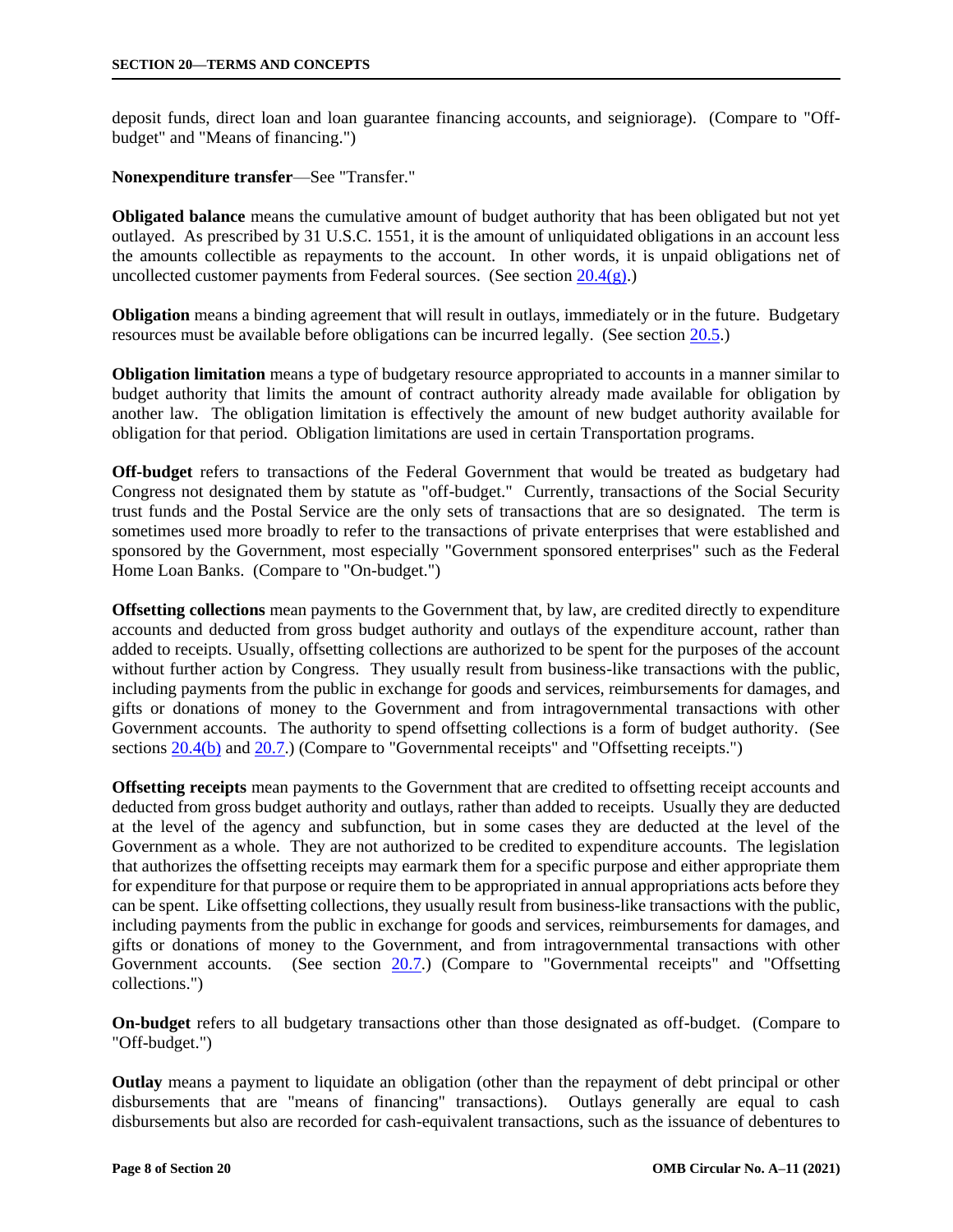pay insurance claims, and in a few cases are recorded on an accrual basis such as interest on public issues of the public debt. Outlays are the measure of Government spending. (See section [20.6.\)](#page-27-0)

**Outyear estimates** mean estimates presented in the budget for the years beyond the budget year of budget authority, outlays, receipts, and other items (such as debt).

**Overseas Contingency Operations/Global War on Terrorism (OCO/GWOT)** means a discretionary appropriation that is enacted that the Congress and, subsequently, the President has so designated on an account by account basis. Such a discretionary appropriation that is designated as OCO/GWOT results in a cap adjustment to the limits on discretionary spending under BBEDCA, when such caps are set in law. Funding for these purposes has been associated with, for example, the wars in Iraq and Afghanistan.

**Pay-as-you-go (PAYGO)** refers to the requirements of the Statutory Pay-As-You-Go Act of 2010 that result in a sequestration if the estimated combined result of new legislation affecting direct spending or revenue increases the on-budget deficit relative to the baseline, as of the end of a congressional session. (See section [21.3.\)](https://www.whitehouse.gov/wp-content/uploads/2018/06/s21.pdf#21.3)

**Public enterprise fund**—See "Revolving fund."

**Reappropriation** means an extension of the availability of unobligated balances of budget authority that have expired or would otherwise expire as a result of legislation enacted subsequent to the law that provided the budget authority. (See sections  $20.4(h)$  and  $120.66$ .)

**Rebase** means to change the classification of funds from how they were scored for budget enforcement in a particular piece of legislation. Items can be "rebased" either direction—from mandatory to discretionary or discretionary to mandatory, depending on the original jurisdiction of the scored bill, the directed scoring provided in a bill, and the underlying program characteristics. This happens most often with changes in mandatory programs enacted in appropriations acts (see "CHIMP"), which are scored as discretionary but executed as mandatory. It is also possible, however, for an authorizing bill to change a discretionary program, which would be scored as mandatory but executed as discretionary.

In general, appropriations should be rebased to match the mandatory or discretionary classification of existing funds that an account receives for similar activities. For example, if an authorizing bill provides additional appropriations for salaries and expenses-related activities normally funded by an annual appropriations Act, those funds are usually rebased as discretionary. The same concept applies even if an existing account funded by discretionary dollars receives a transfer from an appropriation provided in an authorizing bill classified as mandatory. In this case, the transferred funds should be rebased as discretionary in the receiving account. See section [21.3](https://www.whitehouse.gov/wp-content/uploads/2018/06/s21.pdf#21.3) for a more detailed explanation on determining the budget enforcement category of funding.

**Receipts—**See "Governmental receipts" or "Offsetting receipts."

**Reduction in budgetary resources** means a rescission (see section 20.4(i)); cancellation (see section  $20.4(i)$ ; across-the-board reduction; or sequestration (see section [100\).](https://www.whitehouse.gov/wp-content/uploads/2018/06/s100.pdf)

**Refund** means the return of excess payments to or by the Government. (See section [20.9.\)](#page-35-0)

**Reimbursable obligation** means an obligation financed by offsetting collections credited to an expenditure account in payment for goods and services provided by that account. (See section [83.5.\)](https://www.whitehouse.gov/wp-content/uploads/2018/06/s83.pdf#83.5)

**Rescission** means a proposal by the President to reduce budgetary resources (new budget authority or unobligated balances of budget authority) pursuant to the requirements of Title X of the Congressional Budget and Impoundment Control Act of 1974. Resources that are proposed by the President for rescission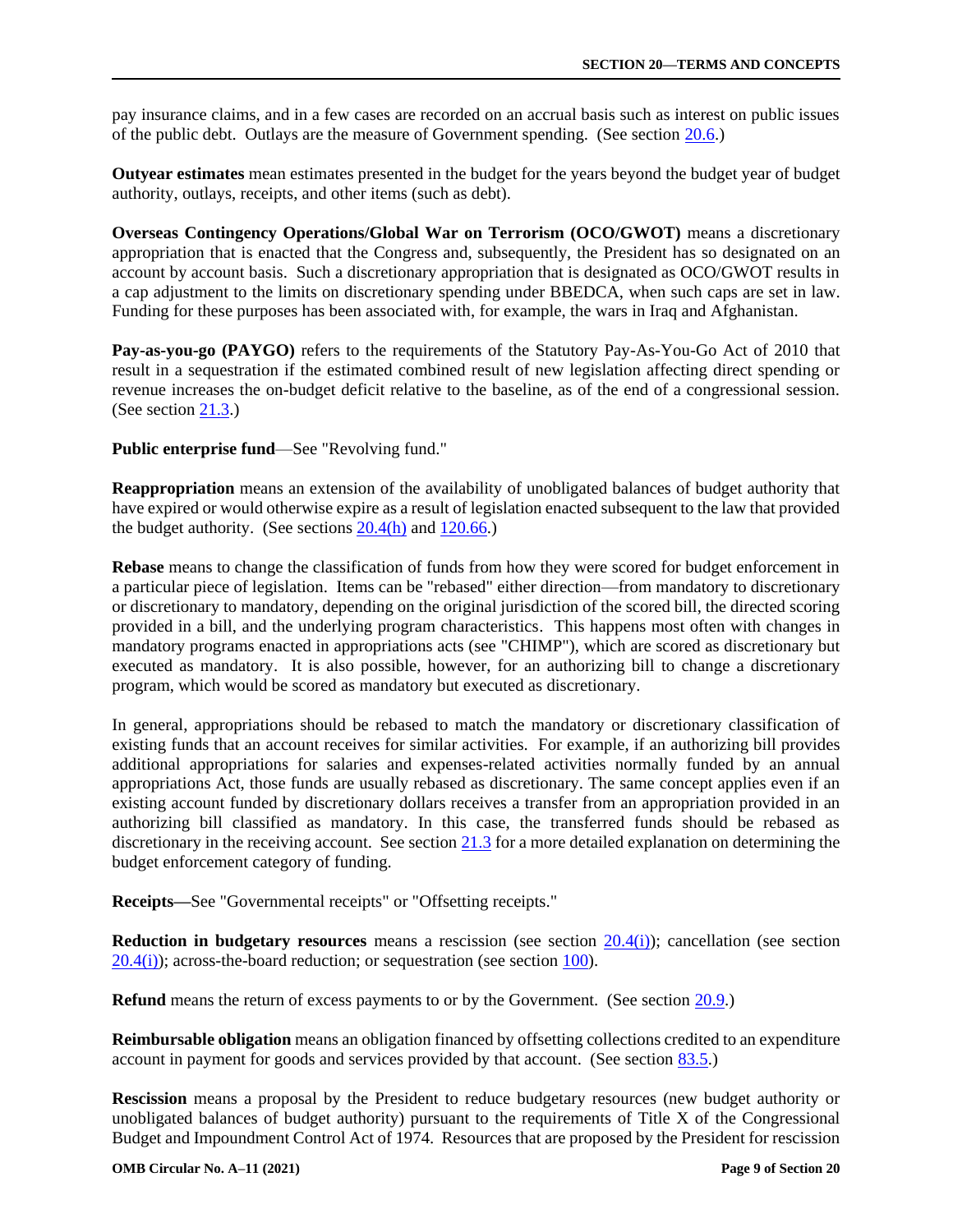may be withheld from obligation for 45 calendar days of continuous session of the Congress (excluding an adjournment of more than three days on which either House is not in session) pending congressional action on the proposal. The term is often used more broadly to refer to any legislative action taken by the Congress to reduce budgetary resources, including reductions that were not proposed pursuant to the Impoundment Control Act. Rescissions can either be temporary or permanent. (See section [20.4\(i\).\)](#page-20-0)

**Revolving fund** means a fund that conducts continuing cycles of business-like activity, in which the fund charges for the sale of products or services and uses the proceeds to finance its spending, usually without requirement for annual appropriations. There are three types of revolving funds: Public enterprise funds, which conduct business-like operations mainly with the public, intragovernmental revolving funds, which conduct business-like operations mainly within and between Government agencies, and trust revolving funds, which conduct business-like operations mainly with the public and are designated by law as a trust fund. (See section [20.11.\)](#page-37-0)

**Scorekeeping** means measuring the budget effects of legislation in terms of budget authority, governmental receipts, and outlays, for purposes of measuring adherence to the President's Budget, other budget targets, or budget enforcement laws. (See section [21.\)](https://www.whitehouse.gov/wp-content/uploads/2018/06/s21.pdf)

**Sequestration** means the cancellation of budgetary resources. The Statutory Pay-As-You-Go Act of 2010 requires such cancellations if revenue or direct spending legislation is enacted that, in total, increases projected deficits or reduces projected surpluses relative to the baseline. BBEDCA requires annual acrossthe-board cancellations to selected mandatory programs through 2030. If discretionary caps are in place under BBEDCA, it would require cancellations of discretionary appropriations if such appropriations exceed the statutory limits on discretionary spending. (See section [100.\)](https://www.whitehouse.gov/wp-content/uploads/2018/06/s100.pdf)

**Special fund** means a Federal fund account for receipts earmarked for specific purposes and the expenditure of these receipts. (See section [20.11.\)](#page-37-0)

**Spending authority from offsetting collections** is a type of budget authority that permits obligations and outlays to be financed by offsetting collections (see section [20.4\(b\)\).](#page-11-0) (Compare to "Offsetting collections.")

**Statutory Pay-As-You-Go Act of 2010** refers to legislation that reinstated a statutory pay-as-you-go requirement for new tax or mandatory spending legislation. The law is a stand-alone piece of legislation that cross-references BBEDCA but does not directly amend that legislation.

**Subsidy** means the estimated long-term cost to the Government of a direct loan or loan guarantee, calculated on a net present value basis, excluding administrative costs and any incidental effects on governmental receipts or outlays. (See section [185.\)](https://www.whitehouse.gov/wp-content/uploads/2018/06/s185.pdf)

**Supplemental appropriation** means an appropriation enacted subsequent to a regular annual appropriations act, when the need for funds is too urgent to be postponed until the next regular annual appropriations act. (See section [110.2.\)](https://www.whitehouse.gov/wp-content/uploads/2018/06/s110.pdf#110.2)

**Surplus** means the amount by which receipts exceed outlays in a fiscal year. It may refer to the on-budget, off-budget, or unified budget surplus. (See "Budget totals.")

**Third scorecard** is sometimes used to refer to the effects of a mandatory or revenue proposal that are not subject to PAYGO (see sections  $79.2$  and  $81.2$  for more information on reporting these effects in MAX A-11 DE.)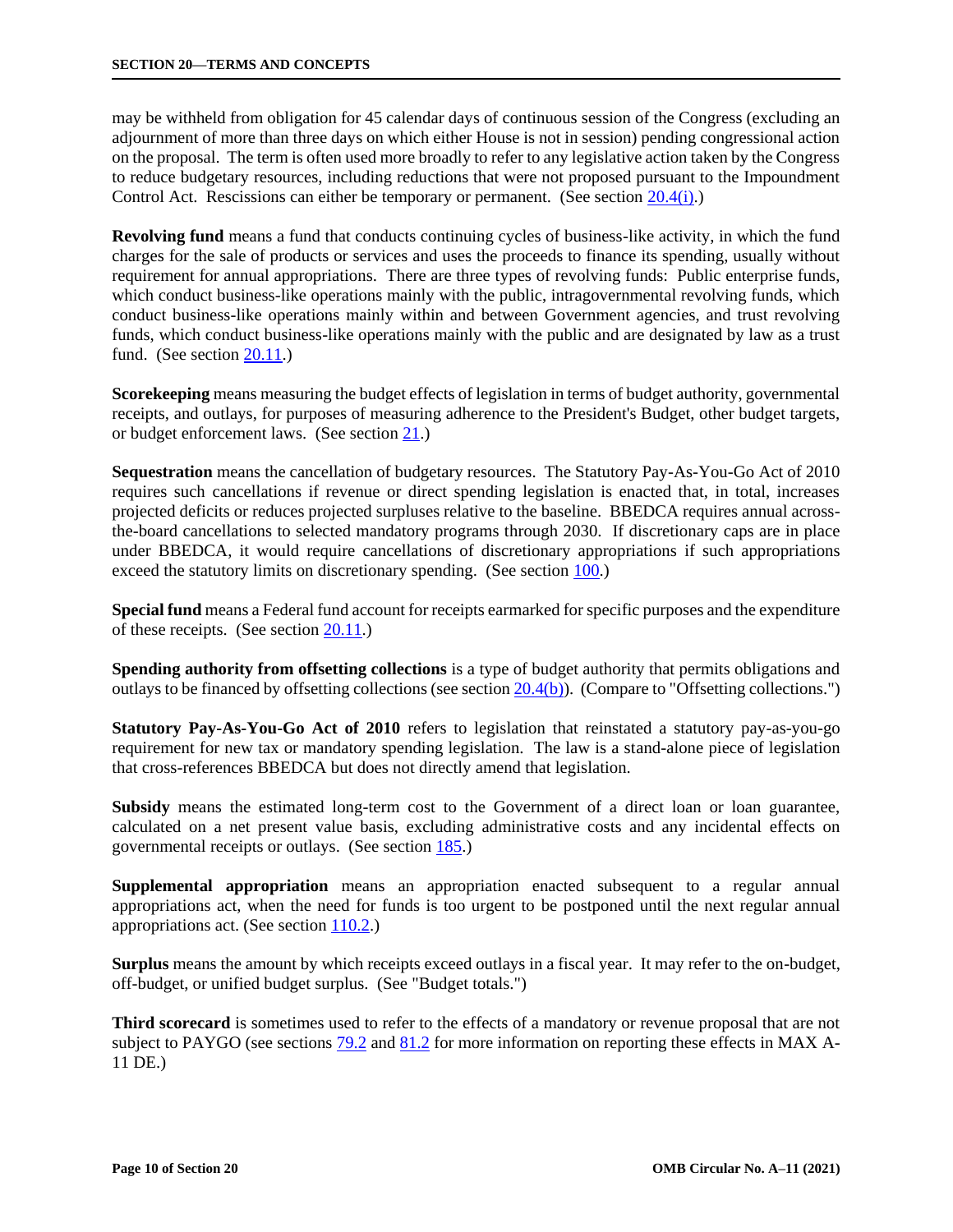These non-PAYGO effects may include:

- The PAYGO-exempt portions of mandatory or revenue proposals that require authorizing legislation, such as off-budget or emergency legislation;
- The indirect effect of mandatory or revenue proposals, including proposals that require authorizing legislation, which are not subject to PAYGO. Indirect effects include the effects on interest;
- The mandatory or revenue savings or costs that result from discretionary policies, such as the savings associated with an increased level of anti-fraud or enhanced compliance effort achieved by additional administrative or program management funding.

**Transfer** means to move budgetary resources from one budget account to another. Depending on the circumstances, the budget may record a transfer as an expenditure transfer, which means a transfer that involves an outlay, or as a nonexpenditure transfer, which means a transfer that doesn't involve an outlay. (See section  $20.4(i)$ .)

**Transfer in the estimates** means a proposal to stop funding an activity through one budget account and begin funding it through another account. A transfer in the estimates doesn't involve a transfer of budgetary resources between the accounts. (See section  $20.4(k)$ .)

**Treasury Account Symbol (TAS**) refers to the account identification codes assigned by the Department of the Treasury to individual appropriation, receipt, or other fund accounts. All financial transactions of the Federal Government are classified by TAS for reporting to the Department of the Treasury and the Office of Management and Budget. TAS includes all the component pieces of Treasury Appropriation Fund Symbol plus any sub-accounts established by Treasury.

**Treasury Appropriation Fund Symbol (TAFS**) refers to the separate Treasury accounts for each appropriation title based on the availability of the resources in the account. The TAFS is a combination of Federal agency; allocation agency, when applicable; account symbol; and availability code (e.g., annual, multi-year, or no-year). (See section [20.4\(c\).\)](#page-14-0)

**Trust fund** refers to a type of account, designated by law as a trust fund, for receipts or offsetting receipts dedicated to specific purposes and the expenditure of these receipts. Some revolving funds are designated as trust funds, and these are called trust revolving funds. Trust revolving funds have no receipt account and the collections are credited directly to the expenditure account. (See section [20.11.\)](#page-37-0) (Compare to "Special funds" and "Revolving funds.")

**Trust funds group** refers to the moneys collected and spent by the Government through trust fund accounts. (See section [20.11.\)](#page-37-0) (Compare to "Federal funds group.")

**Unexpended balance** means the sum of the unobligated and obligated balances.

**Unobligated balance** means the cumulative amount of budget authority that remains available for obligation under law in unexpired accounts. The term "expired balances available for adjustment only" refers to unobligated amounts in expired accounts. (See section [20.4\(f\).\)](#page-18-0)

**User charges** are charges assessed for the provision of Government services and for the sale or use of Government goods or resources. The payers of the user charge must be limited in the authorizing legislation to those receiving special benefits from, or subject to regulation by, the program or activity beyond the benefits received by the general public or broad segments of the public (such as those who pay income taxes or customs duties). User charges are defined and the policy regarding user charges is established in [OMB Circular](https://www.whitehouse.gov/wp-content/uploads/2017/11/Circular-025.pdf) No. A–25, "User Charges" (July 8, 1993). The term encompasses proceeds from the sale or use of Government goods and services, including the sale of natural resources (such as timber, oil, and minerals) and proceeds from asset sales (such as property, plant, and equipment). (See section [20.7\(g\).\)](#page-33-0)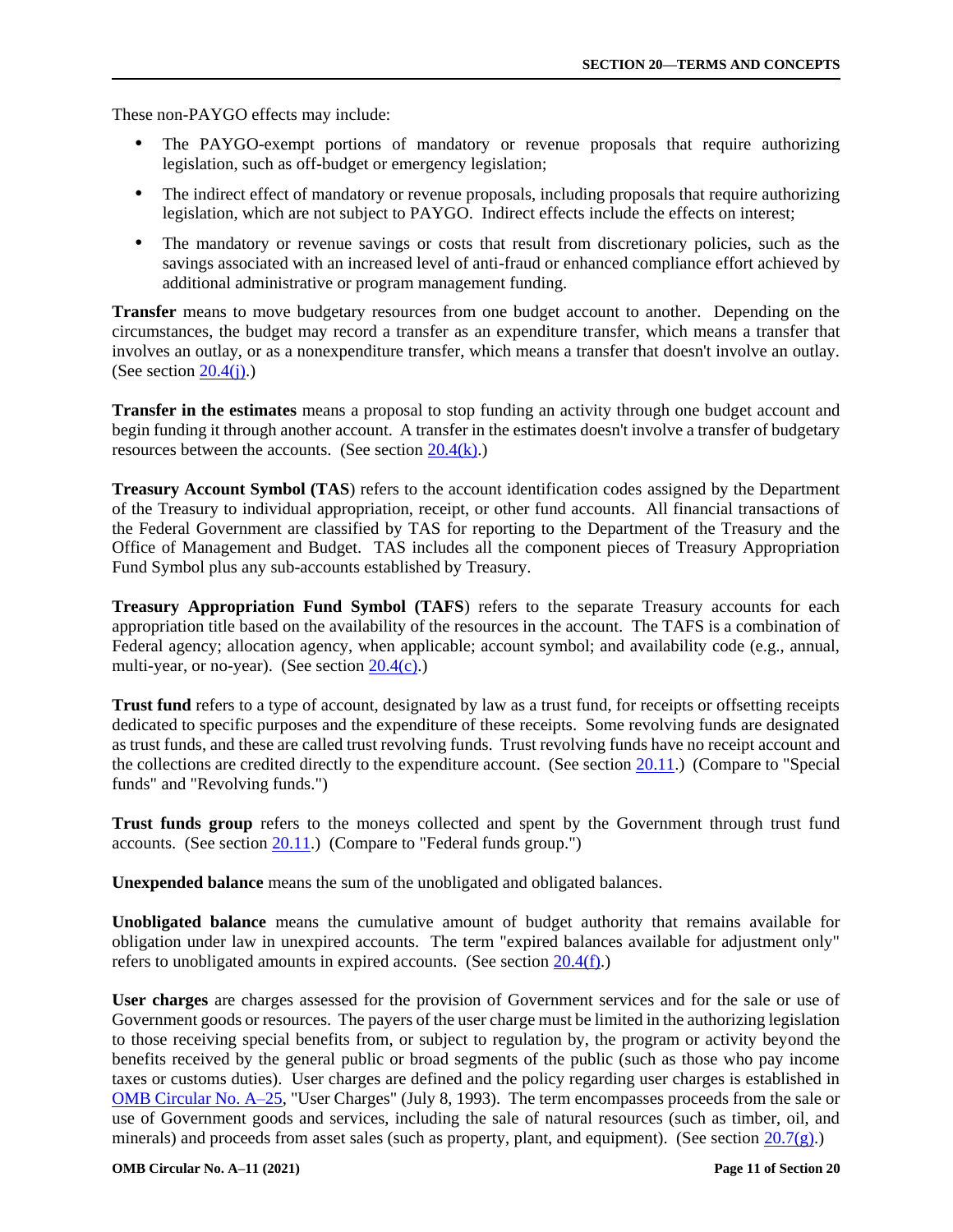<span id="page-11-0"></span>**Warrant** means an official document issued by the Secretary of the Treasury, pursuant to law, that establishes the amount of appropriations approved by the Congress that can be obligated and disbursed.

## **20.4 What do I need to know about budget authority?**

(a) Definition of budget authority

Budget authority (BA) means the authority provided by law to incur financial obligations that will result in outlays. This definition is the same as the one contained in section  $3(2)$  of the Congressional Budget and Impoundment Control Act of 1974, which the Congress uses in the congressional budget process. You violate the law if you enter into contracts, issue purchase orders, hire employees, or otherwise obligate the Government to make a payment before a law has provided budget authority for that purpose (see section [145.1\).](https://www.whitehouse.gov/wp-content/uploads/2018/06/s145.pdf#145.1)

(b) Forms of budget authority

Most laws provide budget authority in the form of appropriations, but some laws provide budget authority in the form of contract authority, borrowing authority, or spending authority from offsetting collections. The following table summarizes the characteristics of each form of budget authority, and the text following the table discusses them in more depth.

| Form of budget authority                       | <b>Summary of Characteristics</b>                                                                                                                                |  |
|------------------------------------------------|------------------------------------------------------------------------------------------------------------------------------------------------------------------|--|
| Appropriation                                  | Authorizes obligations and outlays using<br>٠<br>general funds, special funds, or trust funds.                                                                   |  |
|                                                | Provided in appropriations acts and other laws.                                                                                                                  |  |
|                                                | May authorize the use of cash-equivalent<br>payments.                                                                                                            |  |
|                                                | Not all appropriations provide budget<br>authority.                                                                                                              |  |
| Contract authority                             | Authorizes obligations but not outlays.                                                                                                                          |  |
|                                                | Typically provided in authorizing laws with<br>variations in the way obligations are<br>liquidated.                                                              |  |
| Borrowing authority                            | Authorizes obligations with outlays to be<br>financed by borrowing, usually from Treasury.                                                                       |  |
|                                                | Typically provided in laws that authorize<br>business-like operations and require the<br>borrowing to be repaid, with interest, out of the<br>business proceeds. |  |
| Spending authority from offsetting collections | Authorizes obligations and outlays using<br>offsetting collections.                                                                                              |  |
|                                                | Typically provided in authorizing laws.                                                                                                                          |  |
|                                                | Appropriations acts limit obligations in some<br>cases.                                                                                                          |  |
|                                                | Budget authority may be recorded and<br>obligations incurred against orders from other                                                                           |  |

## **FORMS OF BUDGET AUTHORITY**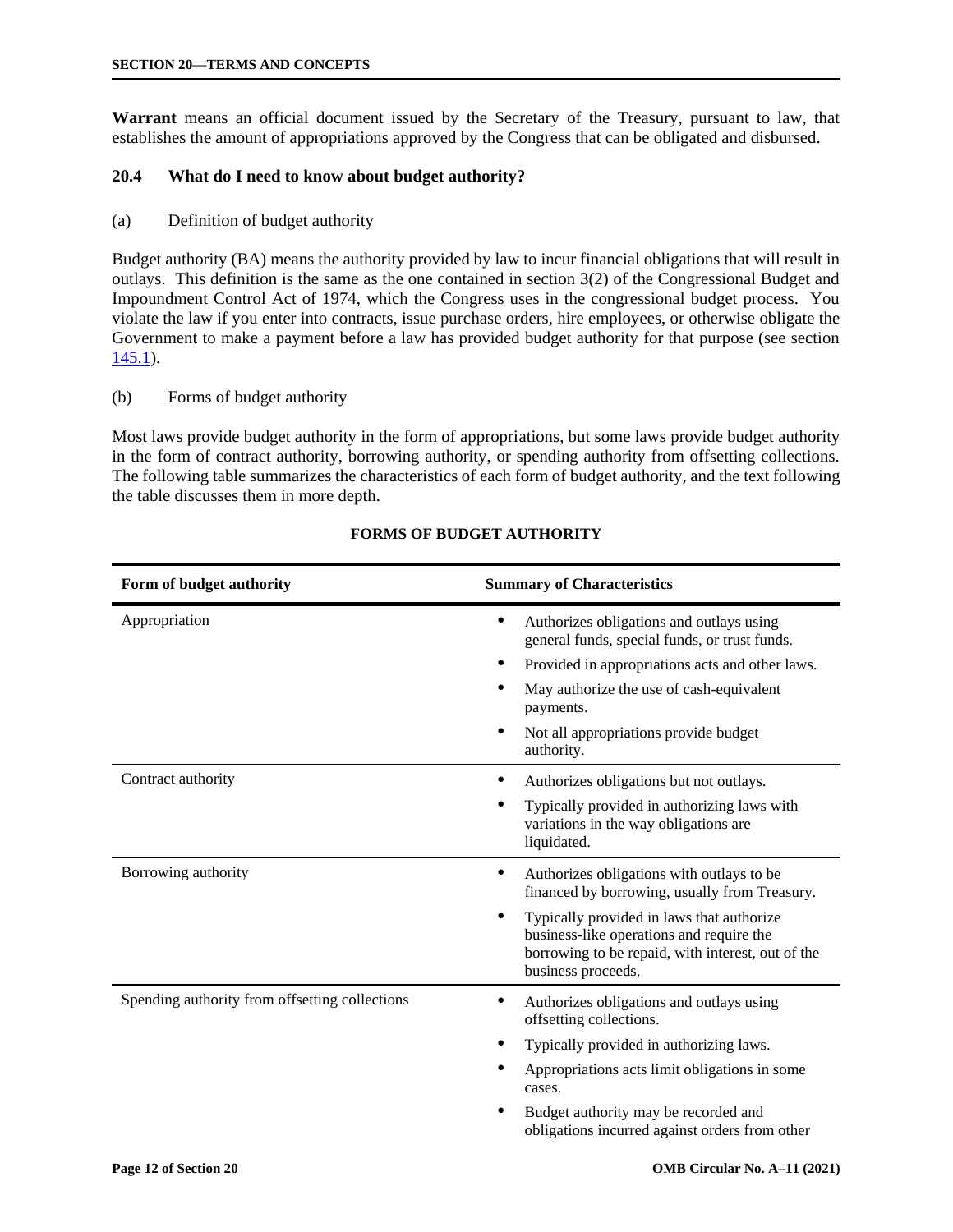| Form of budget authority | <b>Summary of Characteristics</b>                                                                                                                                             |  |
|--------------------------|-------------------------------------------------------------------------------------------------------------------------------------------------------------------------------|--|
|                          | Federal accounts only if an obligation is<br>recorded by the paying account; obligations<br>normally cannot be incurred against orders<br>from the public without an advance. |  |

(1) **Appropriations**, as a type of budget authority, permit you to incur obligations and make outlays (payments). (Not all appropriations provide budget authority, as explained below.) The Congress enacts appropriations in annual appropriations acts and other laws. An appropriation may make funds available from the general fund, special funds, or trust funds. An appropriations act may also authorize the spending of offsetting collections, which are credited to expenditure accounts (including revolving funds) (see "Spending authority from offsetting collections" below).

A law that authorizes you to incur obligations and liquidate them through cash-equivalent payments (see section [20.8\)](#page-34-0) constitutes an appropriation of budget authority.

Some appropriations are not recorded as new budget authority because they relate to obligations that have already been legally incurred and do not provide the authority to incur new obligations. Amounts appropriated to liquidate contract authority provide the cash needed to liquidate obligations incurred against contract authority in advance of collections or an appropriation to liquidate; amounts appropriated to liquidate debt provide the cash needed to repay money borrowed from Treasury to liquidate obligations incurred against borrowing authority.

In contrast, deficiency appropriations, which allow agencies to liquidate obligations that were incurred in a prior fiscal year without sufficient budget authority to legally cover such obligations, are recorded as new budget authority but deducted from the total budgetary resources available for obligation. Deficiency appropriations reduce or eliminate the negative balance that results from obligating amounts in excess of an account's budgetary resources (see section  $82.18$  and Appendix [F\).](https://www.whitehouse.gov/wp-content/uploads/2018/06/app_f.pdf) This treatment helps ensure that any obligations that were incurred without sufficient budget authority, particularly in cases where the obligation has yet to be liquidated, are still recognized in the budget authority totals as a current cost. If these costs are not recognized as new budget authority, then the total budget authority available to enter into new obligations in a given fiscal year will have effectively been allowed to increase without scoring the impact of that increase. See section [145.10](https://www.whitehouse.gov/wp-content/uploads/2018/06/s145.pdf#145.10) for guidance on when to request a deficiency appropriation.

For purposes of the Antideficiency Act, the definition of the term "appropriations" is broader. As defined by the Act, it means all new budget authority and balances of budget authority as described here.

(2) **Contract authority** permits you to incur obligations in advance of an appropriation, offsetting collections, or receipts that enable you to make outlays to liquidate the obligations. Typically, the Congress provides contract authority in an authorizing statute to allow you to incur obligations in anticipation of the collection of receipts or offsetting collections that will be used to liquidate the obligations. When you receive the appropriated receipts or the collections, you replace the contract authority with the appropriation or the spending authority from the offsetting collections to cover the obligations and subsequently liquidate the obligations.

For some programs, the law authorizes you to use offsetting collections to liquidate the obligations incurred against the contract authority without further appropriation action. In a few cases, such as the foreign military sales program, the law that provides the contract authority also appropriates the receipts without further appropriation action. For other programs, such as certain highway and airport and airway programs, the Congress as a matter of custom requires you to seek an appropriation of receipts to liquidate the obligations.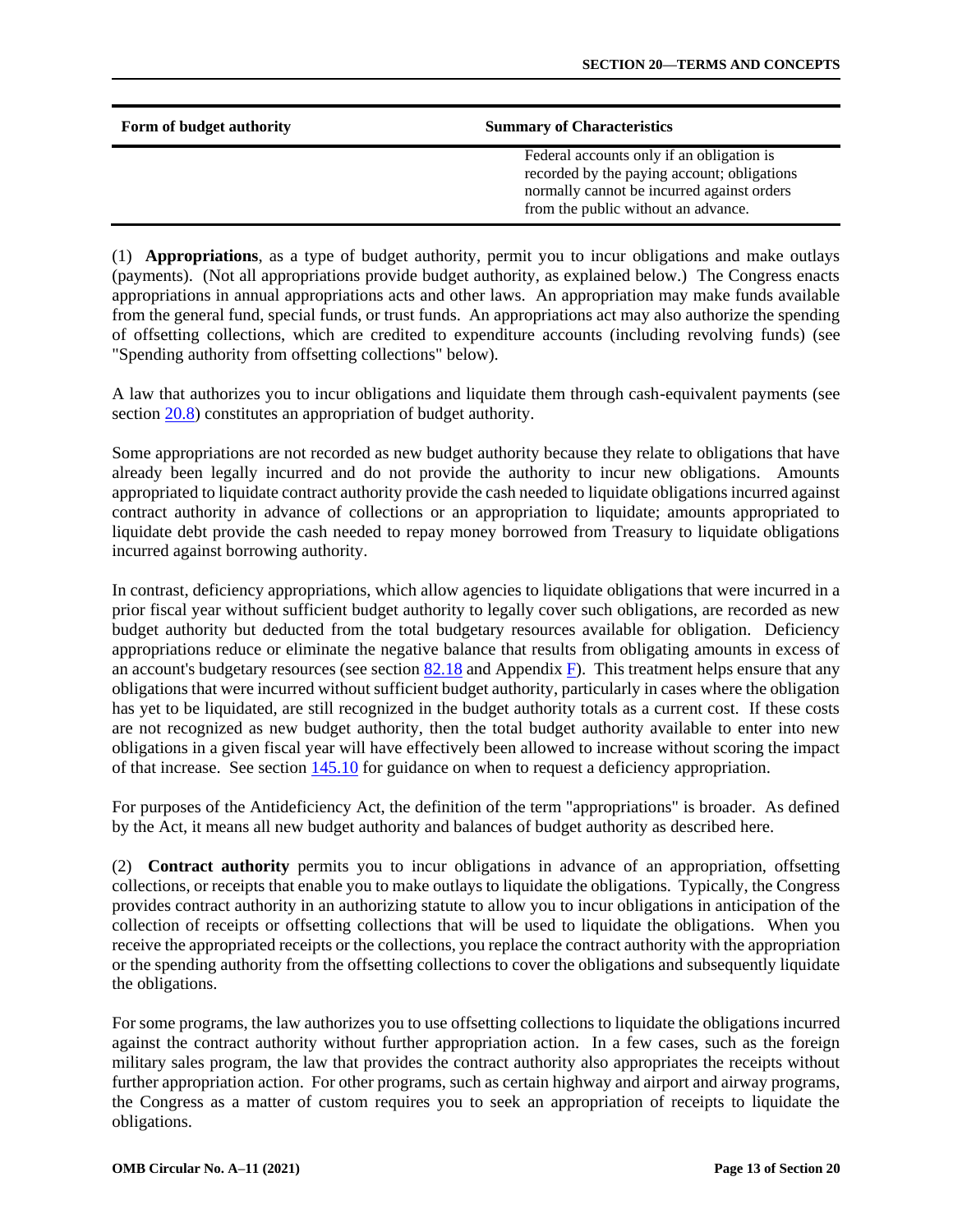In some instances, if the program does not have sufficient collections to liquidate the obligations incurred against contract authority, the Congress may enact a general fund appropriation.

(3) **Borrowing authority** permits you to incur obligations and authorizes you to borrow funds to liquidate the obligations. Usually, the law authorizing the borrowing specifies that you must borrow from the Treasury, but in a few cases it authorizes borrowing directly from the public. Laws usually authorize borrowing for business-like operations, such as the Tennessee Valley Authority, which generates and sells electrical power. Such laws require the program to repay the borrowing, with interest, out of business proceeds.

(4) **Spending authority from offsetting collections**, usually provided in permanent law, permits you to credit offsetting collections to an expenditure account (see section  $20.7(d)$ ), to incur obligations, and to make payments using the offsetting collections.

You record spending authority from offsetting collections and the offsetting collections in the program and financing schedule of an account (see section [82.18\).](https://www.whitehouse.gov/wp-content/uploads/2018/06/s82.pdf#82.18) In the simplest case, you record gross budget authority equal to the cash collections for the year (lines 1700 and 1800) and record the cash collections as an offset to the budget authority (lines 4030-4034 and 4120-4124). Net budget authority equals zero in such cases. In other cases, you must adjust spending authority from cash collections to yield the amount available as budget authority. We describe these adjustments in section [82.18](https://www.whitehouse.gov/wp-content/uploads/2018/06/s82.pdf#82.18) (lines 1701-1728 and 1801-1827). We discuss some of these adjustments (offsetting collections credited to expired accounts, changes in uncollected customer payments from Federal sources, and amounts precluded from obligation)—in more detail below.

**Offsetting collections credited to expired accounts**. For **annual** and **multi-year** accounts that perform reimbursable work, the spending authority from the offsetting collections belongs to the Treasury account that filled the order. (See section [20.11](#page-37-0) for the distinction between Treasury accounts (TAFS) and budget accounts.) The availability of the spending authority is generally the same as the Treasury account to which it belongs. If the annual or multi-year Treasury account has expired, then you should NOT record the collection as new spending authority (schedule P lines 1700 and 1800) because it is not available to incur new obligations. It is not new budget authority. However, collections that belong to expired Treasury accounts are available to pay old bills, until the authority is canceled. You record collections in expired accounts as offsetting collections along with the collections in unexpired accounts (schedule P lines 4030- 4034 and 4120-4124). You report the portion credited to expired accounts only on schedule P lines 4052 or 4142. For more information on determining the period of availability of budget authority, see section [20.4\(c\).](#page-14-0) As discussed in section [20.11, e](#page-37-0)ach budget account covers all the Treasury accounts with the same appropriation title. The program and financing schedule covers:

- Unexpired accounts (annual, multi-year and no-year); and
- Expired accounts.

You subtract all offsetting collections (unexpired and expired) from gross outlays to yield net outlays so that the contribution of the budget account to the Federal Government's bottom line (the surplus or deficit) can be determined.

For **no-year** accounts, you record gross new budget authority (spending authority from offsetting collections) equal to the collections for the year and record the collections as an offset to the budget authority.

Because offsetting collections and offsetting receipts are deducted from gross budget authority, they are referred to as negative budget authority for some purposes, such as Congressional Budget Act provisions that pertain to budget authority.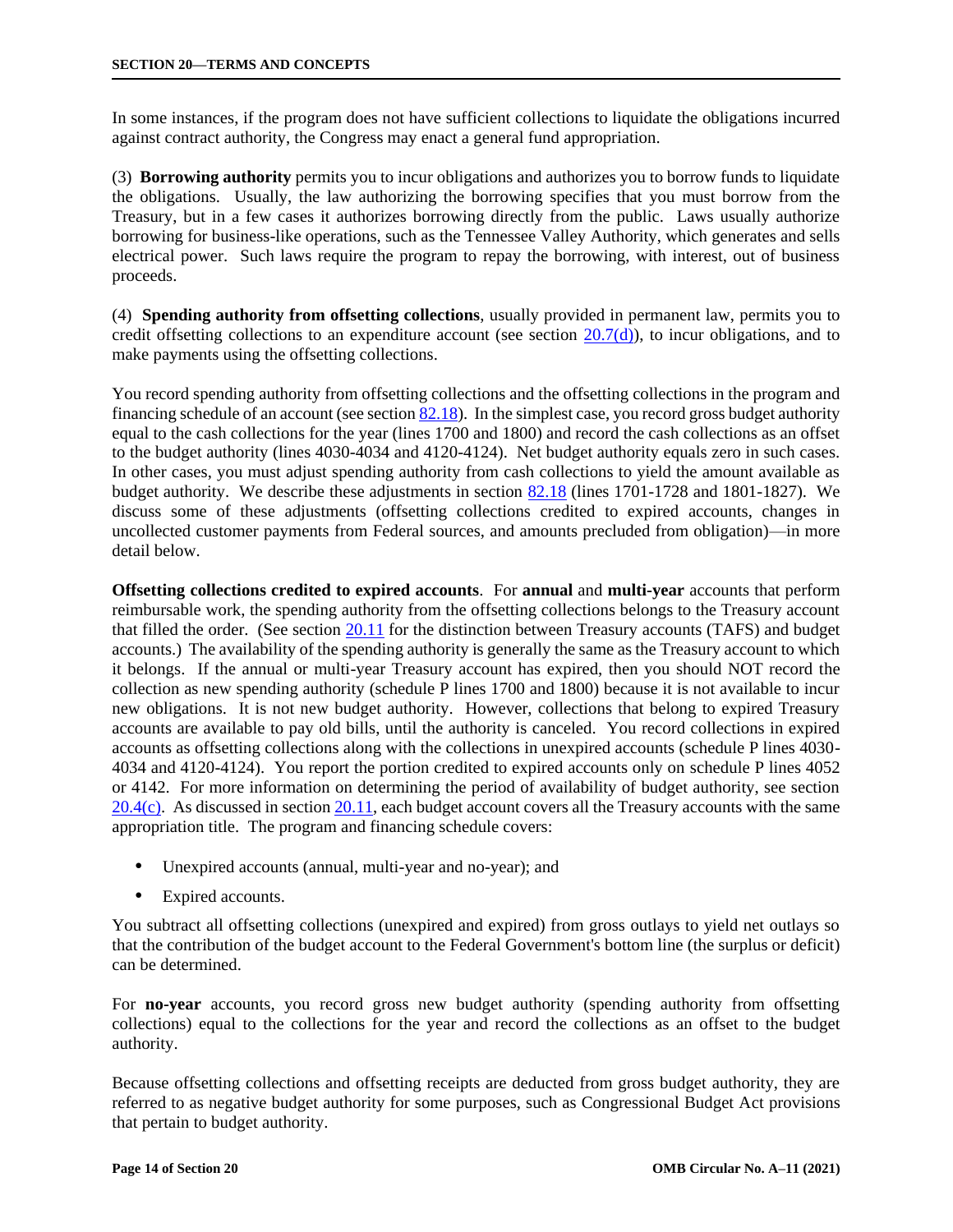<span id="page-14-0"></span>**Amounts precluded from obligation**. A law may preclude you from using some of the offsetting collections to incur obligations. In these cases, the precluded amounts are not counted as budget authority. However, you always deduct the full amount of offsetting collections (cash) from gross budget authority and gross outlays in the year you collect them, even where a law precludes you from obligating all or a portion of the collections in that year. For this reason, an account can have negative net budget authority or outlays. As a general rule, you record obligations first against new offsetting collections. To the extent that the new offsetting collections are not adequate to cover obligations, you record new budget authority from previously unavailable balances of offsetting collections, but you may not exceed the new obligation limitation, if any.

**Changes in uncollected customer payments from Federal sources**. You need to adjust the spending authority from cash collections if the account is authorized to perform reimbursable work for another Federal account and you incur obligations against receivables from Federal sources and unfilled customer orders from Federal sources without an advance—that is, before receiving the cash. The law allows you to incur such obligations as long as the paying account is a Federal account and an obligation is recorded against resources available to the paying account. For example, a financing account can obligate against a subsidy accounts receivable from the program account before the cash is received from the program account if the program account has recorded an obligation in the form of a subsidy accounts payable to the financing account. (You cannot incur obligations against customer orders received from non-Federal sources without an advance, unless a law specifically allows it.)

In these cases, you must add any net increase in such amounts for the year to the spending authority from cash collections, or subtract any net decrease in such amounts for the year from the spending authority from cash collections, to yield the gross budget authority available to the account from offsetting collections. You also add (or subtract) the same amount to offsetting collections (cash) to yield the amount of the offset applied to gross budget authority when calculating net budget authority (see section [82.18\).](https://www.whitehouse.gov/wp-content/uploads/2018/06/s82.pdf#82.18) 

When program levels remain relatively stable, the amount of reimbursements from other Federal Government accounts that is earned but not collected should remain relatively stable and any changes in uncollected customer payments from Federal sources should net to zero. Therefore, unless an account is projecting significant increases or decreases in program level, there should be no outyear estimates of changes in uncollected customer payments.

(c) Period of availability of budget authority

When a law appropriates budget authority, it sets the period during which you can use it to incur new obligations. We call this the period of availability for new obligations of the budget authority, and the period normally is specified in the law providing the budget authority. The period of availability for incurring new obligations is shorter than the period of availability for making disbursements, which is covered by a general law. Each is described below.

Period of availability for incurring new obligations:

 **Annual budget authority**. This term refers to budget authority that is available for obligation during only one fiscal year or less. One year is the default period of availability for annual appropriations acts (including an appropriation that provides indefinite authority such as "such sums as may be necessary…"), because a general provision in each of the acts specifies that the amounts provided in the act are available for one year, unless the act expressly provides otherwise. Even if there were not such a provision, the preamble of an appropriations act says that it is for a specific fiscal year. For example, the following language in an appropriation act would provide one-year budget authority: "For expenses of the Office of the Secretary, \$1,500,000."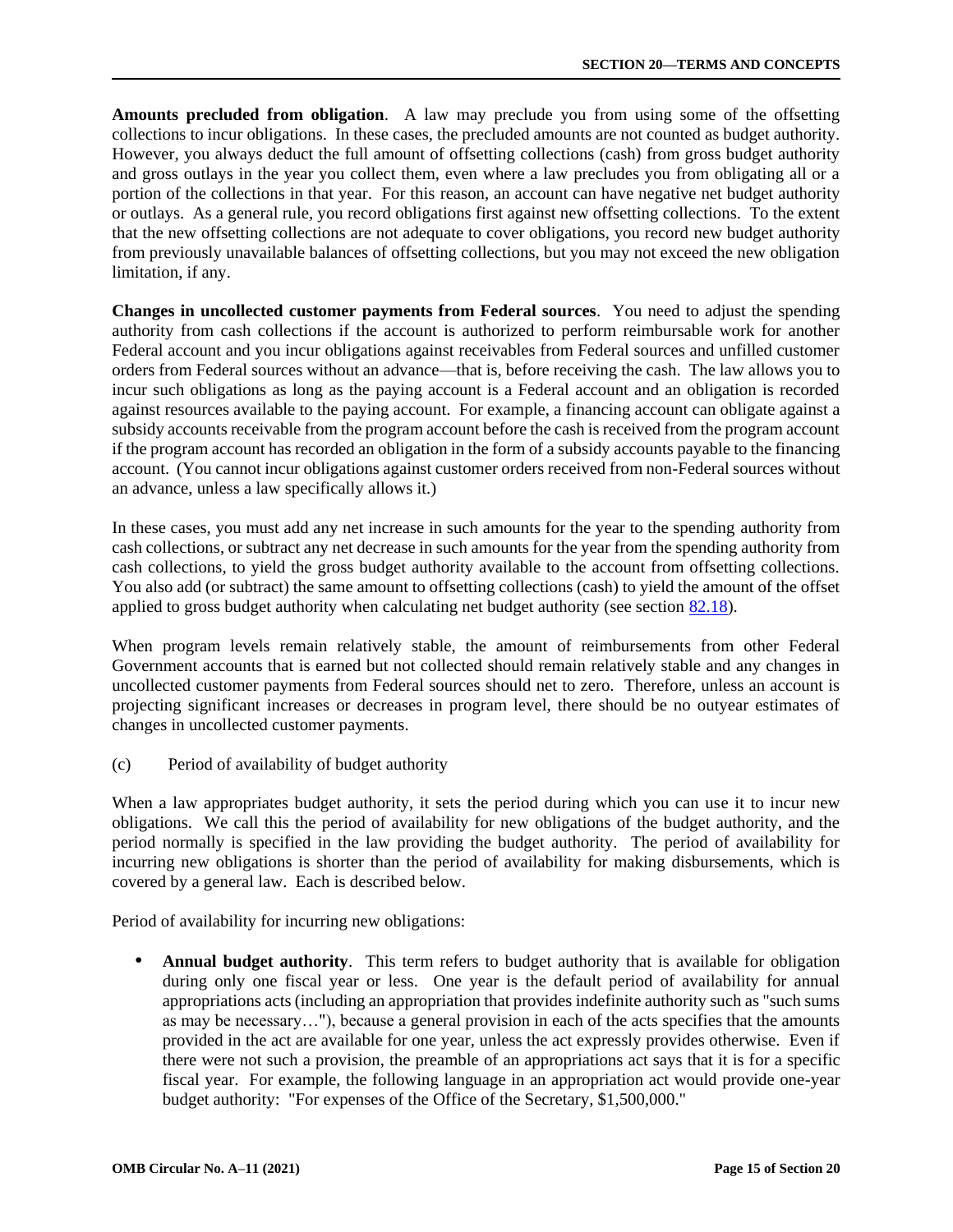- **Multi-year budget authority**. The language for a specific appropriation of budget authority in an appropriations act or the authorization of the appropriation may make all or some portion of the amount available for obligation for a specified period of time in excess of one fiscal year. Usually, the period covers two or more whole fiscal years, but it may cover a period that includes part of the second fiscal year. We refer to such budget authority as multi-year budget authority or, specifically, as two-year budget authority, three-year budget authority, etc. For example, if the following language appeared in an appropriations act for 2011, it would provide two-year budget authority: "For research and development, \$1,500,000, to remain available until September 30, 2012."
- **No-year budget authority**. The language for a specific appropriation of budget authority or the authorization of the appropriation may make all or some portion of the amount available until expended. That means you can incur obligations against it indefinitely. We refer to this as no-year budget authority. For example, the following language provides no-year budget authority: "For construction, improvements, repair or replacement of physical facilities, \$1,500,000, to remain available until expended." Authorizing laws that make appropriations seldom limit the period of availability, so most budget authority provided in authorizing laws is no-year budget authority. [31 U.S.C. 1555](https://uscode.house.gov/view.xhtml?req=granuleid:USC-prelim-title31-section1555&num=0&edition=prelim) provides for the closing of appropriation accounts that are available for indefinite periods if the agency head or the President determines that the purposes of the appropriation have been carried out and no disbursement has been made for two consecutive fiscal years. See Appendi[x F](https://www.whitehouse.gov/wp-content/uploads/2018/06/app_f.pdf) for a description of line 1029, other balances withdrawn.

Usually an appropriations act makes budget authority available beginning on October 1 of the fiscal year for which the appropriation act is passed. However, there are three types of appropriations where that is not the case.

 **Advance appropriation**, as defined by the Congressional Budget Act of 1974 (31 U.S.C. 1105(a)(17)), means appropriations of new budget authority provided in an annual appropriations Act that become available one or more fiscal years beyond the fiscal year for which the appropriation Act was passed. For example, if the following language appeared in an appropriations act for fiscal year 2013, it would provide an advance appropriation for fiscal year 2014: "For operating expenses, \$1,500,000, to become available on October 1, 2013." The term "advance appropriation" applies only to discretionary funding in appropriations Acts or to mandatory funding provided in appropriations Acts and classified as "appropriated entitlements" or "appropriated mandatories" by the Balanced Budget Act of 1997 (see section  $21.3(c)$ ).

Under current scoring guidelines, new discretionary budget authority for advance appropriations is scored in the fiscal year in which the funds become available for obligation and must be accommodated within the statutory discretionary spending caps for that year (see section 21.3  $(g)$ ). In this example, you would record the budget authority in fiscal year 2014.

- **Advance funding** means appropriations of budget authority provided in an appropriations act to be used, if necessary, to cover obligations incurred late in the fiscal year for benefit payments in excess of the amount specifically appropriated in the act for that year, where the budget authority is charged to the appropriation for the program for the fiscal year following the fiscal year for which the appropriations act is passed. When such budget authority is used, the budget records an increase in the budget authority for the fiscal year in which it is used and a reduction in the budget authority for the following fiscal year. The following language, when added to regular appropriation language, provides advance funding: "...together with such sums as may be necessary to be charged to the subsequent year appropriation for the payment of compensation and other benefits for any period subsequent to August 15 of the current year."
- **Forward funding** means appropriations of budget authority that are made available for obligation in the last quarter of the fiscal year for the financing of ongoing grant program during the next fiscal year. The budget records the budget authority in the fiscal year in which it is appropriated. The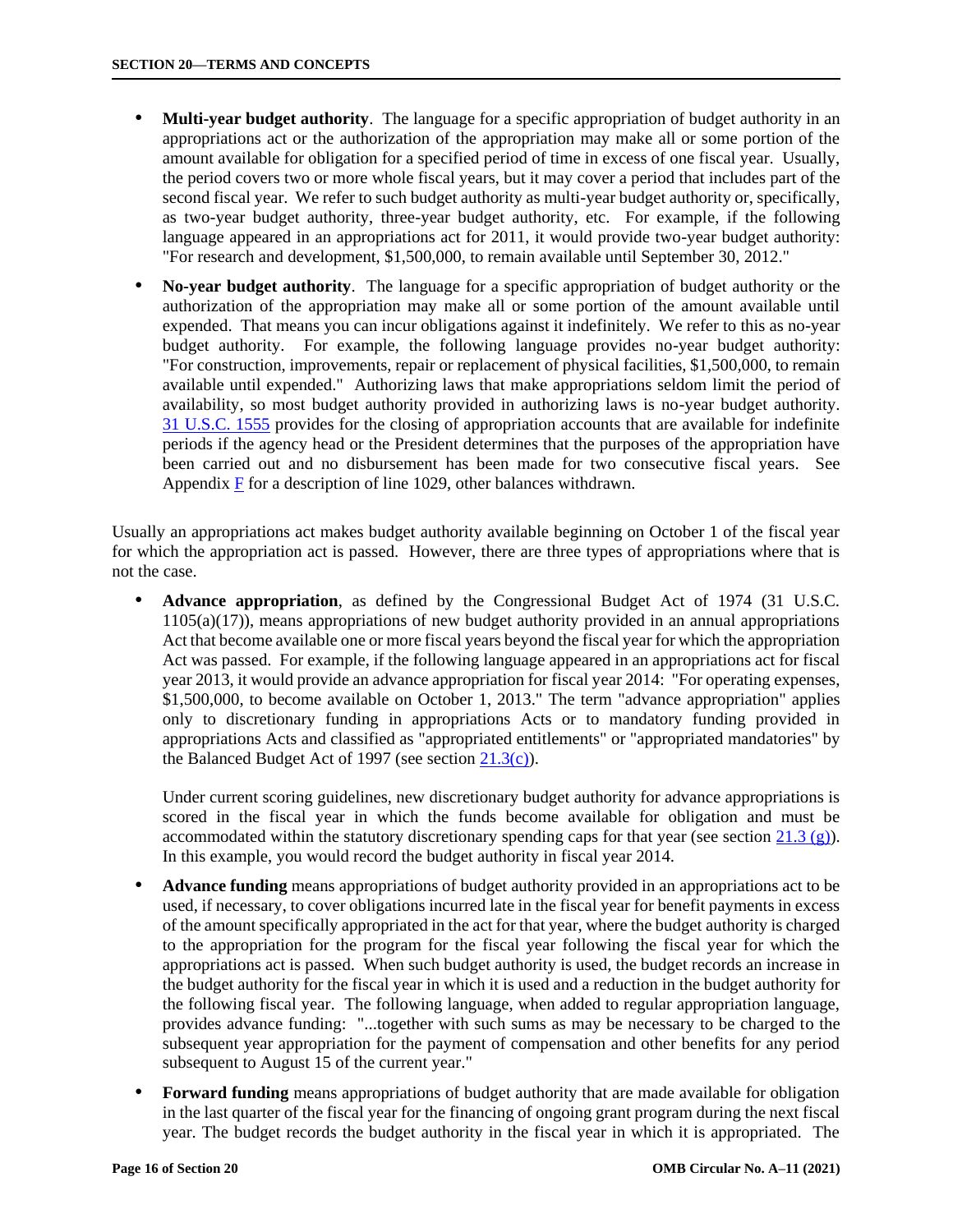<span id="page-16-0"></span>following language, if it appeared in an appropriation act for 2014, would provide forward funding, which would be recorded in fiscal year 2014: "... of which \$2,000,000,000 shall become available on July 1, 2014 and shall remain available through September 30, 2015 for academic year 2014– 2015."

Period of availability for making disbursements:

Under a general law, annual budget authority and multi-year budget authority may disburse during the first two phases of the following three phases that make up the life cycle of the budget authority.

- **Unexpired phase**. During this time period the budget authority is available for incurring "new" obligations. You may make "new" grants or sign "new" contracts during this phase and you may make disbursements to liquidate the obligations. This phase lasts for a set number of years. Annual budget authority lasts for up to one fiscal year. Multi-year authority lasts for longer periods, currently from over one fiscal year up to 15 fiscal years, and no-year authority lasts indefinitely.
- **Expired phase**. During this time period, the budget authority is no longer available for new obligations but is still available for disbursement. This phase lasts five years after the last unexpired year unless the expiration period has been lengthened by legislation. Specifically, you may not incur new obligations against expired budget authority, but you may liquidate existing obligations by making disbursements.

However, you may use the expired budget authority to make certain adjustments to obligations that were incurred before the budget authority expired. For example, you could make an upward adjustment in previously recorded obligations for transportation charges, under an agreement to pay actual transportation charges, if they turned out to be greater than originally estimated. Unless there is an exception in law, you may use expired authority to make adjustments to obligations or disbursements only during a period of five years after the last unexpired year. The expired period can be lengthened by legislation. If you have a program with a legitimate need to disburse funds for more than five years after the authority expires for obligation—for example, to make disbursements over many years under direct loan contracts, to pay termination costs under a contract, or to make payments under a lease—and your OMB representative approves, you may propose special language to disburse over a period longer than five years (see section [95.8\).](https://www.whitehouse.gov/wp-content/uploads/2018/06/s95.pdf#95.8) You may disburse during the longer period only if the special language is enacted in law.

 **Canceled phase**. After the last expired year, the account is closed, and the balances are canceled. The authority to disburse is canceled and is no longer available for any purpose. Any offsetting collections credited to the account at the time the account is canceled or subsequently must be transferred to miscellaneous receipts in the Treasury. Any old bills with valid obligations that show up after the account is closed must be obligated against and disbursed from budget authority that is available for the same general purpose but still in the unexpired phase. For example, an old bill from obligations incurred against an FY 2006 annual salaries and expense (S&E) account that arrives after the authority is canceled must be obligated and disbursed against the corresponding FY 2012 annual S&E account.

No-year authority usually stays in the unexpired phase until fully obligated and disbursed. When the purposes for which the authority was made available have been achieved, the account may be closed and the authority canceled.

(d) Determining the amount of budget authority

If a law provides budget authority in a specific amount, we refer to it as definite budget authority. We consider the budget authority definite when the language provides a ceiling, for example "not to exceed" a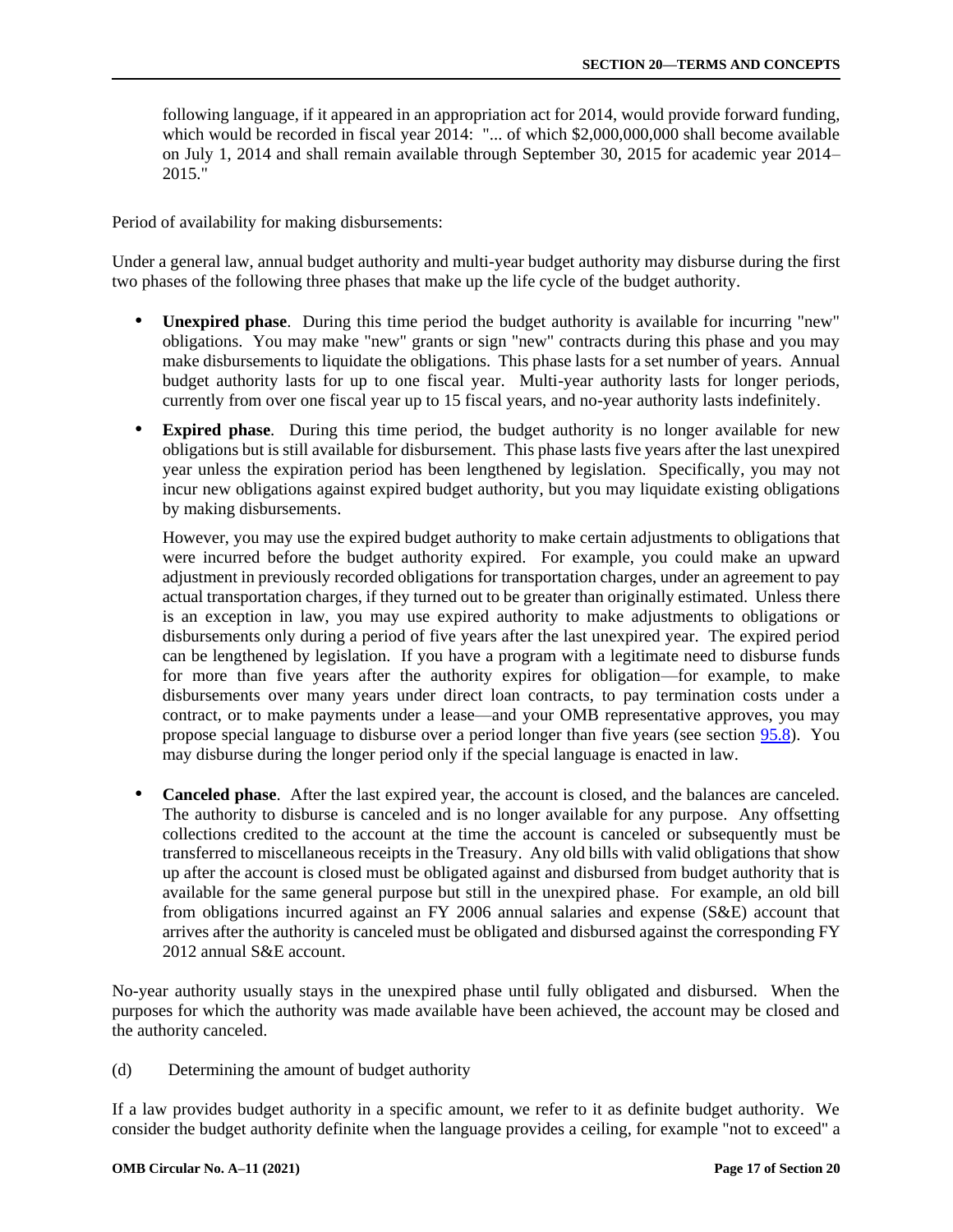specified amount. You record the specified amount as budget authority. For example, this language would provide definite budget authority of \$100 million: "For salaries and expenses, not to exceed \$100,000,000."

If a law doesn't specify an amount of budget authority, but, instead, specifies a variable factor that determines the amount, or a floor, for example "not less than" a specified amount, we refer to the budget authority as indefinite. If the law provides "such sums as may be necessary" to cover the obligations resulting from an entitlement (such as unemployment insurance), record budget authority in the past year equal to the amount obligated and in other years equal to your estimate of obligations. If a law authorizes you to obligate all of the receipts from a specified source, record budget authority equal to the amount of receipts you collected in the past year and equal to amounts you estimate you will collect in other years.

If a law appropriates a specific amount to be derived from receipts, it limits the amount of budget authority actually provided to the lower of the actual receipts or the amount specified. For example, if the language read, "... and, in addition, \$75,000,000 of the amounts collected under section 101 of the Authorization Act of 2005," you could obligate only the amount actually collected, up to \$75,000,000. Similarly, if a law appropriates an amount to be derived from a special or trust fund, it limits the amount of budget authority actually provided to the lower of the amount of the balances in the fund or the specified amount. For example, language that reads, "For necessary expenses, \$1,500,000, to be derived from the Land Restoration Trust Fund," allows you to obligate only the amount actually in the fund and no more than \$1,500,000. If a law authorizes you to obligate all of the receipts credited to a fund, record budget authority equal to the amount of receipts collected by the fund in the past year and equal to the amounts you estimate you will collect in other years.

Some laws that provide borrowing authority limit the amount of debt that may be outstanding at any one time. This may limit your ability to incur obligations indirectly, because you must consider your ability to borrow the cash needed to liquidate the obligations that will become due, but it doesn't determine the level of obligations directly. Instead, these laws act much like a revolving line of credit where you may repeatedly borrow up to a limit, make repayments, and borrow again up to the limit, so that over time your total borrowing exceeds the limit on credit outstanding at any point in time. In such cases, treat the budget authority as indefinite and record the amount that you obligated in the past year or estimate you will obligate in other years. Balances of indefinite borrowing authority may not be carried forward in excess of amounts needed to cover obligations. Under the scorekeeping guidelines used by OMB and congressional scorekeepers, OMB will score legislation that imposes or changes a limit of this type only to the extent that we estimate that it will alter the amount of obligations that will be incurred (see Appendix [A, s](https://www.whitehouse.gov/wp-content/uploads/2018/06/app_a.pdf)corekeeping guideline no. 16).

Most budget authority provided in appropriations acts is definite, and most budget authority provided in other laws is indefinite.

The Congress may enact laws that preclude agencies from using all of their potential budget authority. For example, in some cases the Congress enacts limitations on obligations or program levels in appropriations acts that limit the authority to use offsetting collections or receipts provided in authorizing legislation. In other cases, the authorizing law may itself limit the amount of obligations you may incur, such as through a benefit formula that determines the amount of benefits that may be obligated.

For special and trust funds with indefinite budget authority whose obligations are constrained by a limitation on obligations or benefit formula, the collections in excess of such limitations or benefit formulas are not counted as budget authority. Similarly, offsetting collections that are precluded from obligation are not counted as budget authority. In these cases, you reduce the spending authority by the precluded amount. The precluded amounts are considered to be unavailable and are not included in the account's unobligated balances. You record new budget authority in the year the amounts become available for obligation under the law.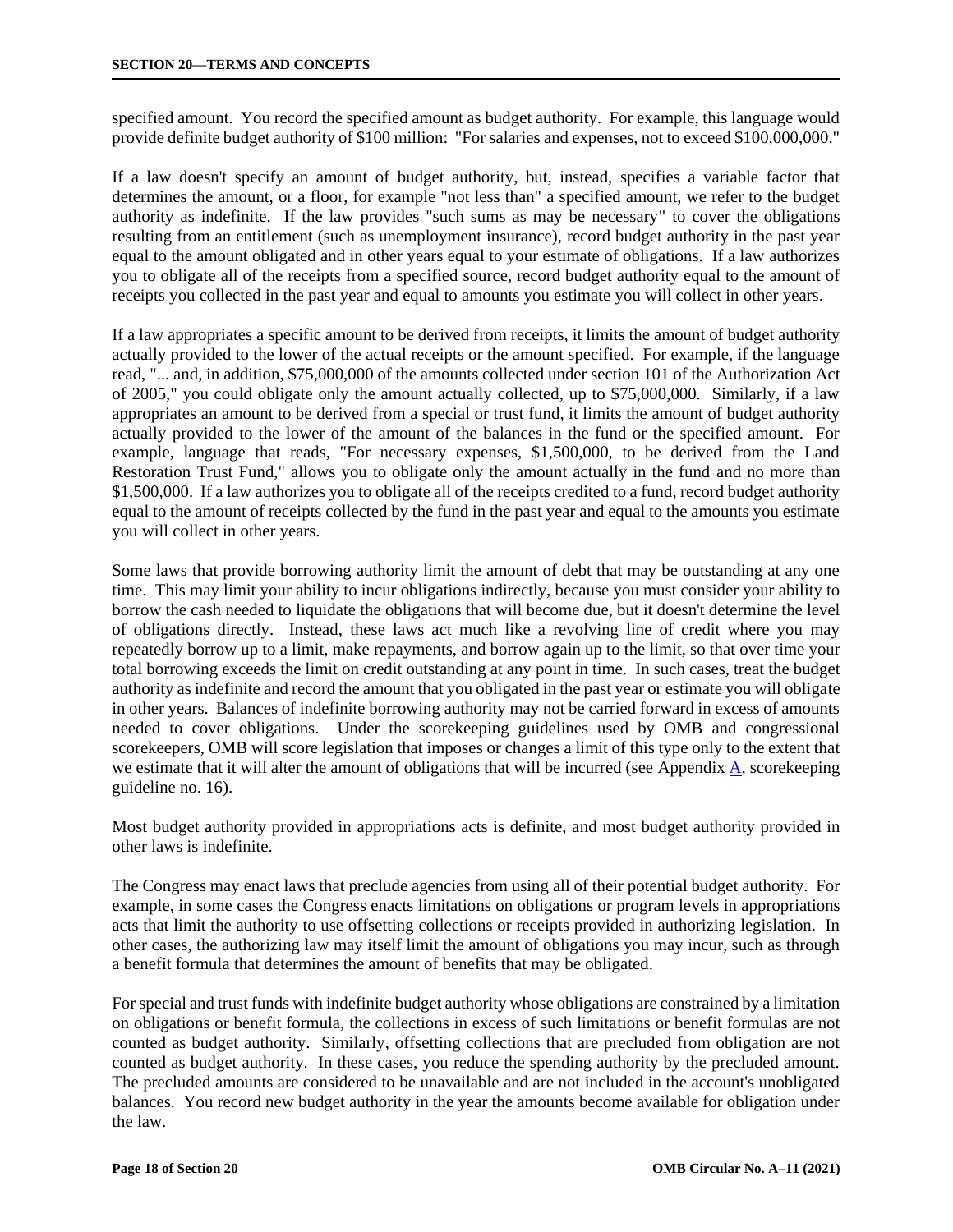<span id="page-18-0"></span>(e) Discretionary or mandatory and current or permanent budget authority

BBEDCA requires us to classify budget authority (and outlays) as either discretionary spending or mandatory spending, and applies a different set of rules to each type of spending. We explain this further in section [21.3.](https://www.whitehouse.gov/wp-content/uploads/2018/06/s21.pdf#21.3) 

Sometimes, budget authority is characterized as current or permanent. Current authority requires congressional appropriations action on the request for new budget authority for the year involved. Permanent authority becomes available pursuant to standing provisions of law without further appropriations action by the Congress after transmittal of the budget for the year involved. Generally, budget authority is current if an annual appropriations act provided it and permanent if authorizing legislation provides it. By and large, the current/permanent distinction has been replaced by the discretionary/mandatory distinction, which is similar but not identical.

(f) Unobligated balance

An unobligated balance consists of the cumulative amount of budget authority that remains available for obligation under law in unexpired accounts. This means that, unless the law expressly provides otherwise, rescissions and cancellations of unobligated balances apply only to unexpired amounts. In cases where rescissions or cancellations are determined to apply to expired amounts, such amounts would not count as discretionary offsets for appropriations.

In budget execution, both the unexpired, unobligated balances of budget authority at the start of the year, (which is available for new obligations) and the expired amounts (which are only available to cover upward adjustments to prior year obligations) are reported as budgetary resources.

In budget formulation, only the unexpired, unobligated balances brought forward are reported; expired balances available for adjustment only are not included. Unobligated balances carried forward must meet all of the following conditions:

- They are balances of budget authority that have never been obligated or that have been obligated and deobligated;
- They are balances of budget authority that do not expire at the end of the fiscal year;
- They do not include any amounts for: (1) indefinite appropriations, except available special and trust fund receipts; (2) indefinite borrowing authority; or (3) indefinite contract authority; and
- The amount can be quantified by subtracting the obligations to date from the amount of budget authority provided (new budget authority and unobligated balances carried forward at the start of the year from the previous fiscal year). That is, the law providing the budget authority must have specified a definite amount or an indefinite amount based on the appropriation of collections from a specified source. "Such sums as may be necessary" cannot be quantified.

Unavailable special and trust fund receipts or unavailable offsetting collections should not be counted as budget authority and, therefore, there should be no unobligated balances as a result of them. Unavailable receipts are included in the special and trust fund receipts schedule (see sectio[n 86.4\);](https://www.whitehouse.gov/wp-content/uploads/2018/06/s86.pdf#86.4) unavailable offsetting collections are presented as a memorandum entry in the program and financing schedule (see sectio[n 82.18\).](https://www.whitehouse.gov/wp-content/uploads/2018/06/s82.pdf#82.18)

In budget schedules, such as the program and financing schedule, the unobligated balance carried forward at the end of a year is equal to the unobligated balance at the start of the next year.

The unobligated balances you report for the start and end of the past year must be consistent with the amounts reported in GTAS (see sections [82.11](https://www.whitehouse.gov/wp-content/uploads/2018/06/s82.pdf#82.11) and [82.12\).](https://www.whitehouse.gov/wp-content/uploads/2018/06/s82.pdf#82.12)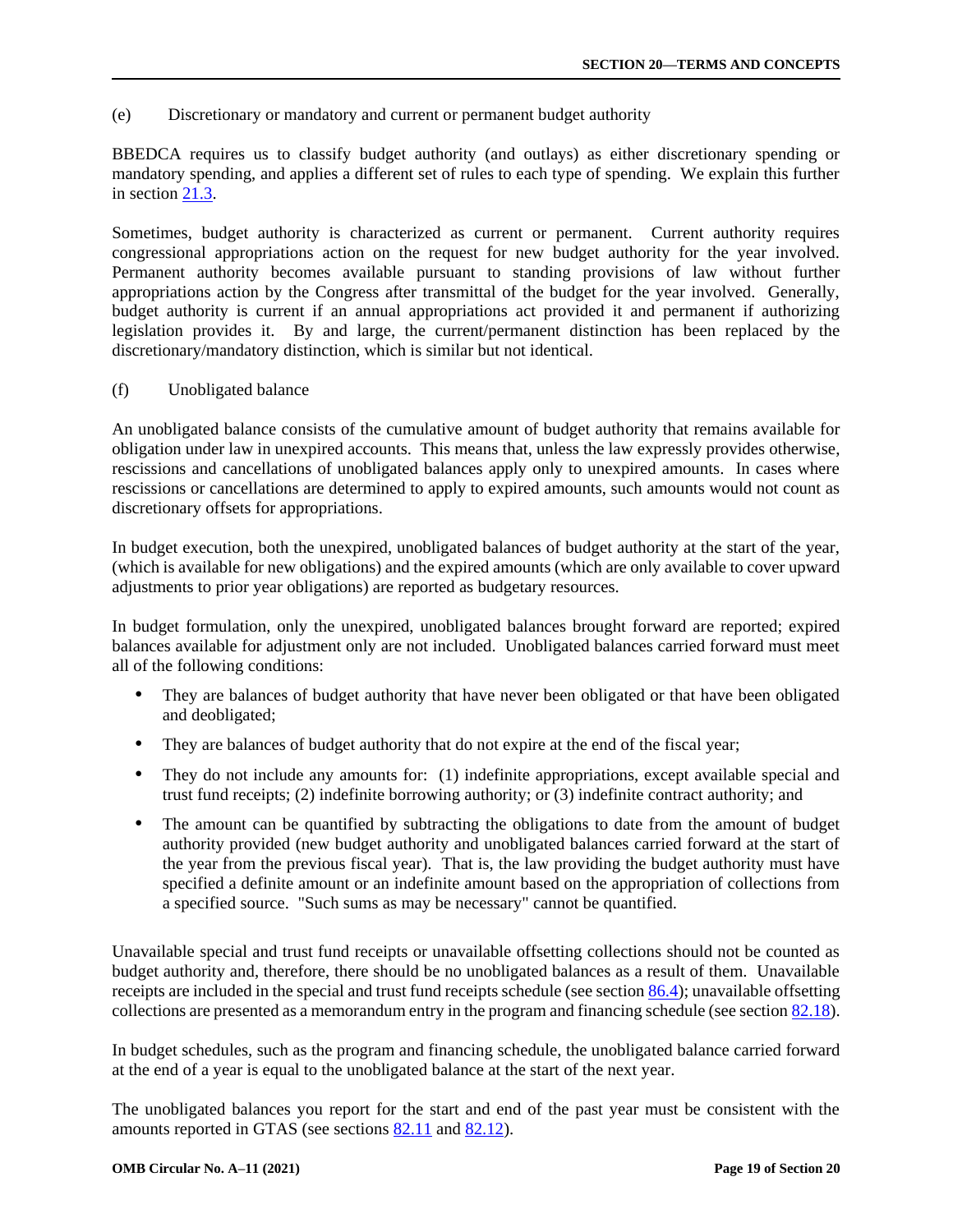### <span id="page-19-0"></span>(g) Obligated balance

The term obligated balance is a term of art that is defined in law as a "net" concept. It is not the unpaid obligations. The obligated balances are calculated as follows:

- Take the unpaid obligations (which is the sum of the accounts payable and the undelivered orders); and
- Subtract the uncollected customer payments from Federal sources (i.e., accounts receivable and the unpaid, unfilled orders from Federal sources).

### (h) Reappropriation

A reappropriation is an extension of the availability of unobligated balances of budget authority that have expired or would otherwise expire as a result of legislation enacted subsequent to the law that provided the budget authority. The term does not apply to extensions of the availability of unobligated balances of budget authority that result from standing provisions of law, enacted before the budget authority was provided, or from provisions of law included in the same law that appropriated the funds. An example of an extension included in the same law that appropriated the funds is section 511 of the Treasury and General Government Appropriations Act, 2003, which allows agencies to extend the period of availability (expired to unexpired) of unobligated balances of appropriations (annual or multi-year) provided in the same act. The Act states:

"... not to exceed 50 percent of unobligated balances remaining available at the end of fiscal year 2002 from appropriations made available for salaries and expenses for fiscal year 2002 in this Act, shall remain available through September 30, 2003, ..."

Reappropriations of expired balances that are newly available for obligation in the current or budget year will be recorded as new budget authority (reappropriations) in the year they are newly available, in the full amount of the potential extension. Likewise, reappropriations of amounts that would expire before the legislation takes affect (e.g., a reappropriation of funds that would expire at the end of FY 2014 included in an FY 2015 appropriations act enacted in August, 2014) would be treated as new budget authority (reappropriations). An example of this type of extension is found in section 137 (Division F) of the Consolidated Appropriations Act, 2003, which states:

"….the funds provided in Labor, Health and Human Services, Education and Related Agencies Appropriations Act of 2002, Public Law 107–116, for the National Museum of African American History and Culture Plan for Action Presidential Commission shall remain available until expended."

In this example the FY 2002 appropriated funds were annual and therefore would have expired at the end of September 30, 2002. The language in the FY 2003 appropriation reappropriated the expired funds to unexpired no-year funds.

Reappropriations of unexpired balances or reappropriations of expired balances that cannot take effect until a fiscal year beyond the budget year will be reported as balance transfers in the year they are newly available for obligation.

Similar to reappropriations of unexpired balances, extensions in availability resulting from standing provisions of law or from provisions of law included in the same law that appropriated the funds will be shown as balance transfers. See section [120.66](https://www.whitehouse.gov/wp-content/uploads/2018/06/s1202.pdf#120.66.11) for a complete discussion on reporting for all types of extensions in availability.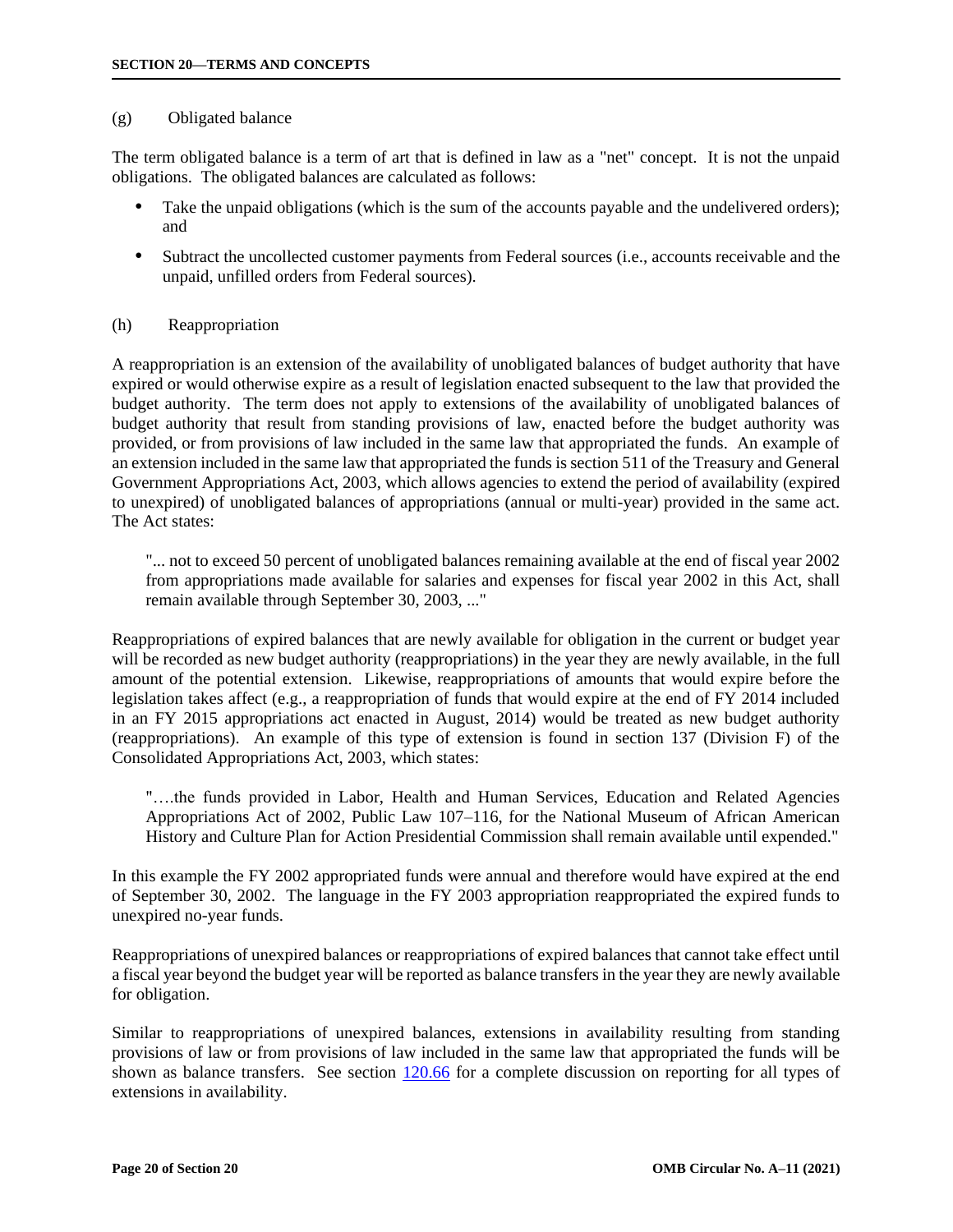### <span id="page-20-0"></span>(i) Rescissions and cancellations

Rescissions and cancellations are reductions in law of budgetary resources. Reductions are recorded as negative budget authority in the year the reduction takes effect, regardless of whether the action reduces new budget authority or unobligated balances. If a law that precludes the obligation of budgetary resources in one year and authorizes their obligation in a subsequent year, you record negative budget authority in year of the reduction and new budget authority in the subsequent year.

Proposed cancellations and all enacted reductions should be included in the regular budget schedules under transmittal code 0 (see section [79.2\)](https://www.whitehouse.gov/wp-content/uploads/2018/06/s79.pdf#79.2). Proposed rescissions, which are subject to the requirements of Title 10 of the Congressional Budget and Impoundment Control Act, require separate schedules under transmittal code 5 (see section [112\).](https://www.whitehouse.gov/wp-content/uploads/2018/06/s112.pdf)

The Congress can enact reductions in many ways. For example, the language can specify a dollar or percentage reduction and can pertain to a specific account or multiple accounts. Sequestration is also cancellation of budgetary resources (see section [100](https://www.whitehouse.gov/wp-content/uploads/2018/06/s100.pdf) for complete guidance on sequestration). Rescissions and cancellations can impact all types of budget authority and can be permanent or temporary subject to the underlying availability of the funds and to the specific statutory authority for the reduction.

Rescissions and cancellations of general fund appropriations are considered to be permanent reductions unless the legislation clearly indicates that the reduction is temporary. Permanent reductions of general fund appropriations revert to the General Fund of the U.S. Treasury. Reductions of contract authority and borrowing authority are also usually permanent.

Rescissions and cancellations of amounts appropriated from special and trust fund receipts, as well as spending authority from offsetting collections, are considered to be temporary reductions unless legislation states that the reduction is permanent.

- Temporary reductions remain in the expenditure account from which amounts are being rescinded or cancelled (or in the associated unavailable special or trust fund receipt account in limited situations). Amounts temporarily reduced will be unavailable in the fiscal year they are rescinded or cancelled and are only available in the subsequent fiscal year in accordance with the statutory terms of that appropriations account.
- Permanent reductions are returned to the General Fund of the U.S. Treasury.

Rescissions and cancellations of amounts that have been designated as emergency requirements are not counted as PAYGO offsets for the purposes of the Statutory Pay-As-You-Go Act of 2010. In addition, rescissions and cancellations of amounts that have been designated as a cap adjustment pursuant to a Concurrent Resolution on the Budget or BBEDCA (e.g., as an emergency requirement or Overseas Contingency Operations/Global War or Terrorism) are not counted as discretionary offsets for base appropriations.

(j) Transfer

(1) **Definition**. Transfer means to reduce budgetary resources (budget authority and unobligated balances) in one account and increase them in another, by the same amount.

(2) **Authority**. A transfer may not be made unless a law authorizes it. The law may specify a particular transfer or provide general transfer authority within specified limits. Legislation may include terms such as "paid to," "transfer to," or "derived from" when authorizing transfers.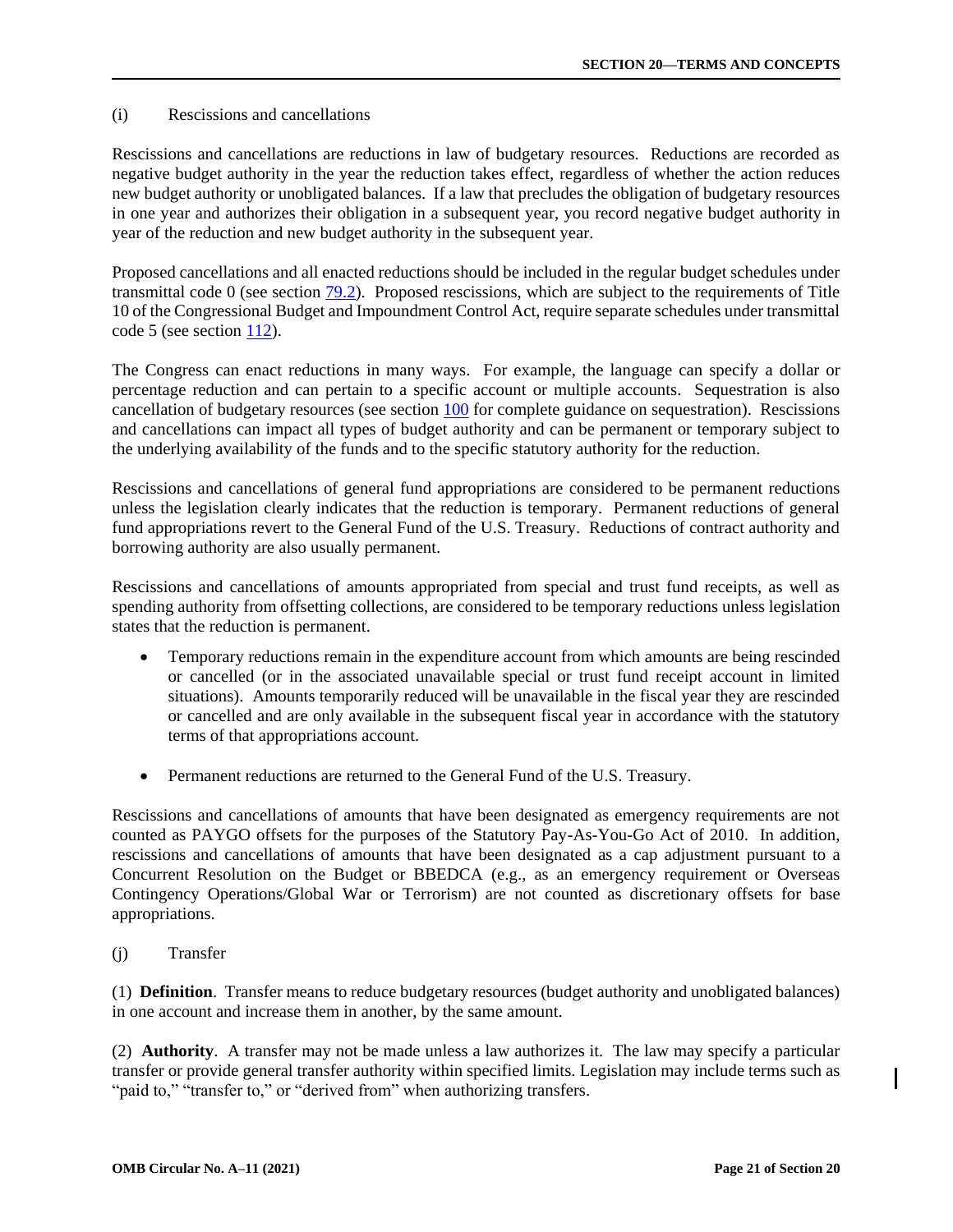(3) **Expenditure transfer or nonexpenditure transfer**. A transfer is recorded as either an expenditure transfer, which involves an outlay, or a nonexpenditure transfer, which does not involve an outlay. Which you record usually depends on the purpose of the transfer, as explained in the following table, except that nonexpenditure transfers are limited to transactions in which both accounts are within the same fund group (i.e., trust-to-trust or Federal-to-Federal), except in limited cases. See also exhibit [20.](#page-44-0)

| If the transfer                                                                                                                                                                                                                                                                                                                                   | Record as                     |
|---------------------------------------------------------------------------------------------------------------------------------------------------------------------------------------------------------------------------------------------------------------------------------------------------------------------------------------------------|-------------------------------|
| (1) purchases goods or services that benefit the transferring account;<br>for example, transactions under the Economy Act or other authorities,<br>or purchases from revolving funds (including working capital funds),<br>such as a rental payment to GSA's Federal Buildings Fund                                                               | An expenditure<br>transfer.   |
| (2) shifts budgetary resources between Federal funds (general, special,<br>and revolving fund accounts) and trust funds (trust fund and trust<br>revolving fund accounts), except in limited cases (see item 6 below)                                                                                                                             | An expenditure<br>transfer.   |
| (3) shifts budgetary resources between a program account and a<br>salaries and expenses account for the purpose of credit program<br>administration                                                                                                                                                                                               | An expenditure<br>transfer.   |
| (4) reduces budgetary resources available for the activities of the<br>transferring account and increases them for the activities of the<br>receiving account (for example, a transfer of unobligated balances<br>from the construction account to the salaries and expenses account to<br>fund pay raises) other than as listed in items 2 and 3 | A nonexpenditure<br>transfer. |
| (5) corresponds to a transfer of an activity from one account to another<br>(such as in a reorganization)                                                                                                                                                                                                                                         | A nonexpenditure<br>transfer. |
| (6) is for the purpose of a repayable advance between Federal funds<br>and trust funds                                                                                                                                                                                                                                                            | A nonexpenditure<br>transfer. |

- (4) Recording transfers in the budget:
	- **Expenditure transfers**. Record an expenditure transfer as an obligation (against new budget authority or unobligated balances) and an outlay in the transferring account and as an offsetting collection or offsetting receipt in the receiving account (see section [20.7\).](#page-28-0) If the receiving account is a general fund appropriation account or a revolving fund account (including a trust revolving fund), credit the amount as an offsetting collection to the appropriation or revolving fund account. If the receiving account is a special fund or trust fund account, you would normally credit the amount as an offsetting receipt to a receipt account of the fund.
	- **Nonexpenditure transfers**. Do not record an obligation or an outlay or an offsetting collection or offsetting receipt. Record nonexpenditure transfers as a decrease either in budget authority or unobligated balances in the transferring account and as an increase either in budget authority or unobligated balances in the gaining account. Whether you record the reduction and increase as a change in budget authority or unobligated balances, depends on the circumstances, as described in the following table.

| If you transfer      | And the transfer                                    | Record                                   |
|----------------------|-----------------------------------------------------|------------------------------------------|
| Unobligated balances | Results from a transfer<br>specified in law enacted | A decrease in budget<br>authority in the |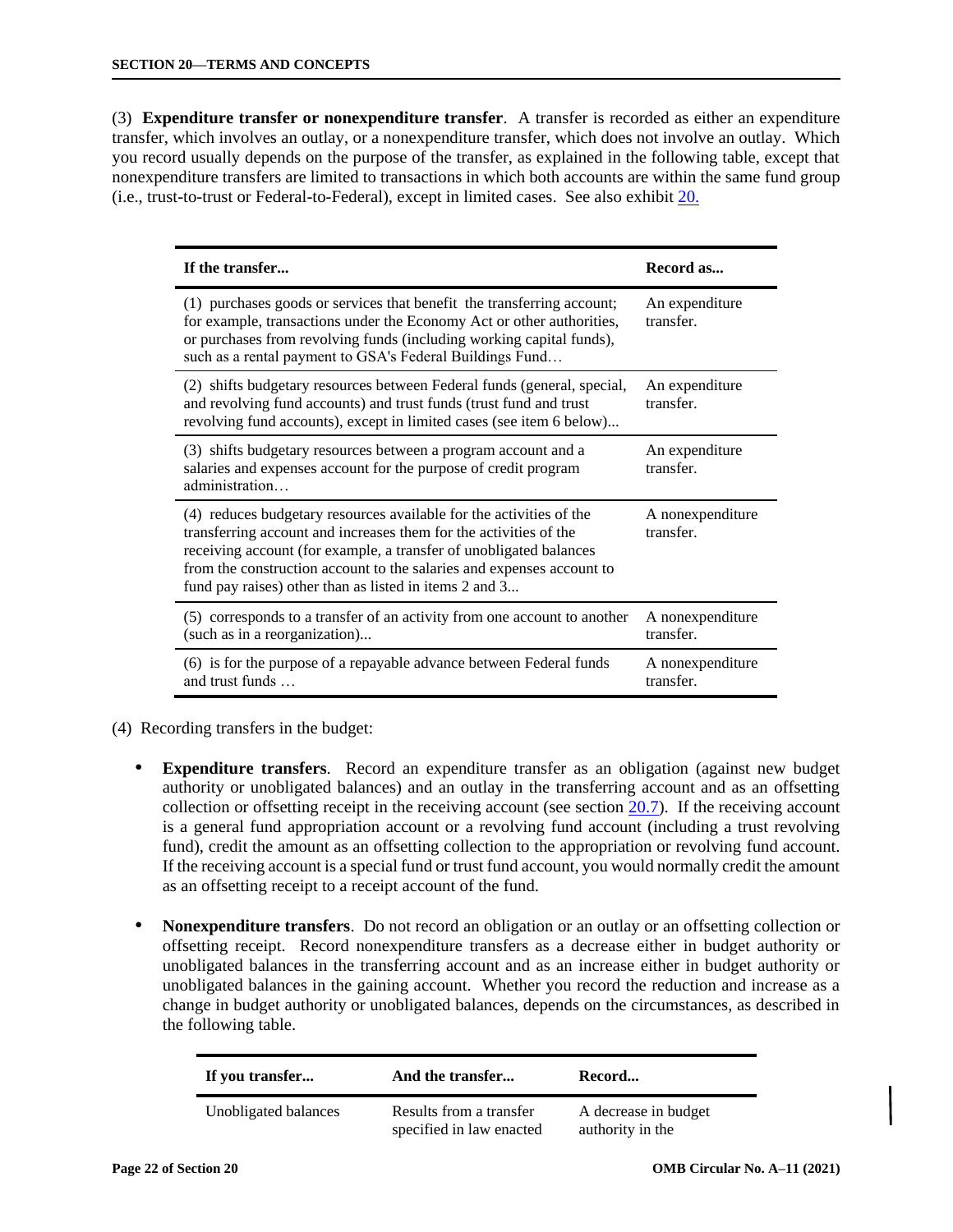<span id="page-22-0"></span>

| If you transfer                                      | And the transfer                                                                                                                                                                                                                                                                            | Record                                                                                                                                        |
|------------------------------------------------------|---------------------------------------------------------------------------------------------------------------------------------------------------------------------------------------------------------------------------------------------------------------------------------------------|-----------------------------------------------------------------------------------------------------------------------------------------------|
|                                                      | after the budget authority<br>was provided and that<br>changes the purpose for<br>which the funds will be<br>used                                                                                                                                                                           | transferring account and<br>an increase in budget<br>authority in the gaining<br>account.                                                     |
| Unobligated balances                                 | Results from general<br>transfer authority provided<br>in a standing provision of<br>law enacted before the<br>budget authority was<br>provided, or<br>Corresponds to a transfer<br>of an activity such that the<br>purpose does not change<br>(e.g., reorganizations<br>authorized by law) | A decrease in unobligated<br>balances in the<br>transferring account and<br>an increase in unobligated<br>balances in the gaining<br>account. |
| Budget authority in the<br>year it becomes available | Is for any purpose                                                                                                                                                                                                                                                                          | A decrease in budget<br>authority in the<br>transferring account and<br>an increase in budget<br>authority in the gaining<br>account.         |

### (k) Transfer in the estimates

A transfer in the estimates means the budget proposes to stop funding an activity under one budget account and start funding the activity under another budget account, beginning in the budget year. This does not involve a transfer of budgetary resources like that discussed in subsection (j). You simply stop showing budget authority in the one account and start showing it in the other. A transfer in the estimates usually reflects a proposal to do one of the following in the budget year:

- Transfer the funding of an activity from one account to another.
- Consolidate funding for related activities from two or more accounts into a single account.
- Disaggregate the funding for an activity from one account between two or more accounts.

See section [82.15](https://www.whitehouse.gov/wp-content/uploads/2018/06/s82.pdf#82.15) for guidance on presenting these amounts in the program and financing schedules for the transferring and receiving accounts.

(l) Allocation

Allocation means a delegation, authorized in law, by one agency to another agency, of its authority to obligate budget authority and outlay funds. When an agency makes such a delegation, the Treasury Department establishes a subsidiary account called a "transfer appropriation account", and the receiving agency may obligate up to the amount included in the account. The budget doesn't show the transfer appropriation account separately. The budget schedules for the parent account include the obligations by the other agency against the subsidiary account. Allocations are appropriate where the receiving agency is acting as the agent for the allocating agency.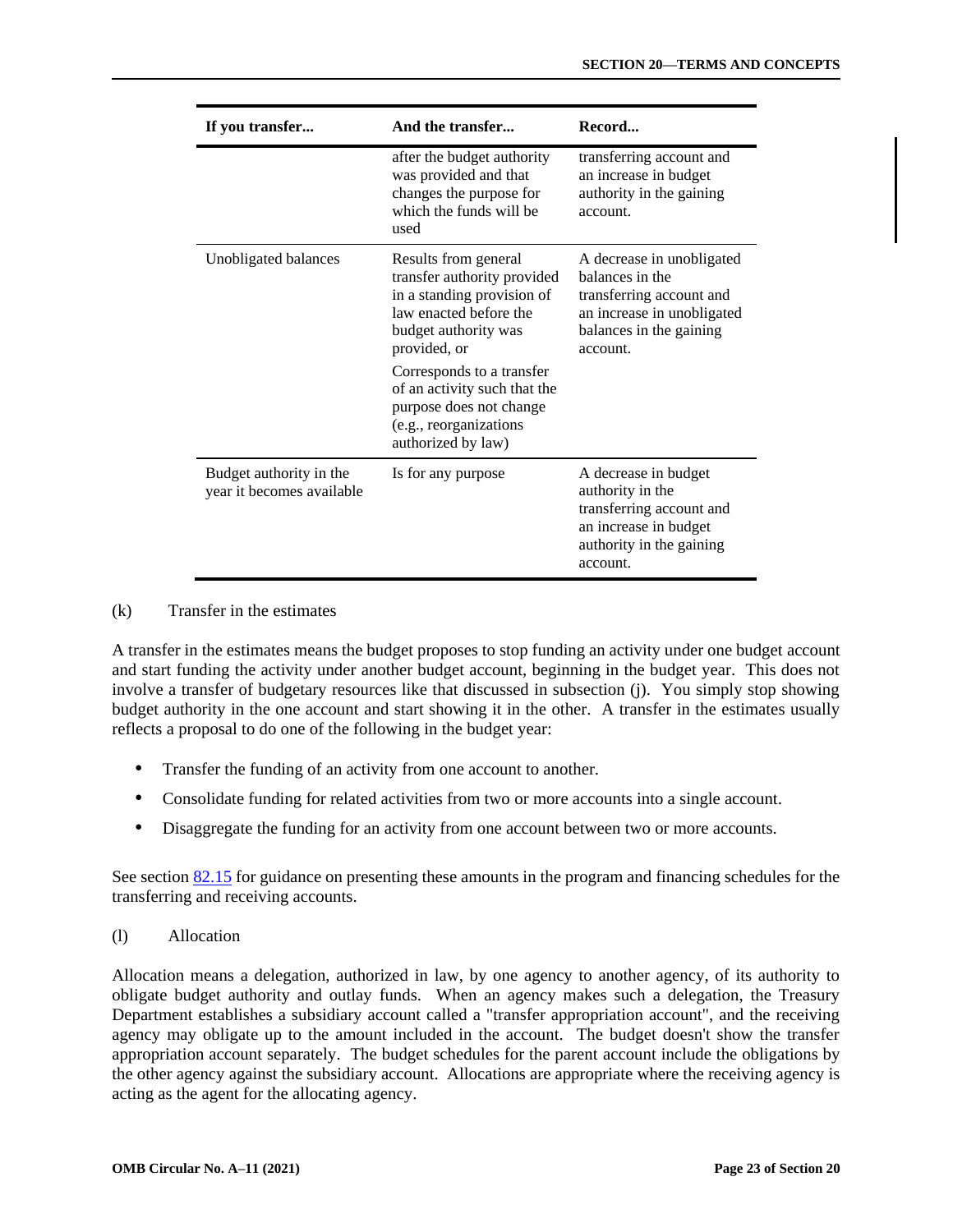### <span id="page-23-0"></span>**20.5 When should I record obligations and in what amounts?**

### (a) The general rule

Obligation means a legally binding agreement that will result in outlays, immediately or in the future. When you place an order, sign a contract, award a grant, purchase a service, or take other actions that require the Government to make payments to the public or from one Government account to another, you incur an obligation. It is a violation of the Antideficiency Act  $(31 \text{ U.S.C. } 1341(a))$  to involve the Federal Government in a contract or obligation for payment of money before an appropriation is made, unless authorized by law. This means you cannot incur obligations in a vacuum; you incur an obligation against budget authority in a Treasury account that belongs to your agency. It is a violation of the Antideficiency Act to incur an obligation in an amount greater than the amount available in the Treasury account that is available. This means that the account must have budget authority sufficient to cover the total of such obligations at the time the obligation is incurred. In addition, the obligation you incur must conform to other applicable provisions of law, and you must be able to support the amounts reported by the documentary evidence required by [31 U.S.C. 1501.](https://uscode.house.gov/view.xhtml?req=granuleid:USC-prelim-title31-section1501&num=0&edition=prelim) Moreover, you are required to maintain certifications and records showing that the amounts have been obligated [\(31 U.S.C. 1108\)](https://uscode.house.gov/view.xhtml?req=granuleid:USC-prelim-title31-section1108&num=0&edition=prelim). The following subsections provide additional guidance on when to record obligations for the different types of goods and services or the amount.

### (b) Personnel compensation and benefits

For personnel compensation and benefits the issue is usually the "timing" of the obligation and not the "amount" of the obligation. The amount is prescribed by laws that cover the civil service and the uniformed service and determined by well-established personnel procedures. As for the timing of the obligation, the amounts generally are recorded as obligations as the amounts are earned during the reporting pay period, with the following exceptions:

| Type of obligations                                                                                                                                                                                        | At the time                                       | Because                                                                 |
|------------------------------------------------------------------------------------------------------------------------------------------------------------------------------------------------------------|---------------------------------------------------|-------------------------------------------------------------------------|
| Severance pay                                                                                                                                                                                              | It is paid on a pay period<br>by pay period basis | Severance pay is not<br>earned with regular<br>salaries and wages.      |
| Authorized reimbursable<br>expenses estimated to be<br>paid to employees for real<br>estate, temporary<br>subsistence, and other<br>expenses incident to<br>relocation at the request of<br>the Government | The individual travel<br>orders are approved      | The travel is a bona fide<br>need at the time the order<br>is approved. |
| Cash awards that do not<br>become part of the<br>employee's basic rate of<br>pay<br>Allowances for uniforms<br>and quarters<br>Subsidies for commuting<br>costs                                            | When payable to the<br>employee                   | This is the time the<br>amount is definite.                             |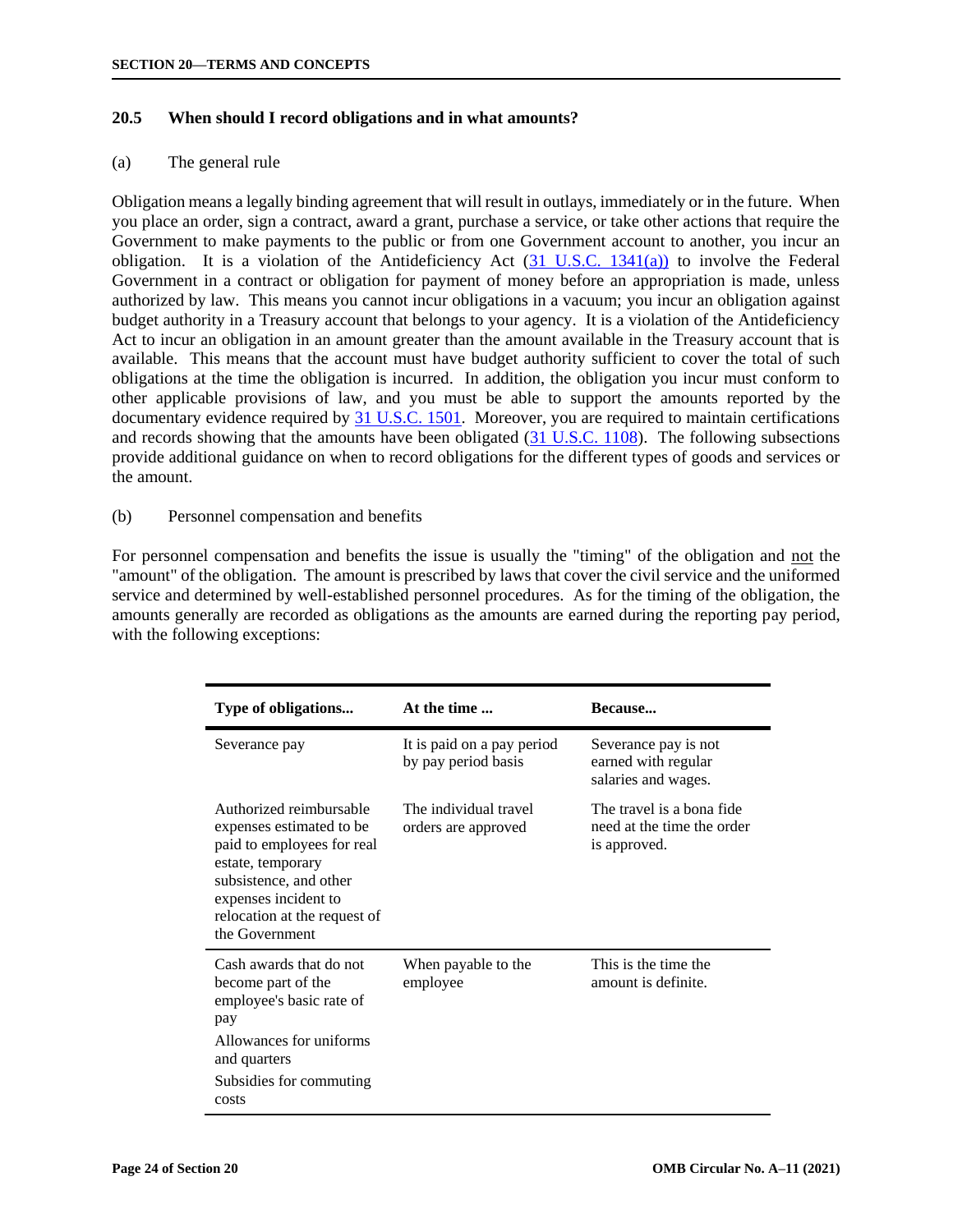| Type of obligations                                                                                    | At the time                                                                                                                                                                                                                                                                                                                                                                                                                                                         | Because                                                                                                                                                                                                                                                                                                                                                                                                                                                                                  |
|--------------------------------------------------------------------------------------------------------|---------------------------------------------------------------------------------------------------------------------------------------------------------------------------------------------------------------------------------------------------------------------------------------------------------------------------------------------------------------------------------------------------------------------------------------------------------------------|------------------------------------------------------------------------------------------------------------------------------------------------------------------------------------------------------------------------------------------------------------------------------------------------------------------------------------------------------------------------------------------------------------------------------------------------------------------------------------------|
| Unemployment<br>compensation payments to<br>the Department of Labor<br>for former Federal<br>employees | When the agency receives<br>the bills rendered by Labor                                                                                                                                                                                                                                                                                                                                                                                                             | Underlying law.                                                                                                                                                                                                                                                                                                                                                                                                                                                                          |
| Annual leave                                                                                           | When it becomes due and<br>payable as terminal leave<br>or taken in lieu of a lump<br>sum payment                                                                                                                                                                                                                                                                                                                                                                   | Normally, annual leave is<br>unfunded.                                                                                                                                                                                                                                                                                                                                                                                                                                                   |
| Funded annual leave                                                                                    | When you transfer a<br>person from a revolving<br>fund to another revolving<br>fund, you obligate the<br>employee's share of<br>funded annual leave and<br>you pay it to the fund to<br>which the employee is<br>transferred<br>When you transfer a<br>person from a revolving<br>fund to a non-revolving<br>fund, you obligate the<br>employee's portion of the<br>funded annual leave and<br>pay miscellaneous receipts<br>in the general fund of the<br>Treasury | The revolving fund to<br>which the employee is<br>transferred will pay the<br>employee's salary and<br>wages when the employee<br>takes the annual leave or<br>will pay the lump sum<br>terminal leave for any<br>annual leave not taken.<br>The appropriation from the<br>general fund in the<br>Treasury will pay the<br>employee's salaries and<br>wages when the employee<br>takes the annual leave or<br>will pay the lump sum<br>terminal leave for any<br>annual leave not taken. |

### (c) Contractual services and supplies

Services and supplies that are purchased by contract are recorded as obligations at the time there is a binding agreement, which is usually when the contract is signed. As a general rule, the amount of the obligation is the maximum liability to the Federal Government. The maximum liability to the Government is normally limited by the terms of the contract (e.g., cancellation clauses).

The following provides the nuances of contracts with certain characteristics.

| Contracts with                                                          | Amount obligated is                                                      | At the time                                                    |
|-------------------------------------------------------------------------|--------------------------------------------------------------------------|----------------------------------------------------------------|
| A maximum price                                                         | The maximum price                                                        | The contract is signed.                                        |
|                                                                         | Amount of downward<br>adjustments ( <i>i.e.</i><br>deobligation), if any | There is documentary<br>evidence that the price is<br>reduced. |
| Letters of intent and letter<br>contracts                               | Normally, no amount is<br>obligated                                      | The letter is signed.                                          |
| However, if the letters<br>constitute binding<br>agreements under which | The maximum amount<br>indicated in the letter that<br>the contractor is  |                                                                |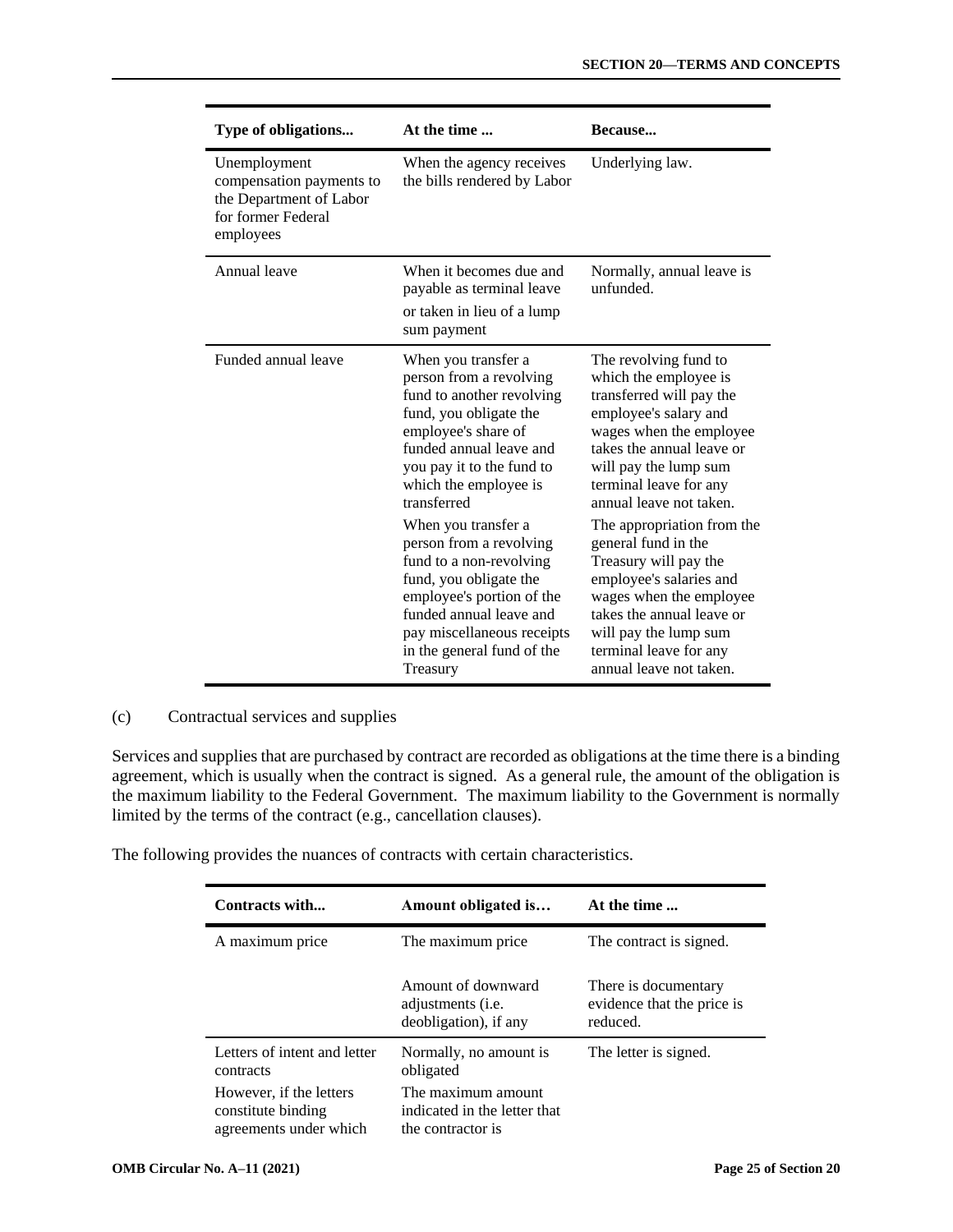| Contracts with                                                                                                          | Amount obligated is                                                                            | At the time                                                                     |
|-------------------------------------------------------------------------------------------------------------------------|------------------------------------------------------------------------------------------------|---------------------------------------------------------------------------------|
| the contractor is<br>authorized to proceed                                                                              | authorized to incur to<br>cover expenses prior to the<br>execution of a definitive<br>contract |                                                                                 |
| Contracts for variable<br>quantities                                                                                    | Normally, no amount is<br>obligated                                                            | The contract is signed.                                                         |
| The contracts are usually<br>followed by "purchase<br>orders" that do obligate<br>the Government                        | The amount of actual<br>orders                                                                 | The order is issued.                                                            |
| Orders where a law<br>"requires" that you to<br>place orders with another<br><b>Federal Government</b><br>account       | The amount of the order                                                                        | The order is issued.                                                            |
| Voluntary orders with<br>other Federal Government<br>accounts:                                                          | The amount of the order                                                                        | The order is issued.                                                            |
| If the order is for<br>common-use standard<br>stock item the supplier has<br>on hand or on order at<br>published prices |                                                                                                | That you issue the order to<br>the supplier.                                    |
| If the order is for stock<br>items other than the above                                                                 |                                                                                                | You receive a formal<br>notification that the items<br>are on hand or on order. |
| If the order involves<br>execution of a specific<br>contract                                                            |                                                                                                | The supplying agency<br>notifies you that it has<br>entered into the contract.  |

(d) Intragovernmental services and supplies

Obligations are incurred for services when they are rendered. For example, obligations for GSA rental payments are incurred in the year in which the premises are occupied, whether or not a bill has been rendered. Obligations are incurred for supplies when the order is placed.

(e) Land and structures

Contracts for lands and structures generally follow the same rules as for contracts specified above with the following exceptions.

In the case of condemnation proceedings, the amount obligated is the estimated amount for the price of the land, adjusted to the amount of the payment to be held in escrow where there is a declaration of a taking. It is obligated at the time when you ask the Attorney General to start condemnation proceedings.

In the case of lease purchases and capital leases covered by the scorekeeping rules developed under the Budget Enforcement Act, see the requirements in Appendix [B.](https://www.whitehouse.gov/wp-content/uploads/2018/06/app_b.pdf)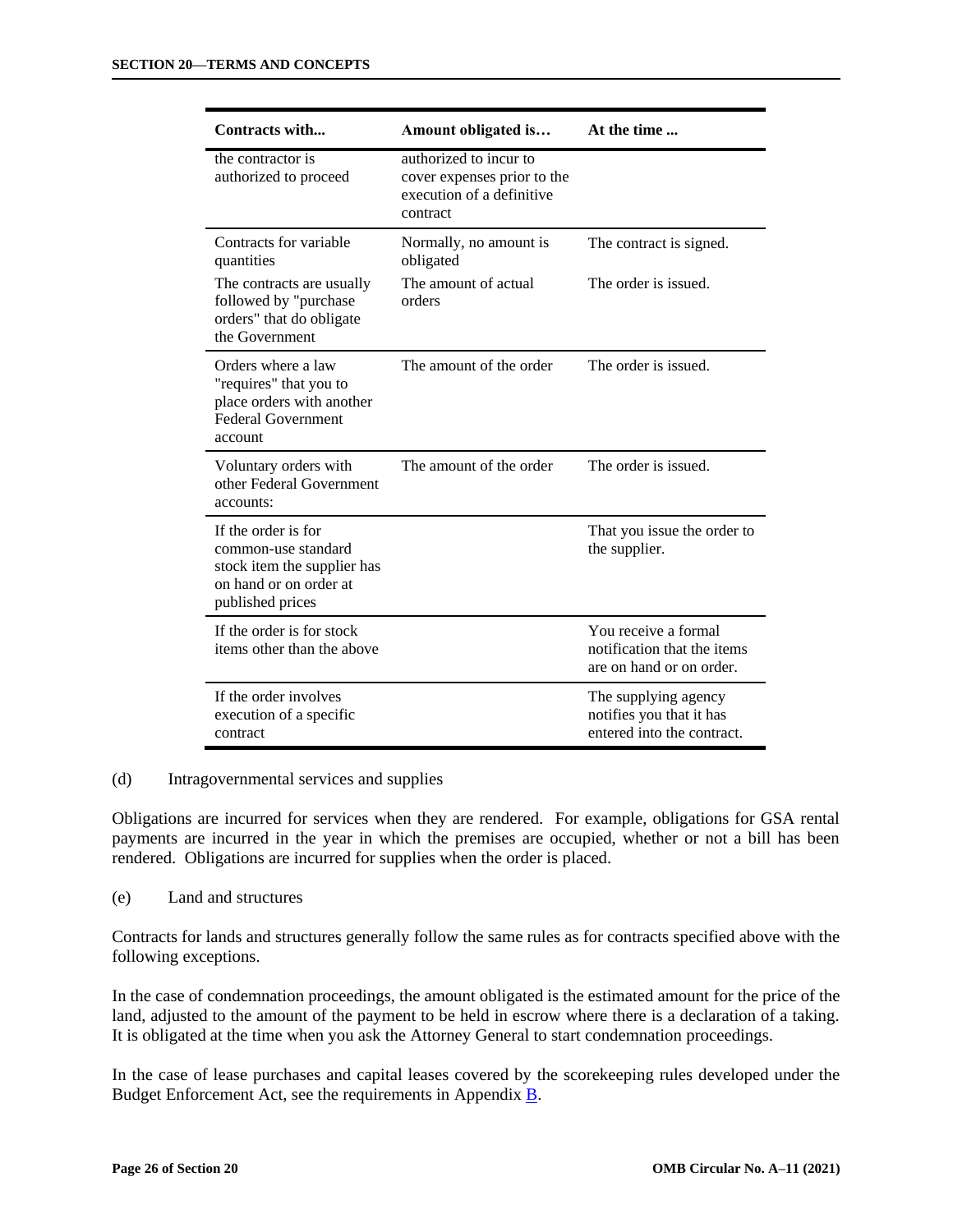## (f) Grants and fixed charges

Discretionary grants will be obligated after the amounts are determined administratively and recorded at the time the grant award is signed. The grant award is normally the documentary evidence that the grant has been awarded. Letters of credit are issued after the grant awards are made and generally are not obligating documents.

For grants and fixed charges with formulas in law that automatically fix the amount of the charges, record the amount determined by the formula or, if there is an appropriation, then record the amount appropriated, whichever is smaller. The obligation is reported at the time the grantee is awarded the grant and is liquidated when the payment is made to the grantee. To the extent that a grant awarded in a previous year is no longer valid, you will record a recovery of prior year obligations.

The exceptions follow:

| Amount obligated is                        | At the time               |
|--------------------------------------------|---------------------------|
| The amount appropriated The taxes are due. |                           |
| The amount owed                            | The interest is payable.  |
| The amount declared                        | The dividend is declared. |
|                                            | Grants or fixed charges   |

### (g) Federal credit programs

Obligations in Federal credit programs generally follow the same rules as for "personnel compensation and benefits" and "contracts" specified above with the following exceptions.

| The amount is                                 | Amount obligated is                                                                         | At the time                                                                                                                                                                                                                                                    |
|-----------------------------------------------|---------------------------------------------------------------------------------------------|----------------------------------------------------------------------------------------------------------------------------------------------------------------------------------------------------------------------------------------------------------------|
| Subsidy in direct loan<br>program account     | The portion of the<br>subsidy cost for the direct<br>loan contract that you are<br>signing  | You sign the direct loan<br>contract. That is, when<br>you enter into a binding<br>agreement to make a<br>direct loan when specified<br>conditions are fulfilled by<br>the borrower.                                                                           |
| Subsidy in guaranteed<br>loan program account | The portion of the subsidy<br>cost for the binding<br>agreement to make a loan<br>guarantee | You make the loan<br>guarantee commitment.<br>That is, when you enter<br>into a binding agreement<br>to make a loan guarantee<br>when special conditions<br>are fulfilled by the<br>borrower, the lender, or<br>any other party to the<br>guarantee agreement. |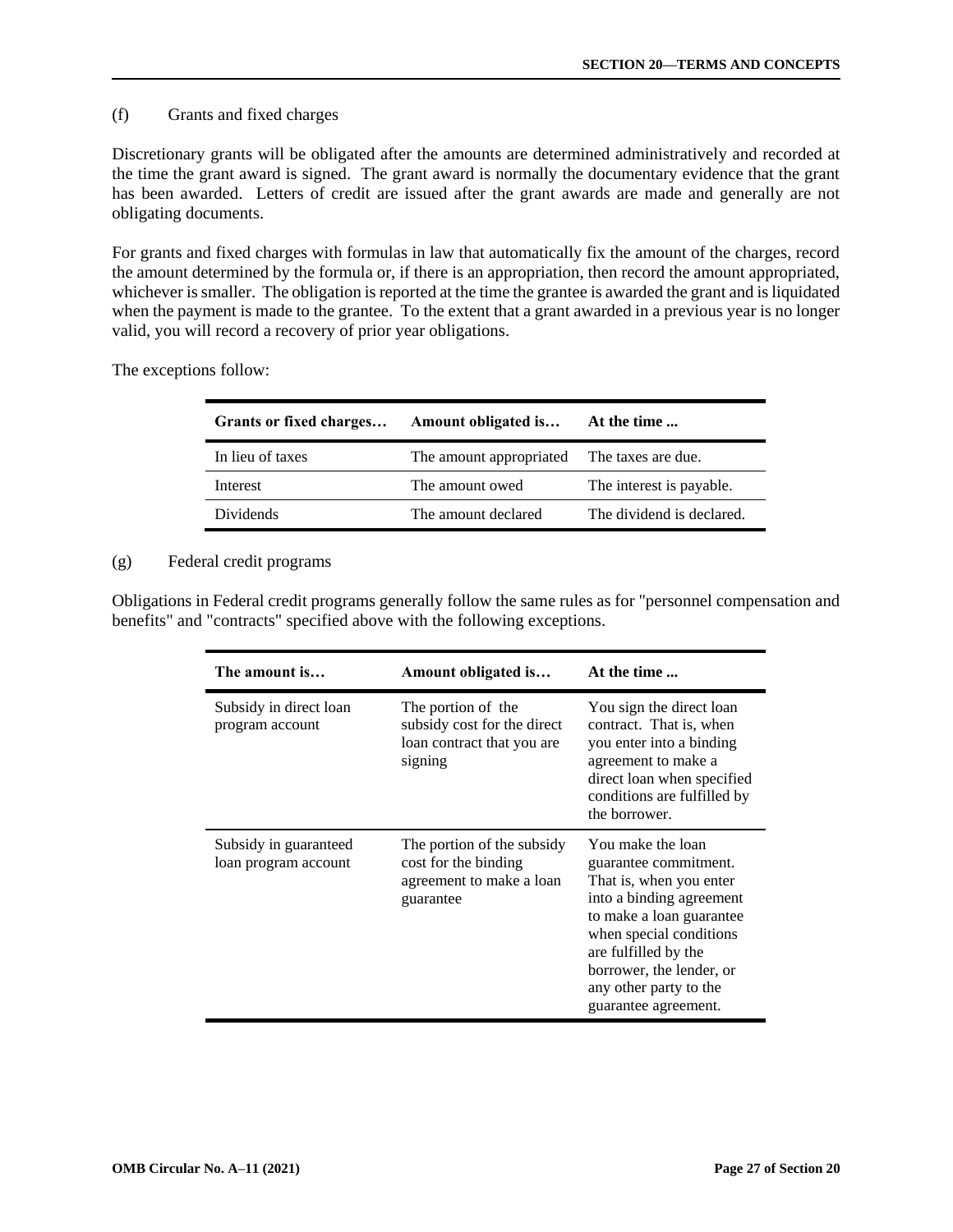### <span id="page-27-0"></span>**20.6 What do I need to know about outlays?**

Outlay means a payment to liquidate an obligation (other than the repayment to the Treasury of debt principal). Outlays are a measure of Government spending. As required by law, the budget presents some outlays as "on-budget" and some as "off-budget." Total outlays for the Federal Government include both on-budget and off-budget outlays. Government-wide outlay totals are stated net of refunds, offsetting collections, and offsetting receipts. Function, subfunction, and agency outlay totals are stated net of related refunds, offsetting collections, and offsetting receipts for most budget presentations. In contrast, offsetting receipts generally are not netted against gross outlays at the bureau level, but when general fund payments are used to finance trust fund outlays to the public, the associated trust fund offsetting receipts are netted against the bureau totals to prevent double-counting budget authority and outlays at the bureau level. (Offsetting receipts from a few sources do not offset any specific function, subfunction, or agency, but only offset Government-wide outlay totals.) Outlay totals for accounts with offsetting collections are stated both gross and net of the offsetting collections credited to the account.

The Government usually makes payments in the form of cash (currency, checks, or electronic fund transfers), and you record outlays equal to the disbursement at the time of the disbursement. Normally the amount of cash disbursed appropriately measures the value of the transaction. In other cases, however, the cash disbursed does not accurately measure the value of the transactions. In these cases, we require you to record the cash-equivalent value of the transactions (see section [20.8\).](#page-34-0)

Not every disbursement is an outlay because not every disbursement liquidates an obligation. You don't record outlays for the following:

- Repayment of debt principal because we treat borrowing and the repayment of debt principal as a means of financing.
- Disbursements to the public by Federal credit programs for direct loan obligations and loan guarantee commitments made in fiscal year 1992 or later (and those made prior to that year if they have been modified) because we treat the cash flows to and from the Government for credit programs as a means of financing. We record outlays equal to the subsidy cost of direct loans and loan guarantees when the underlying direct or guaranteed loans are disbursed. Disbursements from liquidating accounts for direct loan obligations and loan guarantee commitments made prior to fiscal year 1992 are treated as outlays (see section [185\).](https://www.whitehouse.gov/wp-content/uploads/2018/06/s185.pdf)
- Disbursements from deposit funds because these funds are on deposit with the Government, but are not owned by the Government and are therefore excluded from the budget (see section [20.7\).](#page-28-0)
- Refunds of receipts that result from overpayments because they are recorded as decreases in receipts, rather than as increases in outlays (see section [20.9\).](#page-35-0)

The timing for recording outlays for interest payments varies. Treasury records outlays for the interest on the public issues of Treasury debt securities as the interest accrues, not when it pays the cash. However, most Treasury debt securities held by Government accounts are in the Government account series. Treasury normally records the interest payments on these securities when it pays the cash, and you normally record an offsetting collection or receipt on a cash basis. The Department records interest as the amortization occurs. We discuss the budget treatment of investment transactions in section [113.](https://www.whitehouse.gov/wp-content/uploads/2018/06/s113.pdf)

Outlays during a fiscal year may liquidate obligations incurred in the same year or in prior years. Obligations, in turn, may be incurred against budget authority provided in the same year or against unobligated balances of budget authority provided in prior years. Outlays, therefore, flow in part from budget authority provided for the year in which the money is spent and in part from budget authority provided in prior years. The ratio of the outlays resulting from budget authority enacted in any year to the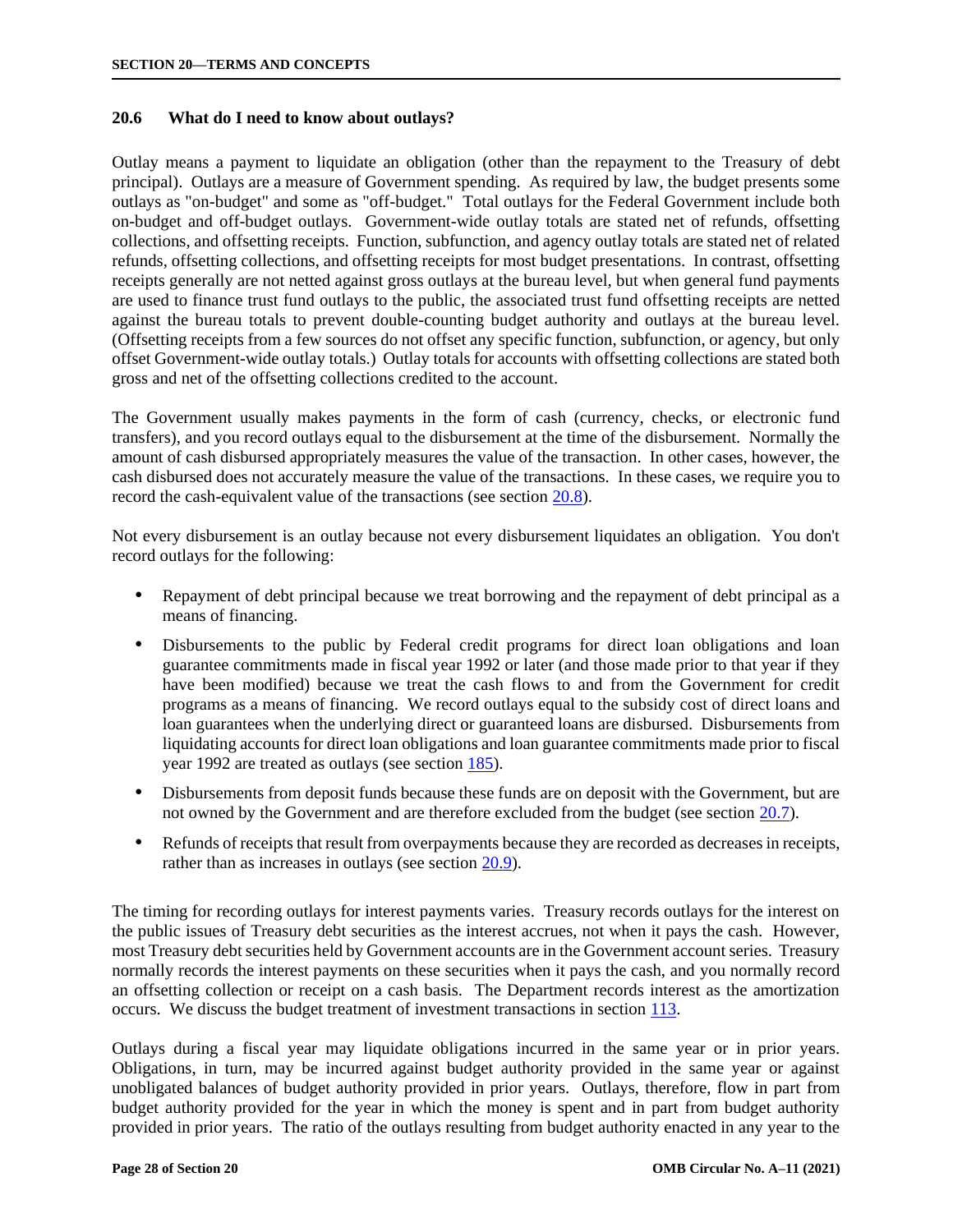<span id="page-28-0"></span>amount of that budget authority is referred to as the outlay rate (sometimes informally referred to as the spendout rate) for that year.

Outlays for the past year must agree with amounts reported in the Treasury Combined Statement, unless OMB approves an exception.

## **20.7 What do I need to know about governmental receipts, offsetting collections, and offsetting receipts?**

(a) Overview

The money collected by the Federal Government and its accounts that is counted as income in the budget is classified as either governmental receipts (also known as receipts or revenues) or as offsets to budget authority and outlays. We sometimes use the generic term collections when referring to all of this money. Collections result from the following transactions:

- Sovereign power—payments from the public that result primarily from the Government's exercise of its sovereign power to tax or otherwise compel payment.
- Business-like transactions with the public, including payments from the public in exchange for goods and services; reimbursements for damages; and gifts or donations of money to the Government.
- Intragovernmental transactions—payments from other Federal Government accounts.

The universe of money collected also includes the proceeds of borrowing and the other means of financing which are not treated as collections in the budget. Means of financing are discussed in section [20.7\(h\).](#page-34-0)

The Federal Government normally receives payments in the form of cash and normally records amounts equal to the amount of cash received at the time of collection. Usually the amount of cash collected appropriately measures the value of the transaction. In some cases, the cash collected does not accurately measure the value of the transaction. In these cases, you record the cash equivalent value of the transactions (see section [20.8\).](#page-34-0)

As recommended by the 1967 President's Commission on Budget Concepts, the budget records money collected by Government agencies in one of two ways—depending on the nature of the activity generating the collection and the law that established the collection:

**Governmental receipts**, which are compared in total to outlays (net of offsetting collections and offsetting receipts) to calculate the surplus or deficit; or

**Offsets to budget authority and outlays** (classified as either offsetting collections or offsetting receipts), which are deducted from gross budget authority and outlays to produce net budget authority and outlay figures.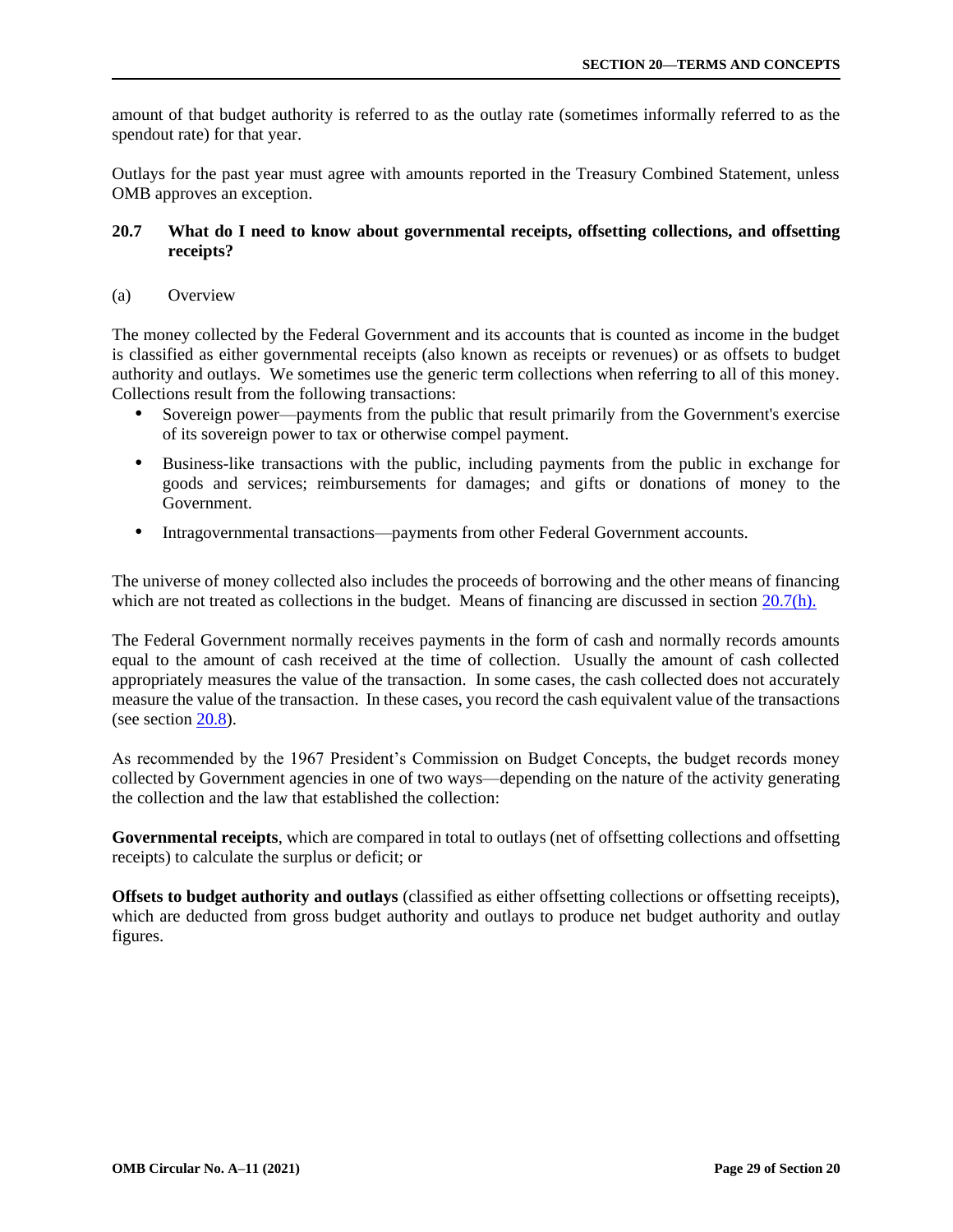<span id="page-29-0"></span>

# Money Collected by the Government

### (b) Governmental receipts

Governmental receipts are collections that result from the Government's exercise of its sovereign power to tax or otherwise compel payment. Sometimes they are called receipts, Federal receipts, or revenues. They consist mostly of individual and corporation income taxes and social insurance taxes, but also include excise taxes, compulsory user charges, regulatory fees, custom duties, court fines, certain license fees, and deposits of earning by the Federal Reserve System. Governmental receipts are deposited in receipt accounts. See section  $20.7(f)$  for more detail on receipt accounts.

The types of governmental receipts are summarized in the diagram below. Total governmental receipts for the Federal Government include both on-budget and off-budget receipts.

For more information on collections, see the "Governmental Receipts" and "Offsetting Collections and Offsetting Receipts" chapters in the *[Analytical Perspectives](https://www.whitehouse.gov/omb/analytical-perspectives/)* volume of the Budget.



\* Sometimes called "receipts" or "Federal receipts."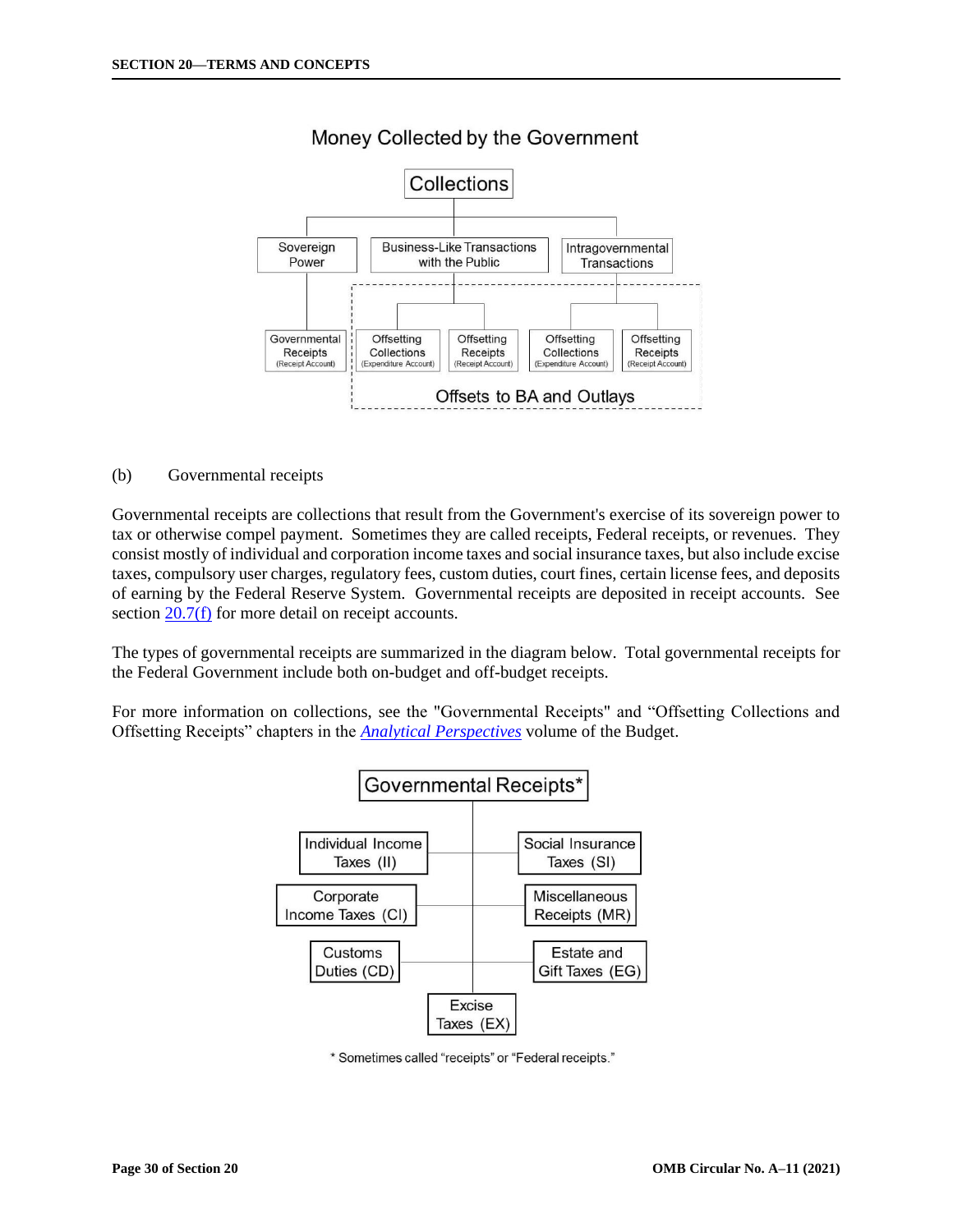<span id="page-30-0"></span>(c) General information about offsets to budget authority and outlays

Offsetting collections and offsetting receipts are recorded as offsets to spending, not as additions to the receipt side of the budget. They are recorded as offsets to spending so that the budget totals represent governmental rather than market activity and to prevent double counting from intragovernmental transactions. This ensures that the budget totals measure the transactions of the Government with the public. They are recorded in the budget in one of two ways, based on interpretation of laws and longstanding budget concepts and practice. They are offsetting collections when the collections are authorized to be credited to expenditure accounts. Otherwise, they are deposited in receipt accounts and called offsetting receipts. See section [20.7\(f\)](#page-32-0) for more detail on receipt and expenditure accounts.

Offsetting collections and offsetting receipts are classified according to the type and source of the money collected and how it is treated in the budget. Offsetting collections and offsetting receipts result from one of the following types of transactions:

**Business-like transactions with the public—**these include voluntary collections from the public in exchange for goods or services; reimbursements for damages (e.g., recoveries by the Hazardous Substance Superfund); and gifts of money to the Government. The budget records these amounts as offsetting collections from non-Federal resources for offsetting collections or as proprietary receipts for offsetting receipts. The amounts are deducted from gross budget authority and gross outlays, rather than added to receipts. This produces budget totals for receipts, budget authority, and outlays that represent governmental rather than market activity.

**Intragovernmental transactions**—collections from other Federal Government accounts. The budget records collections by one Government account from another as offsetting collections from Federal sources for offsetting collections or as intragovernmental receipts for offsetting receipts. Intragovernmental offsetting receipts can be further divided into two categories:

- Interfund receipts, which involve transactions between Federal and trust fund accounts; and
- Intrafund receipts, which involve transactions between the same types of fund groups (i.e., from Federal fund to Federal fund or from trust fund to trust fund.

The amounts are deducted from gross budget authority and gross outlays so that the budget totals measure the transactions of the Government with the public.

**Offsetting governmental transactions—collections from the public that are governmental in nature (e.g.,** tax receipts, regulatory fees, compulsory user charges), but required by law to be misclassified as offsetting. The budget records amounts from non-Federal sources that are governmental in nature as offsetting governmental collections for offsetting collections or as offsetting governmental receipts for offsetting receipts.

(d) Offsetting collections

Some laws authorize agencies to credit collections directly to the account from which they will be spent. Most revolving funds operate with such authority. Offsetting collections credited to expenditure accounts automatically offset outlays and budget authority at the expenditure account level. Where accounts have offsetting collections, the budget shows the budget authority and outlays of the account both gross (before deducting offsetting collections) and net (after deducting offsetting collections). Totals for the agency, subfunction, and budget are net of offsetting collections.

Line codes are used to identify the source of the collections in OMB's budget database. See section [82.18](https://www.whitehouse.gov/wp-content/uploads/2018/06/s82.pdf#82.18) for the offsetting collection line entries and the definitions. The offsets are used to arrive at net budget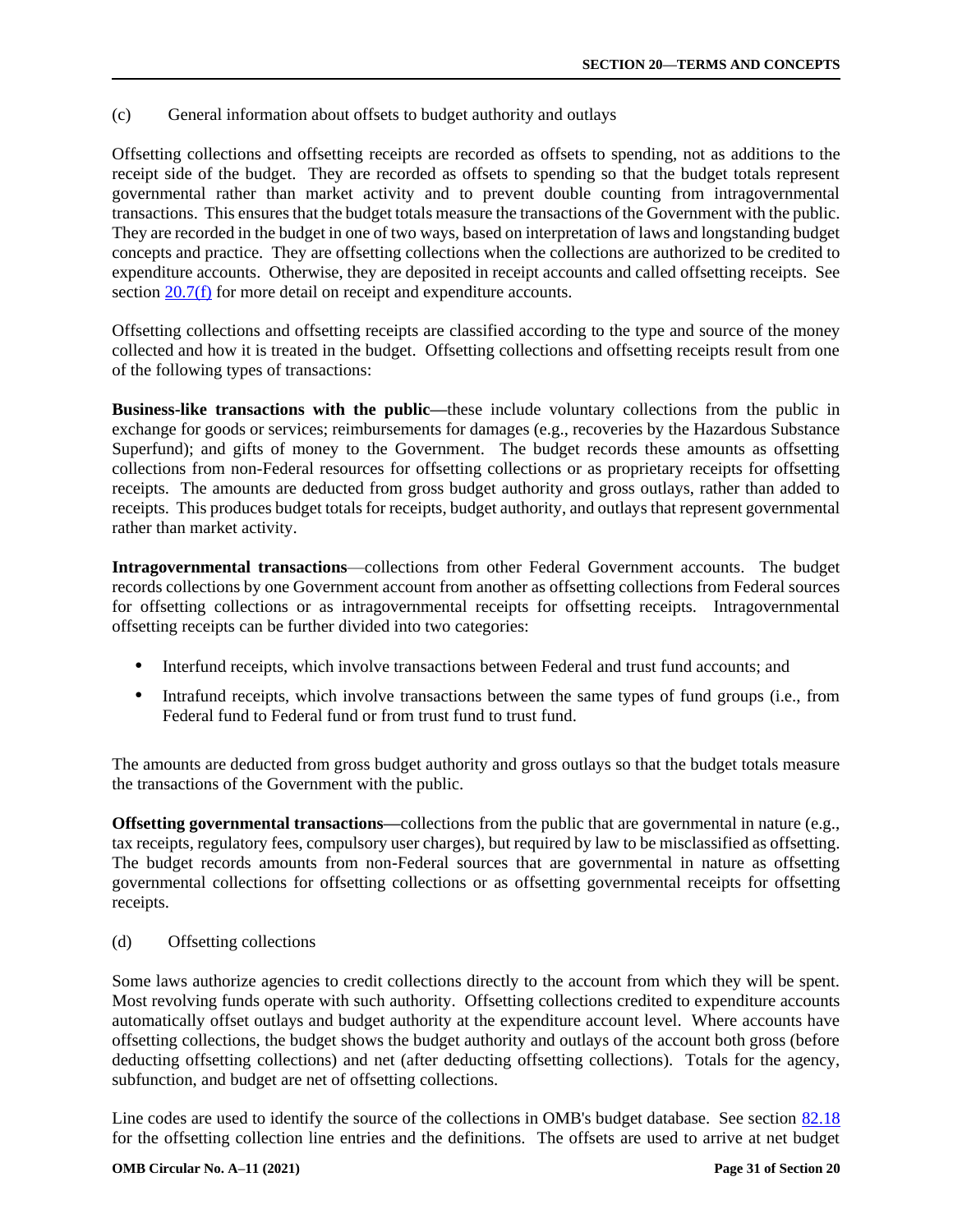<span id="page-31-0"></span>authority and outlays for the account and are presented in the program and financing (schedule P) in the Appendix to the President's Budget.

The following chart summarizes the types of offsetting collections and the associated line codes reported in MAX A-11 DE:

**Budget Classification of Offsetting Collections** 



\*Normally offsets budget authority and outlays at the expenditure account level.

### (e) Offsetting receipts

Collections that are offset against gross outlays and budget authority but are not authorized to be credited to expenditure accounts are credited to receipt accounts and are called offsetting receipts. They are deducted from budget authority and outlays in arriving at total budget authority and outlays. However, unlike offsetting collections that are credited to expenditure accounts, offsetting receipts do not offset budget authority and outlays at the account level. Most offsetting receipts deposited in receipt accounts are offset at the agency and subfunction levels, and the offsetting receipts of certain general fund payments are offset at the bureau levels. We call these distributed offsetting receipts. A few offsetting receipts are offset at government-wide totals. We call these undistributed offsetting receipts. For more information on the magnitude of undistributed offsetting receipts see [Table 9-5](https://www.whitehouse.gov/wp-content/uploads/2021/05/9-5_fy22.xlsx) in the *Analytical Perspectives* volume of the President's Budget.

Within OMB's budget database, offsetting receipts are coded to identify the types of offsetting receipt (e.g., proprietary, offsetting governmental, intragovernmental) and to identify how they are treated (e.g., offset at the agency and function level). Each offsetting receipt type also has a number of unique and associated source category codes that enable MAX A-11 DE to produce tables needed for the Budget. These are assigned by OMB when the account is established (see exhibit [79B\).](https://www.whitehouse.gov/wp-content/uploads/2018/06/s79.pdfEX79B) 

The following chart summarizes the receipt types, with associated receipt type codes in parentheses, for the various types of offsetting receipts.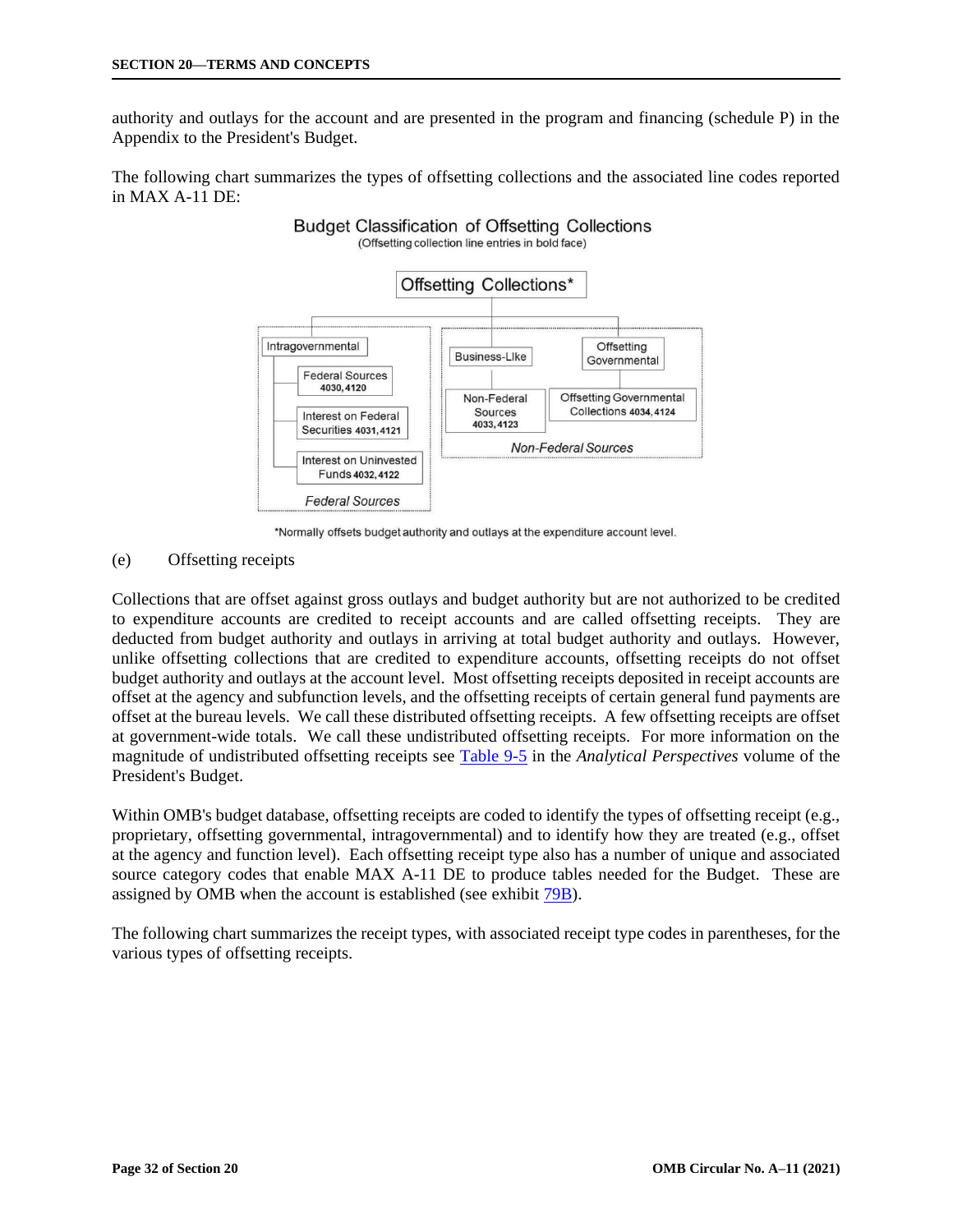<span id="page-32-0"></span>

**Federal Sources** 

\* Normally offsets budget authority and outlays at the agency level.

(f) Receipt accounts and expenditure accounts

The placement of collections in receipt accounts or expenditure accounts is based on the interpretation of laws and long-standing budget concepts and practice.

**Receipt accounts**.—A general law requires that, except as provided by another law, an official or agent of the Government who receives money for the Federal Government from any source shall deposit the money in the Treasury as soon as practicable. This law (31 U.S.C. 3302) is generally referred to as the "Miscellaneous Receipts Act." The Department of the Treasury, in consultation with OMB, interprets this law as requiring all collections to be deposited in general fund receipt accounts, which as a group comprise part of "the general fund."

Some laws earmark collections from a certain source for a specific purpose. Depending on the legal requirements, Treasury deposits these collections in special fund receipt accounts, trust fund receipt accounts, or credits the collections directly to expenditure accounts, including revolving fund accounts. The legislation also specifies whether the earmarked receipts are (i) available for obligation and outlay without further appropriations action by the Congress (i.e., available), or (ii) not available for obligation or outlay until the Congress makes the amounts available in annual appropriations or other acts (i.e., unavailable). However, in some cases, receipts are considered to be unavailable because a benefit formula or limitation precludes their use. These amounts of receipts may become available subsequently without appropriations action. See section  $20.4(b)$  for more information about amounts precluded from obligation.

When the collections in the receipt accounts are available for obligation and outlay, the amounts are appropriated to general fund, special fund, trust fund, or other expenditure accounts, as discussed below.

**Expenditure accounts**.—Some laws override the requirement to first deposit collections in receipt accounts. These collections are credited directly to expenditure accounts, where the collections are generally available for obligation and outlay without further action by the Congress. These collections are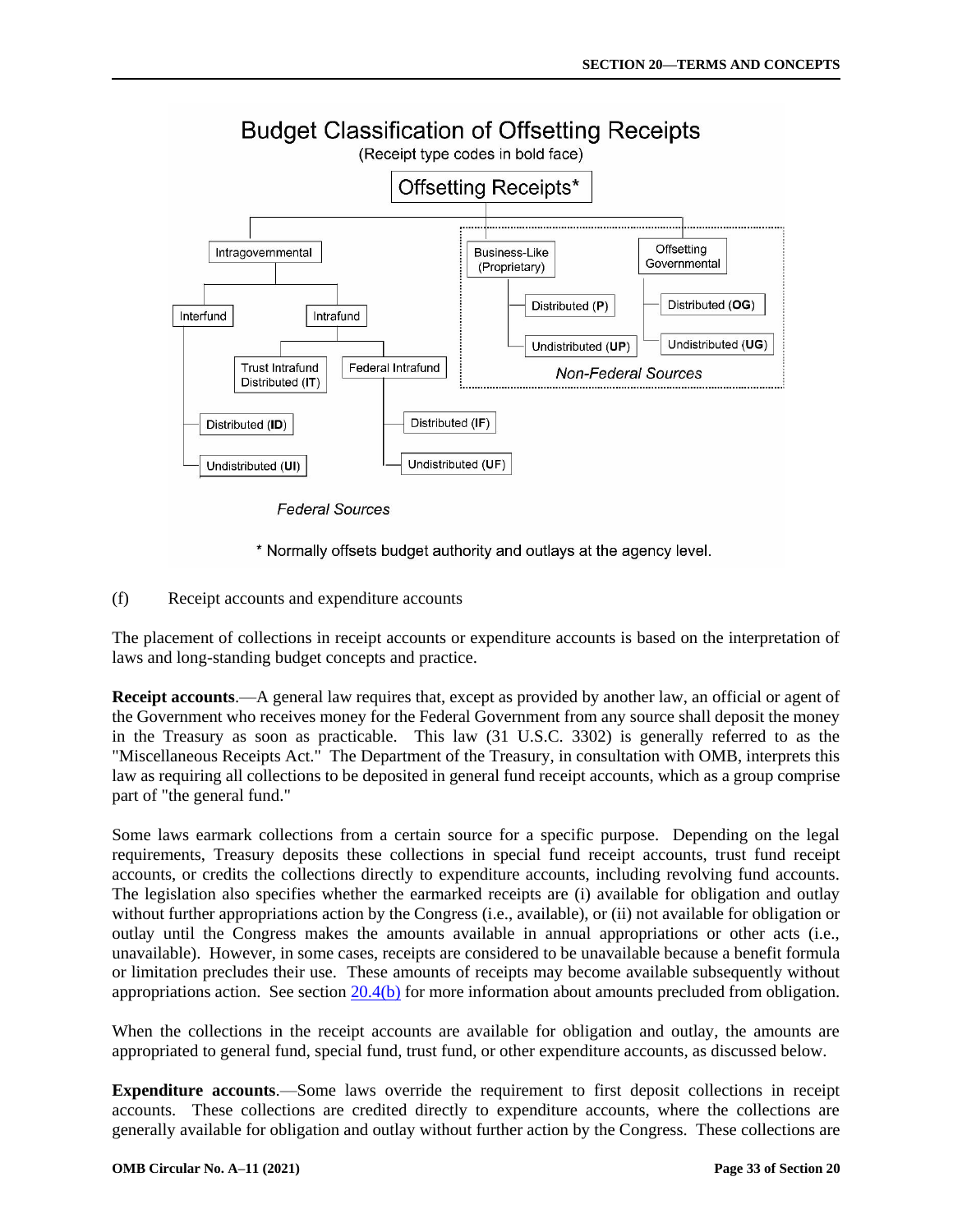<span id="page-33-0"></span>called offsetting collections. Most revolving funds operate under such authority. These include public enterprise, intragovernmental, and trust revolving funds. In addition, the Economy Act allows Federal agencies or bureaus within agencies to do work for each other. When one account reimburses another account for this work, the Act authorizes the collections to be credited directly to the expenditure account that provided the goods and services.

### (g) User charges

User charge means a fee, charge, or assessment the Government levies on a class of the public directly benefiting from, or subject to regulation by, a Government program or activity. We record user charges as governmental receipts, offsetting collections, or offsetting receipts using the criteria described above. The authorizing law must limit the payers of the charges to those benefiting from, or subject to regulation by, the program or activity.

User charges include:

- Collections from non-Federal sources for goods and services provided (for example, the proceeds from the sale of goods by defense commissaries, electricity by power marketing administrations, stamps by the Postal Service; fees charged to enter national parks; and premiums charged for flood and health insurance);
- Voluntary payments to social insurance programs, such as Medicare Part B insurance premiums;
- Miscellaneous customs fees (for example, United States Customs Service merchandise processing fees);
- Proceeds from asset sales (property, plant, and equipment);
- Proceeds from the sale of natural resources (such as timber, oil, and minerals);
- Outer Continental Shelf receipts;
- Spectrum auction proceeds;
- Many fees for permits, and regulatory and judicial services;
- Specific taxes and duties on an exception basis; and
- Credit program fees deposited into the credit program account and recorded in the budget on a current basis.

User charges do not include:

- Collections from other Federal accounts;
- Collections associated with credit programs, except for credit program fees deposited into credit program accounts and recorded in the budget on a current basis;
- Realizations upon loans and investments;
- Interest, dividends, and other earnings;
- Payments to social insurance programs required by law;
- Excise taxes;
- Customs duties:
- Fines, penalties, and forfeitures;
- Cost-sharing contributions; and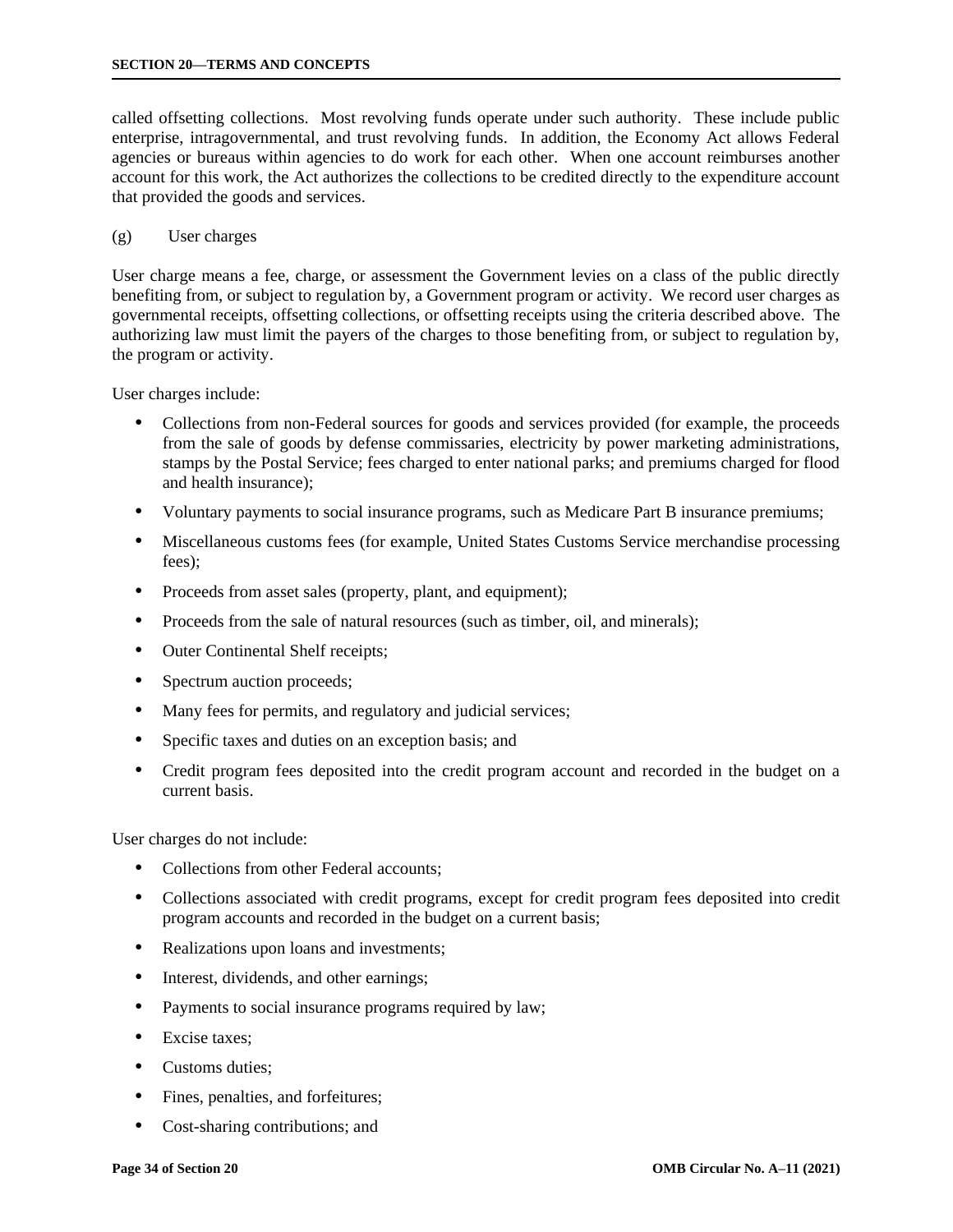<span id="page-34-0"></span>• Federal Reserve System deposits of earnings.

## (h) Means of financing

These are monies received or paid by the Government that are not counted in the budget totals as either collections (governmental receipts, offsetting collections, or offsetting receipts) or outgo (outlays). Borrowing and the repayment of debt are the primary means of financing. Others are listed below. These monies finance outlays when there is a deficit—that is, when outlays (net of offsetting collections and offsetting receipts) exceed receipts. When there is a surplus—that is, when receipts exceed outlays (net of offsetting collections and offsetting receipts)—the means of financing may be used, together with the surplus, to retire debt.

Most of the individual means of financing represent changes in assets or liabilities and therefore can either be a source of financing for the Government or require financing themselves. For example, if the disbursements from credit financing accounts exceed their collections, which is normal, the difference must be financed by receipts or the other means of financing; if the disbursements are less than the collections, the difference may be used to reduce borrowing or to provide any financing required by the other means of financing. The means of financing other than borrowing and repayment of debt include:

- Net financing disbursements by direct loan and guaranteed loan financing accounts;
- Seigniorage (the profit from coining money) and profits on the sale of gold (a monetary asset);
- Certain exchanges of cash, such as deposits by the U.S. in the International Monetary Fund;
- Changes in Treasury's operating cash balance, uninvested deposit fund balances, and checks outstanding; and
- Treasury debt buyback premiums and discounts (see section [113\).](https://www.whitehouse.gov/wp-content/uploads/2018/06/s113.pdf)

For more information on the means of financing, see the section on Budget Deficit or Surplus and Means of Financing in [Chapter 6,](https://www.whitehouse.gov/wp-content/uploads/2021/05/ap_6_concepts_fy22.pdf) "Budget Concepts" of the *Analytical Perspectives* volume of the President's Budget.

# **20.8 What do I need to know about cash-equivalent transactions?**

Normally the amount of cash disbursed or collected is the appropriate measure of the value of the transaction, and you record outlays or collections equal to the cash that changes hands. In other cases, however, the cash disbursed or collected doesn't accurately measure the value of the transactions. In these cases, you should record the cash-equivalent value of the transactions in the budget. The following are some examples of cash-equivalent transactions:

- Federal employee salaries. You record an outlay for the full amount of an employee's salary, even though the cash disbursement is net of Federal and state income taxes, retirement contributions, life and health insurance premiums, and other deductions. We record collections for the deductions that are payments to the Government.
- Debt instruments. When the Government receives or makes payments in the form of debt instruments (such as bonds, debentures, monetary credits, or notes) in lieu of cash, we record collections or outlays in the budget on a cash-equivalent basis. The Government can borrow from the public to raise cash and then outlay the cash proceeds to liquidate an obligation, or, if authorized in law, it may liquidate the obligation by issuing securities in lieu of the cash. The latter method combines two transactions into one—borrowing and an outlay. Combining these transactions into one does not change the nature of the transactions. Since the two methods of payment are equivalent, we require you to record the same amount of outlays for both cases. Similarly, when the Government accepts securities in lieu of cash from the public in payment of an obligation owed to the Government, we record offsetting receipts or collections. In one program, for example, a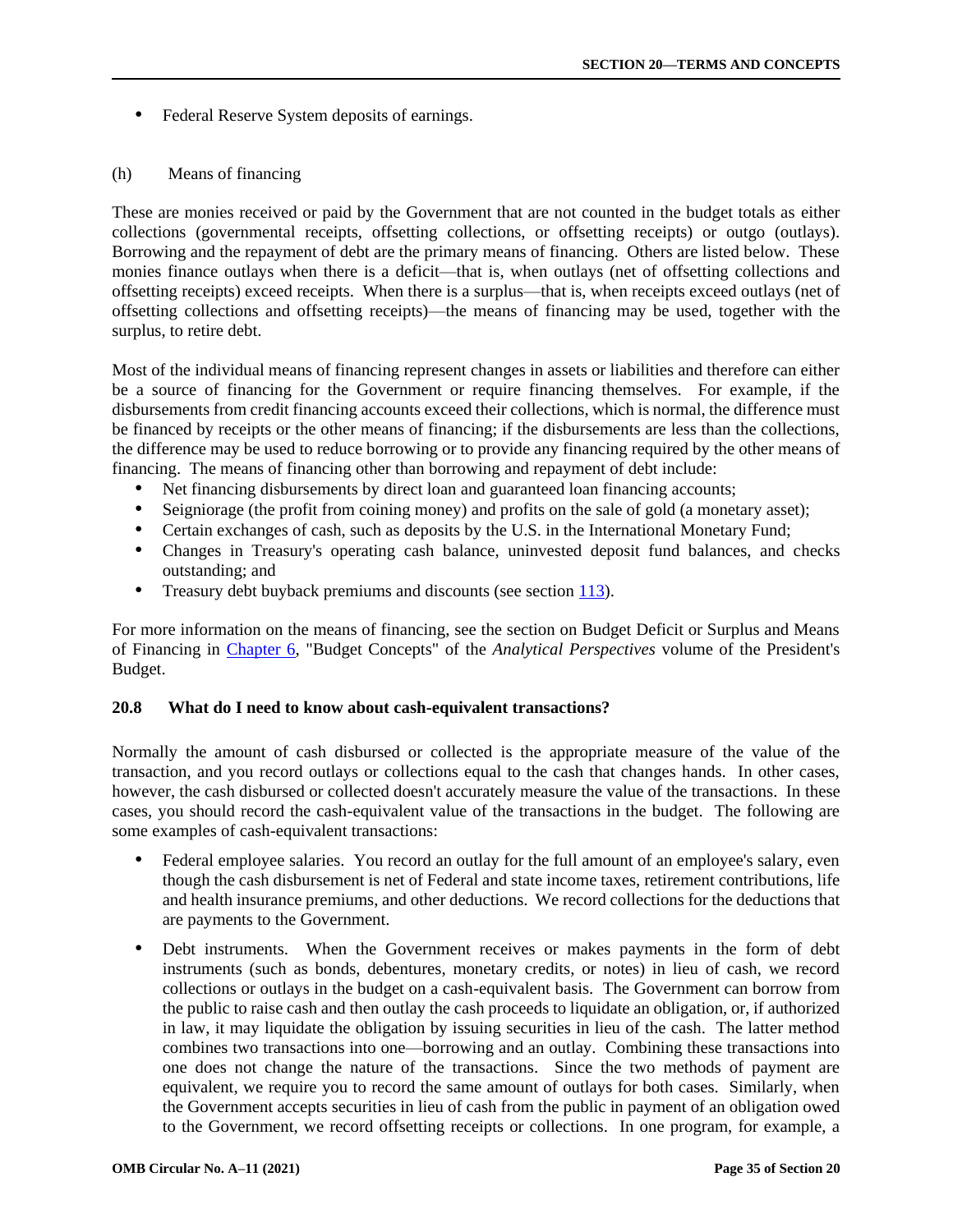<span id="page-35-0"></span>Government agency may choose whether to pay default claims against it in cash or by issuing debentures in lieu of cash; the agency records the same amount of outlays in either case. In turn, a recipient of these debentures may choose to pay the fees that it owes to the Government either in cash or by returning debentures of equivalent value that it holds. The agency records the same amount of offsetting receipts or collections in either case.

 Lease-purchases. We require you to record an outlay for the acquisition of physical assets through certain types of lease-purchase arrangements as though the transaction was an outright purchase or direct Federal construction. Lease-purchase transactions in which the Government assumes substantial risk are equivalent to the Government raising cash by borrowing from the public and purchasing the asset directly by disbursing the cash proceeds. You must report outlays over the period that the contractor constructs, manufactures, or purchases the asset that will be leased to the Government, not when the Government disburses cash to the developer for lease payments. Because the Government pays no cash up front to the nominal owner of the asset, the transaction creates a Government debt. In such cases, we treat the subsequent cash lease payments as the equivalent of interest outlays on that debt and principal repayments. (See Appendi[x B\)](https://www.whitehouse.gov/wp-content/uploads/2018/06/app_b.pdf)

The scorekeeping effect of cash-equivalent transactions applies to budget authority, as well as to outlays and collections. You record the authority to incur obligations that will be liquidated through cashequivalent payments as budget authority.

The use of cash-equivalents often results in an increase or decrease in Federal debt. In the previous example of the Government using debentures to pay claims, we record the issuance of a debenture as an increase in debt, and we record the Government's acceptance of a debenture for payment of fees as a decrease in debt. We also record an increase in debt as the means of financing the cash-equivalent outlays of lease-purchase arrangements in which the Government assumes substantial risk.

# **20.9 What do I need to know about refunds?**

Refunds are the repayments of excess payments. The amounts are directly related to previous obligations incurred and outlays made against the appropriation. Refunds received are deposited to the credit of the appropriation or fund account charged with the original obligations as explained in the following table:

| If you receive a refund of funds<br>that were                                                                 | And the appropriation against<br>which the obligation was<br>incurred | You                                                                                                                                                                                                                                                                                                                                                                                                 |
|---------------------------------------------------------------------------------------------------------------|-----------------------------------------------------------------------|-----------------------------------------------------------------------------------------------------------------------------------------------------------------------------------------------------------------------------------------------------------------------------------------------------------------------------------------------------------------------------------------------------|
| obligated and outlayed in that<br>(1)<br>year                                                                 | remains available (usually the case)                                  | reduce the total amount of<br>obligations and outlays recorded<br>for the year in the budget<br>schedules.                                                                                                                                                                                                                                                                                          |
| obligated and outlayed in a<br>(2)<br>previous year and credited to the<br>same appropriation or fund account | remains available for new<br>obligations                              | record the refund as offsetting<br>collections (cash) credited to<br>unexpired accounts ( <i>i.e.</i> , as<br>offsetting collections on lines 4030-<br>4034 or 4120-4124) and as<br>recoveries of prior year paid<br>obligations, unexpired accounts on<br>line $4053$ or $4143$ ; increasing<br>unobligated balances. These<br>offsetting collections are not<br>reported as new budget authority; |

The following table explains how to record refunds received: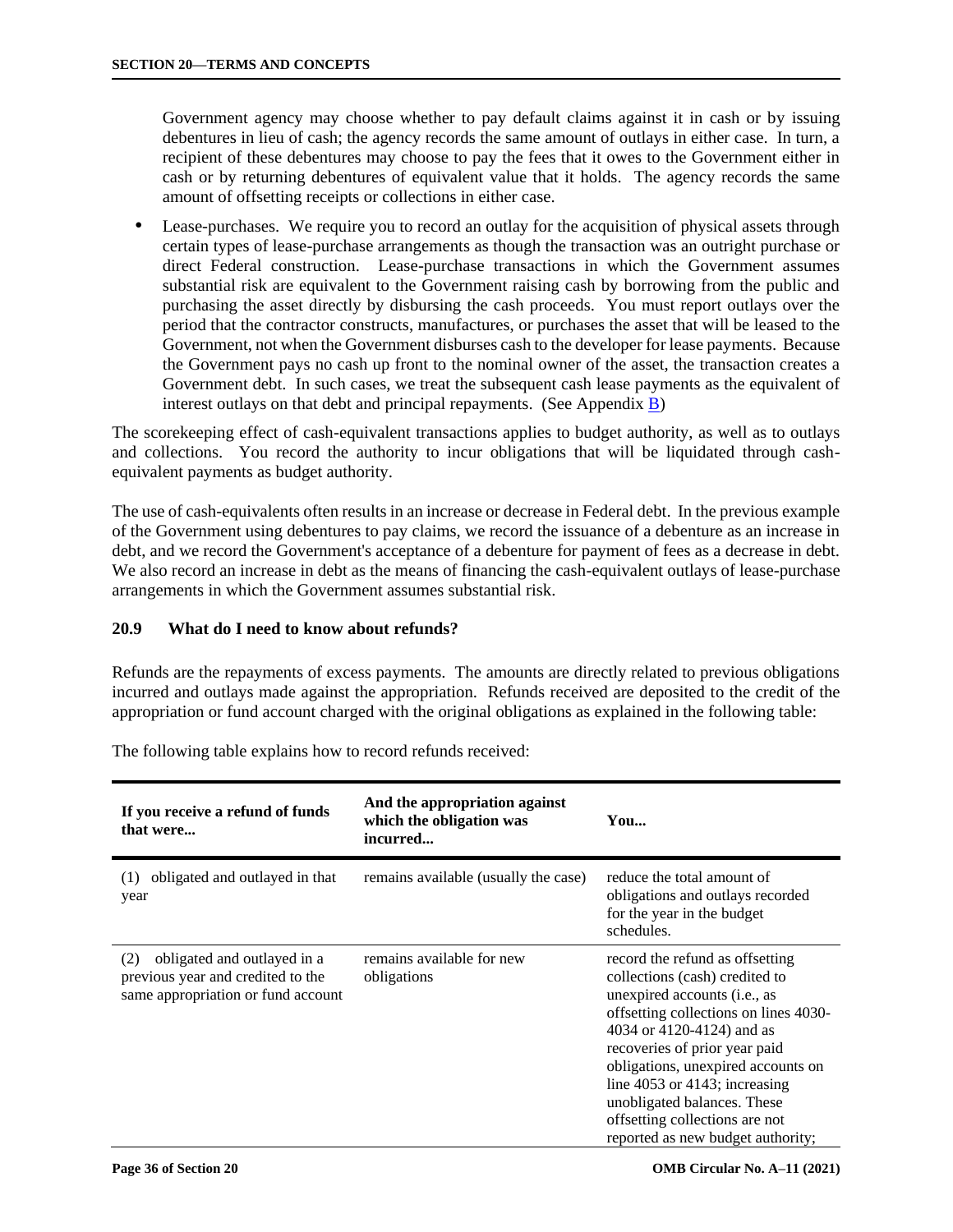<span id="page-36-0"></span>

| If you receive a refund of funds<br>that were                                                                    | And the appropriation against<br>which the obligation was<br>incurred | You                                                                                                                                                                                                                                                                                                                                                                                                                                                                                                                              |
|------------------------------------------------------------------------------------------------------------------|-----------------------------------------------------------------------|----------------------------------------------------------------------------------------------------------------------------------------------------------------------------------------------------------------------------------------------------------------------------------------------------------------------------------------------------------------------------------------------------------------------------------------------------------------------------------------------------------------------------------|
|                                                                                                                  |                                                                       | they are offset against gross outlays<br>but not against gross budget<br>authority.                                                                                                                                                                                                                                                                                                                                                                                                                                              |
| (3) obligated and outlayed in a<br>previous year and credited to a<br>different appropriation or fund<br>account | remains available for new<br>obligations                              | record the refund as offsetting<br>collections (cash) credited to<br>unexpired accounts (i.e., as<br>offsetting collections on lines 4030-<br>4034 or 4120-4124); increasing<br>spending authority from offsetting<br>collections.                                                                                                                                                                                                                                                                                               |
| (4) receive a refund of funds that<br>were obligated and outlayed in a<br>previous year                          | has expired but is not yet canceled                                   | record the refund as offsetting<br>collections (cash) credited to<br>expired accounts (i.e., as offsetting<br>collections on lines 4030-4034 or<br>4120-4124; as offsetting collections<br>credited to expired accounts on line<br>4052 or 4142 of the schedule P);<br>and recoveries of prior year paid<br>obligations on line 4054 or 4144 of<br>the SF 133). These offsetting<br>collections are not reported as new<br>budget authority; they are offset<br>against gross outlays but not<br>against gross budget authority. |
| (5) receive a refund of funds that<br>were obligated in a previous year                                          | has been canceled                                                     | deposit the refund in miscellaneous<br>receipts of the Treasury.                                                                                                                                                                                                                                                                                                                                                                                                                                                                 |

Record refunds paid as follows:

- Record refunds paid by an expenditure account as an obligation and an outlay of the account.
- Record refunds of receipts that result from overpayments (such as income taxes withheld in excess of a taxpayer's income tax liability) as reductions of receipts, rather than as outlays. This does not include payments to a taxpayer for credits (such as an earned income tax credit) that exceed the taxpayer's income tax liability. Record these as outlays, not as refunds.

# **20.10 What do I need to know about advances?**

Advances are amounts of money prepaid to a Federal Government account for the later receipt of goods, services, or other assets, or as matching funds.

When an advance is required, the budgetary resource provided by the order is equal to the cash accompanying the order. The advance, per se, is not available for obligation. If both the order and the advance were available for obligation, budgetary resources would be double-counted.

Deposit advances with orders in the appropriate appropriation/fund or receipt account.

Deposit advances without orders as follows: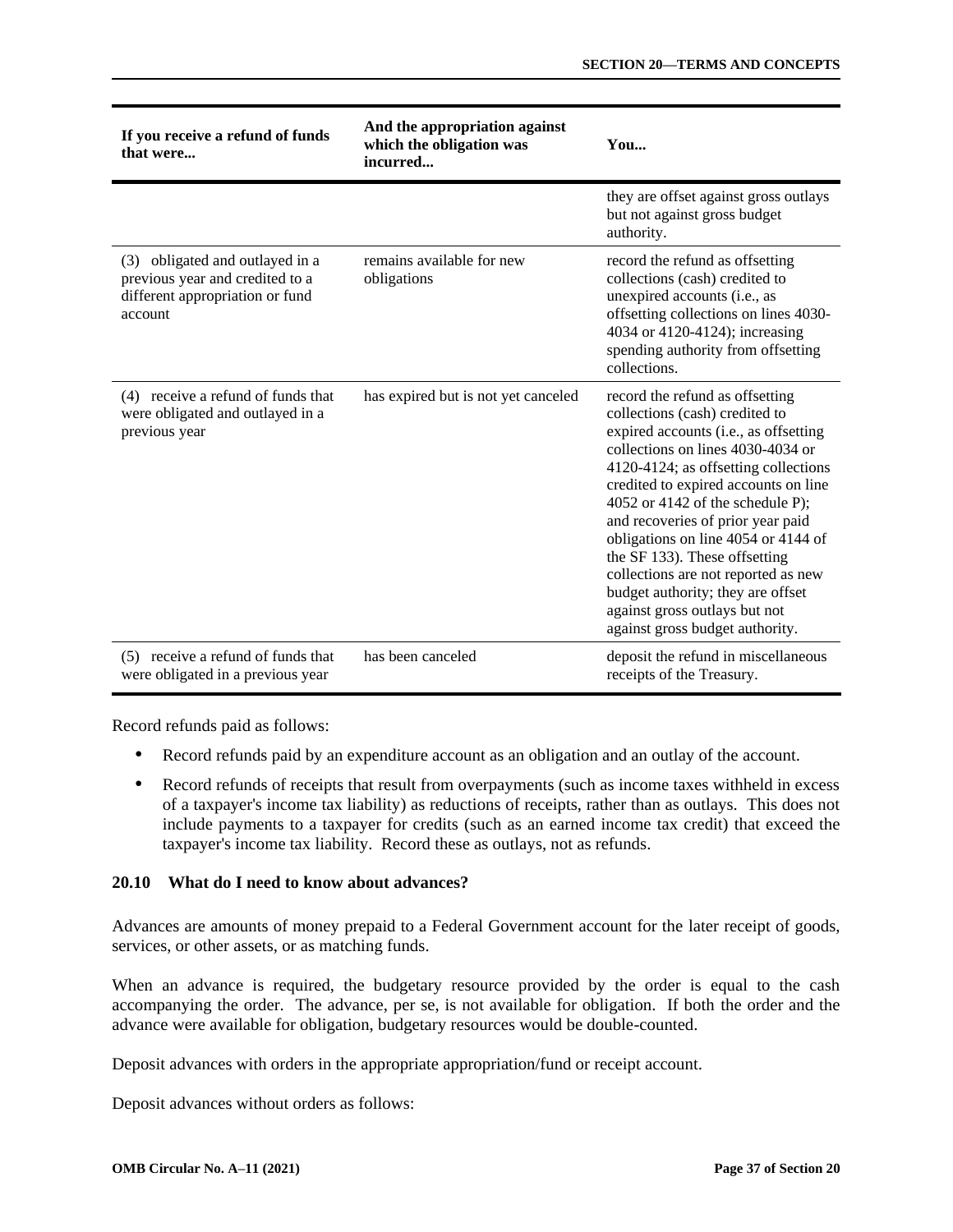<span id="page-37-0"></span>

| If the advance is from | Deposit the advance in                        |
|------------------------|-----------------------------------------------|
| A non-Federal source   | Deposit fund account (6500)                   |
| A Federal source       | An intragovernmental clearing account (F3885) |

When a reimbursable agreement with another Federal account is accompanied by a cash advance, you may disburse to pay obligations associated with that advance. However, if you are authorized to incur obligations against customer orders from other Federal accounts without an advance, the order establishes obligational authority only and you may not disburse the account into a negative position (see section [145.2](https://www.whitehouse.gov/wp-content/uploads/2018/06/s145.pdf#145.2) on Antideficiency Act violations).

If you return a cash advance or other offsetting collection or special or trust fund receipts received in a prior fiscal year, you must record an obligation and an outlay in the current fiscal year.

# **20.11 What do I need to know about accounts and fund types?**

(a) Accounts

The term account may refer to a receipt or expenditure account. Governmental receipts and offsetting receipts are deposited into receipt accounts (see section [20.7\).](#page-28-0) Receipt accounts are not available for incurring obligations or making outlays. Expenditure accounts are provided with budget authority (e.g., appropriations or offsetting collections) and are used to incur obligations and make outlays. Receipt and expenditure accounts are further classified into fund types (e.g., general funds and special funds). Fund types are discussed in subsections  $20.12(b)$  through  $20.12(f)$  below.

The term account may also refer to Treasury accounts and budget accounts (also commonly referred to as an OMB account). When the Congress provides budget authority for a particular purpose or under a particular title, it also provides a specific period of time for which the budget authority is available for obligation. This time period of availability (POA) may be annual, multi-year, or no-year.

Treasury establishes expenditure accounts based on the POA of the resources in the account. That is, Treasury establishes separate accounts with separate Treasury appropriation fund symbols (TAFS) for each POA, i.e., annual, multi-year, or no-year amount. For budget execution, which is governed largely by the Antideficiency Act, you must report data for each of the TAFS expenditure accounts established by Treasury (see section [130\).](https://www.whitehouse.gov/wp-content/uploads/2018/06/s130.pdf) 

A budget account (also commonly referred to as an OMB account) generally covers an organized set of activities, programs, or services directed toward a common purpose or goal. For budget formulation, the appropriations and other budget authority provided to TAFS accounts with the same appropriation title for the years covered by the budget are combined and presented as a single account under a single title, e.g., "Salaries and expenses." As an illustration, the FY 2017 column of the program and financing schedule for a "Salaries and expenses" account in the 2019 Appendix would include, as appropriate, outlays made in FY 2017 from the FY 2017 appropriation, the FY 2015–2017 multi-year appropriation, the no-year appropriation, and the five expired annual appropriations (FY 2012 through FY 2016).

For receipt accounts, the budget and Treasury accounts are usually the same.

For information on account identification codes, see section [79.2.](https://www.whitehouse.gov/wp-content/uploads/2018/06/s79.pdf#79.2)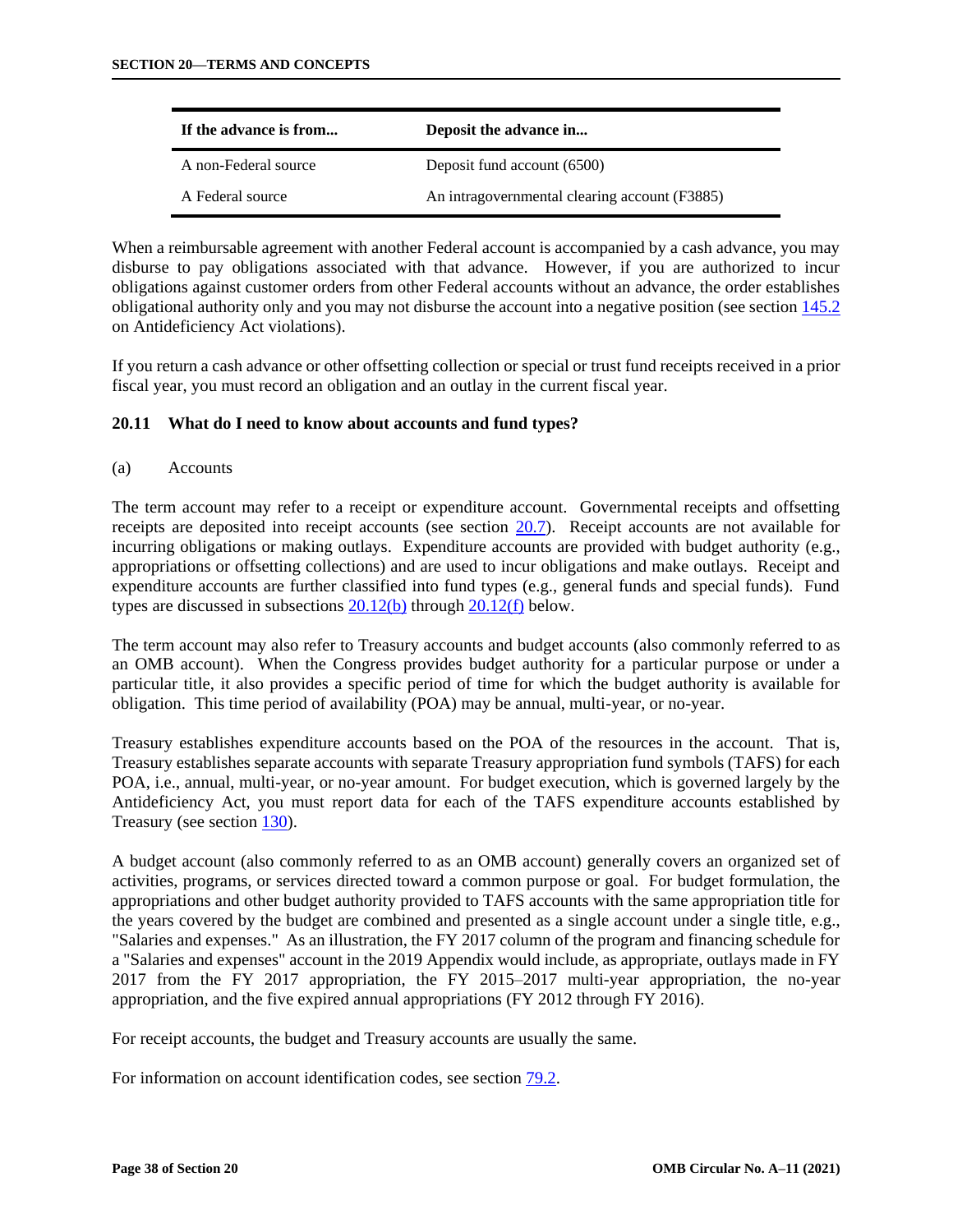# (b) Overview of fund types

Agency activities are financed through general funds, special funds, and revolving funds (public enterprise revolving funds, intragovernmental revolving funds, credit financing accounts), which constitute the Federal funds group, and trust funds and trust revolving funds, which constitute the trust funds group. General, special, and trust fund collections and disbursements may be held temporarily in clearing accounts pending clearance to the applicable account. Agencies account for amounts that are not Government funds in deposit funds. The following table summarizes the characteristics of these funds. The text following the table discusses the types of funds in more depth

| <b>Fund Type/Account</b><br><b>Treasury Account</b><br><b>Symbol</b>                         | What is the purpose of the<br>account?                                                                                                                                                                                                              | Are receipt accounts and<br>expenditure accounts<br>linked?                            | Are these funds<br>included in the<br>budget? |
|----------------------------------------------------------------------------------------------|-----------------------------------------------------------------------------------------------------------------------------------------------------------------------------------------------------------------------------------------------------|----------------------------------------------------------------------------------------|-----------------------------------------------|
| Federal funds:                                                                               |                                                                                                                                                                                                                                                     |                                                                                        |                                               |
| General fund receipt<br>accounts<br>$(0000 - 3899)$                                          | Record unearmarked receipts.                                                                                                                                                                                                                        | No.                                                                                    | Yes.                                          |
| General fund expenditure<br>accounts<br>$(0000 - 3599)$                                      | Record budget authority,<br>obligations, and outlays of<br>general fund receipts and<br>borrowing. Record offsetting<br>collections authorized by law,<br>such as the Economy Act, and<br>associated budget authority,<br>obligations, and outlays. | No, general fund<br>appropriations draw from<br>general fund receipts<br>collectively. | Yes.                                          |
| Special fund receipt<br>accounts<br>$(5000 - 5999)$                                          | Record receipts earmarked by law<br>for a specific purpose (other than<br>business-like activity).                                                                                                                                                  | Yes.                                                                                   | Yes.                                          |
| Special fund expenditure<br>accounts<br>$(5000 - 5999)$                                      | Record budget authority,<br>obligations, and outlays of special<br>fund receipts. Record offsetting<br>collections authorized by law,<br>such as the Economy Act, and<br>associated budget authority,<br>obligations, and outlays                   | Yes.                                                                                   | Yes.                                          |
| Public enterprise revolving<br>funds<br>$(4000 - 4499)$                                      | Record offsetting collections<br>earmarked by law for a specific<br>purpose and associated budget<br>authority, obligations, and outlays<br>for a business-like activity<br>conducted primarily with the<br>public.                                 | Not applicable. Collections<br>are credited to the<br>expenditure account.             | Yes. <sup>1</sup>                             |
| Intragovernmental<br>revolving funds (including<br>working capital funds)<br>$(4500 - 4999)$ | Record offsetting collections<br>earmarked by law for a specific<br>purpose and associated budget<br>authority, obligations, and outlays<br>for a business-like activity                                                                            | Not applicable. Collections<br>credited to the expenditure<br>account.                 | Yes.                                          |

# **CHARACTERISTICS OF FUND TYPES AND THEIR ACCOUNTS**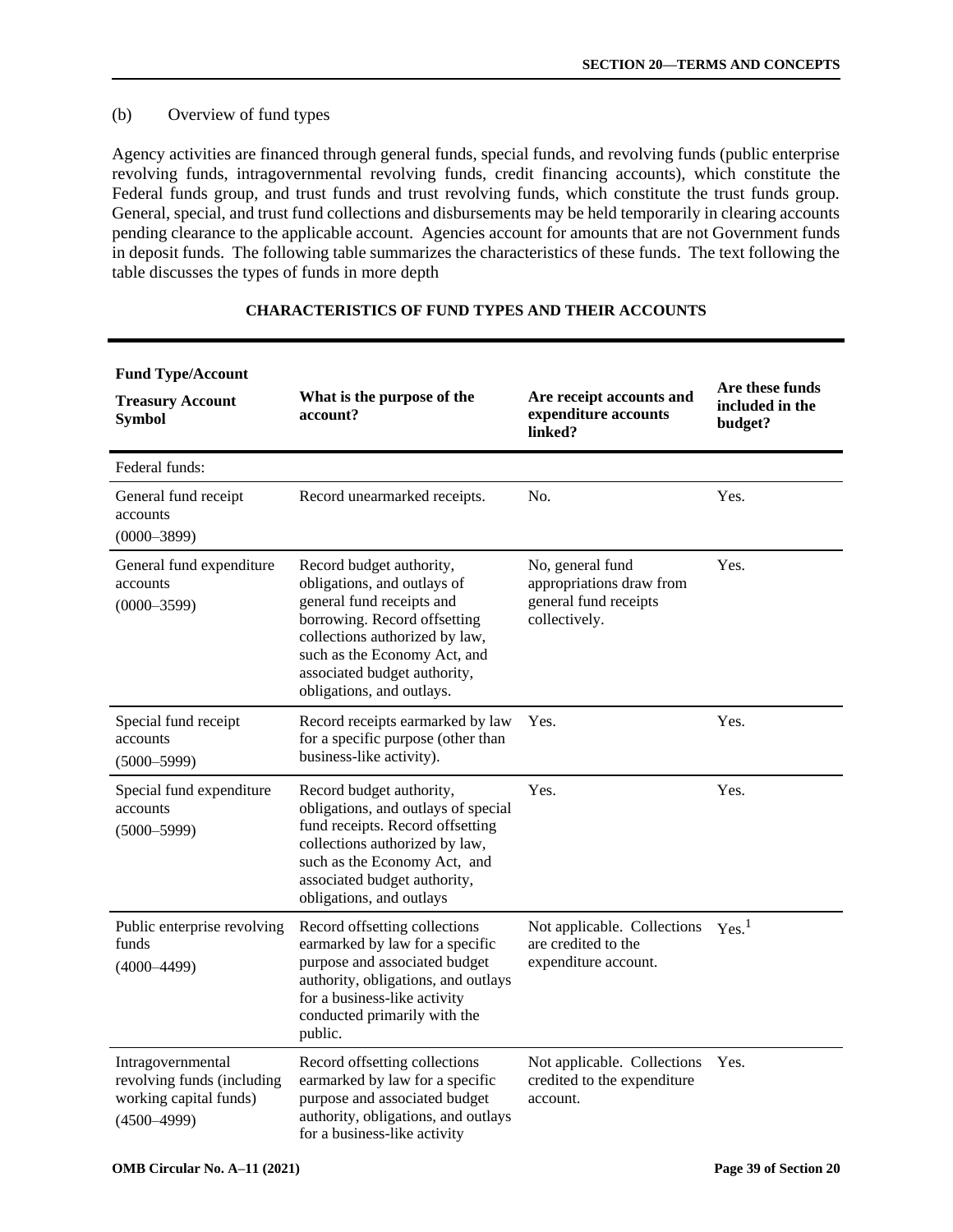| <b>Fund Type/Account</b>                                            |                                                                                                                                                                                                                                                                                                                                  |                                                                                       |                                                                                   |
|---------------------------------------------------------------------|----------------------------------------------------------------------------------------------------------------------------------------------------------------------------------------------------------------------------------------------------------------------------------------------------------------------------------|---------------------------------------------------------------------------------------|-----------------------------------------------------------------------------------|
| <b>Treasury Account</b><br><b>Symbol</b>                            | What is the purpose of the<br>account?                                                                                                                                                                                                                                                                                           | Are receipt accounts and<br>expenditure accounts<br>linked?                           | Are these funds<br>included in the<br>budget?                                     |
|                                                                     | conducted primarily within the<br>Government.                                                                                                                                                                                                                                                                                    |                                                                                       |                                                                                   |
| Management funds<br>$(3900-3999)$                                   | Record the permanent<br>appropriations and expenditures<br>of collections from two or more<br>appropriations to carry out a<br>common purpose or project not<br>involving a continuing cycle of<br>business-type operations. These<br>funds facilitate the administration<br>and accounting for<br>intragovernmental activities. | Not applicable. Collections<br>credited to the expenditure<br>account.                | Yes.                                                                              |
| Trust funds:                                                        |                                                                                                                                                                                                                                                                                                                                  |                                                                                       |                                                                                   |
| Trust fund receipt<br>accounts                                      | Record receipts earmarked by law<br>for a specific purpose (other than<br>a business-like activity).                                                                                                                                                                                                                             | Yes.                                                                                  | Yes. <sup>1</sup>                                                                 |
| (8000-8399 and 8500-<br>8999)                                       |                                                                                                                                                                                                                                                                                                                                  |                                                                                       |                                                                                   |
| Trust fund expenditure<br>accounts<br>(8000-8399 and 8500-<br>8999) | Record budget authority,<br>obligations, and outlays of trust<br>fund receipts. Record offsetting<br>collections authorized by law,<br>such as the Economy Act, and<br>associated budget authority,<br>obligations, and outlays.                                                                                                 | Yes.                                                                                  | Yes. <sup>1</sup>                                                                 |
| Trust revolving funds<br>$(8400 - 8499)$                            | Record offsetting collections<br>earmarked by law for a specific<br>purpose and associated budget<br>authority, obligations, and outlays<br>for a business-like activity<br>conducted primarily with the<br>public.                                                                                                              | Not applicable. Collections<br>credited to the expenditure<br>account.                | Yes.                                                                              |
| Other: (non-budgetary)                                              |                                                                                                                                                                                                                                                                                                                                  |                                                                                       |                                                                                   |
| Clearing accounts<br>(F3800-F3885)                                  | Temporarily hold general, special,<br>or trust fund Federal Government<br>collections or disbursements<br>pending clearance to the<br>applicable receipt or expenditure<br>accounts. (Amounts in clearing<br>accounts should not be used to<br>make outlays or payments.)                                                        | Not applicable. Deposits<br>and disbursements are<br>recorded in the same<br>account. | Yes, once they are<br>posted to either a<br>receipt or<br>expenditure<br>account. |
| <b>Custodial Clearing</b><br>accounts (3600-3699)                   | Record custodial collections that<br>have no net effect on the budget.                                                                                                                                                                                                                                                           | No.                                                                                   | No.                                                                               |

# **Fund Type/Account**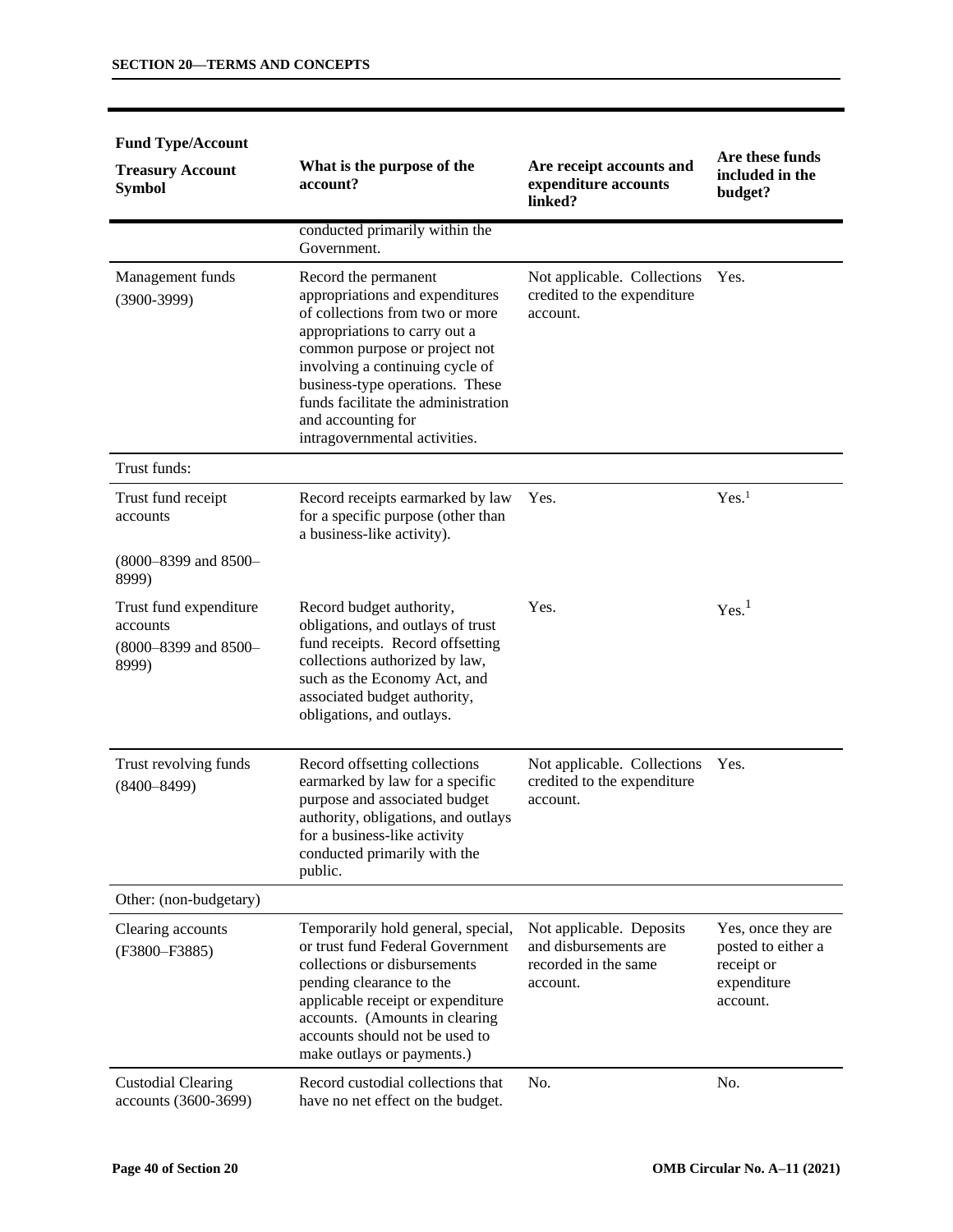| <b>Fund Type/Account</b>                 |                                                                                                                                                                                                                  |                                                                                       |                                               |
|------------------------------------------|------------------------------------------------------------------------------------------------------------------------------------------------------------------------------------------------------------------|---------------------------------------------------------------------------------------|-----------------------------------------------|
| <b>Treasury Account</b><br><b>Symbol</b> | What is the purpose of the<br>account?                                                                                                                                                                           | Are receipt accounts and<br>expenditure accounts<br>linked?                           | Are these funds<br>included in the<br>budget? |
| Deposit funds<br>$(6000 - 6999)$         | Record deposits and<br>disbursements of monies not<br>owned by the Government or not<br>donated to the<br>Government (amounts donated to<br>the Government are deposited in a<br>special or trust fund account). | Not applicable. Deposits<br>and disbursements are<br>recorded in the same<br>account. | No.                                           |

1 By law, the budget authority and the outlays (net of offsetting collections) of the Postal Service Fund (a revolving fund), and the receipts, budget authority, and outlays of the two social security trust funds (the Old-Age and Survivors Insurance Trust Fund and the Disability Insurance Trust Fund) are excluded from the on-budget totals. The budget documents present these amounts as "off-budget" and adds them to the budget totals to show totals for the Federal Government (sometimes called unified budget totals).

## (c) Federal funds

Federal funds comprise several types of accounts or funds. A general fund receipt account records receipts not earmarked by law for a specific purpose, such as individual income tax receipts. A general fund expenditure account records appropriations from the general fund and the associated transactions, such as obligations and outlays. General fund appropriations draw from general fund receipts collectively and, therefore, are not specifically linked to receipt accounts.

The Federal funds group also includes special funds and revolving funds, both of which earmark collections for spending on specific purposes. We establish a special fund where the law requires us to earmark collections from a specified source to finance a particular program, and the law neither authorizes the fund to conduct a cycle of business-type operations (making it a revolving fund) nor designates it as a trust fund. For example, a law established the Land and Water Conservation Fund, earmarking a portion of rents and royalties from Outer Continental Shelf lands and other receipts to be used for land acquisition, conservation, and recreation programs. The receipts earmarked to a fund are recorded in one or more special fund receipt accounts. More than one receipt account may be necessary to distinguish different types of receipts (governmental, proprietary, etc.) and receipts from significantly different types of transactions (registration fees vs. fines and penalties, for example). The fund's appropriations and associated transactions are recorded in a special fund expenditure account. Most funds have only one expenditure account, even if they have multiple receipt accounts. However, a large fund, especially one with appropriations to more than one agency (such as the Land and Water Conservation Fund), may have more than one expenditure account. The majority of special fund collections are derived from the Government's power to impose taxes, fines, and other compulsory payments, and they must be appropriated before they can be obligated and spent.

Revolving funds conduct continuing cycles of business-like activity. They charge for the sale of products or services and use the proceeds to finance their spending. Instead of recording the collections in receipt accounts (as offsetting receipts), the budget records the collections and the outlays of revolving funds in the same account. The laws that establish revolving funds authorize the collections to be obligated and outlayed for the purposes of the fund without further appropriation. The law of supply and demand is expected to regulate such funds. However, in some cases, the Congress enacts obligation limitations on the funds in appropriations acts as a way of controlling their expenditures (for example, a limitation on administrative expenses). There are two types of revolving funds in the Federal funds group. Public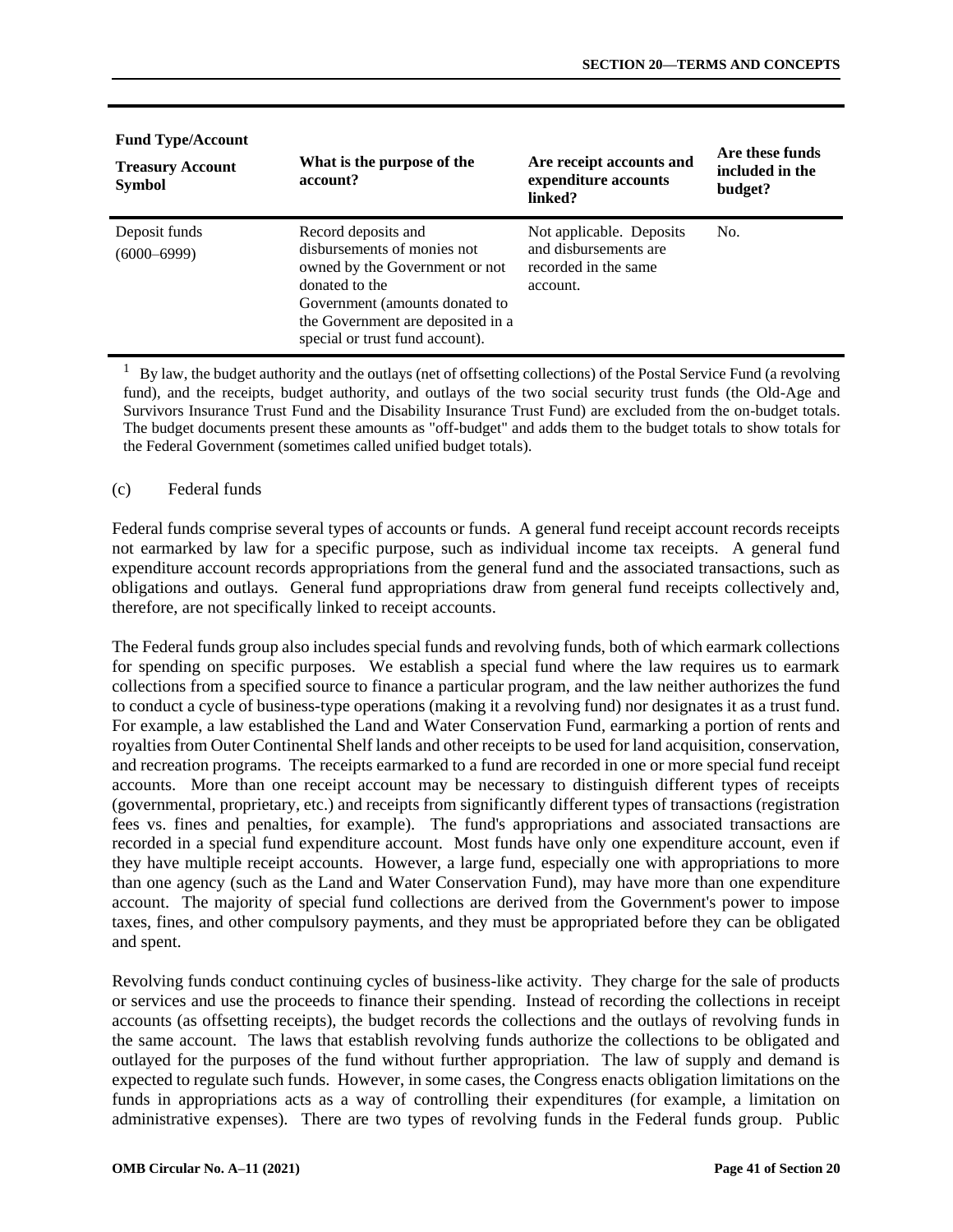enterprise funds, such as the Postal Service Fund, conduct business-like operations mainly with the public. Intragovernmental funds, such as the Federal Buildings Fund, conduct business-like operations mainly within and between Government agencies.

### (d) Trust funds

Trust funds account for the receipt and expenditure of monies by the Government for carrying out specific purposes and programs in accordance with the terms of a statute that designates the fund as a trust fund (such as the Highway Trust Fund) or for carrying out the stipulations of a trust agreement where the Nation is the beneficiary (such as any of several trust funds for gifts and donations for specific purposes). Like special funds and revolving funds, trust funds earmark collections for spending on specific purposes. Many of the larger trust funds finance social insurance payments for individuals, such as Social Security, Medicare, and unemployment compensation. Other major trust funds finance military and Federal civilian employees' retirement, highway and mass transit construction, and airport and airway development.

A trust fund normally consists of one or more receipt accounts to record receipts and an expenditure account to record the appropriation of the receipts and associated transactions. Some trust funds have multiple receipt accounts for the same reasons that special funds have them. Also, like special funds, large trust funds (such as the Highway Trust Fund) may have multiple expenditure accounts. A few trust funds, such as the Veterans Special Life Insurance fund and the Employees Life Insurance Fund, are established by law as revolving funds. These funds operate the same way as revolving funds in the Federal funds group, and we call them trust revolving funds. They conduct a cycle of business-type operations. The collections are credited to the expenditure account as offsetting collections and their outlays are displayed net of collections in a single expenditure account.

The Federal budget meaning of the term "trust", as applied to trust fund accounts, differs significantly from its private sector usage. In the private sector, the beneficiary of a trust usually owns the trust's assets, which are managed by a trustee who must follow the stipulations of the trust. In contrast, the Federal Government owns the assets of most Federal trust funds, and it can raise or lower future trust fund collections and payments, or change the purposes for which the collections are used, by changing existing laws. There is no substantive difference between these trust funds and special funds or between trust revolving funds and public enterprise revolving funds. Whether a particular fund is designated in law as a trust fund is, in many cases, arbitrary. For example, the National Service Life Insurance Fund is a trust fund, but the Servicemen's Group Life Insurance Fund is a Federal fund, even though both are financed by earmarked fees paid by veterans and both provide life insurance payments to veterans' beneficiaries. There are a few Federal trust funds that are managed pursuant to a trust agreement. These are identified in the budget as "gift funds". In addition, the Government does act as a true trustee on behalf of some entities outside of the Government where it makes no decisions about the amount of these deposits or how they are spent. For example, it maintains accounts on behalf of individual Federal employees in the Thrift Savings Fund, investing them as directed by the individual employee. The Government accounts for such funds in deposit funds (see the section after next).

In cases where the law provides an appropriation from the General Fund of the U.S. Treasury to a trust fund, a general fund expenditure account and an associated trust fund receipt account are used to record the financial transaction that moves resources between fund types.

(e) Clearing accounts

You use clearing accounts to temporarily account for transactions that you know belong to the Government while you wait for information that will allow you to match the transaction to a specific receipt or expenditure account. For example: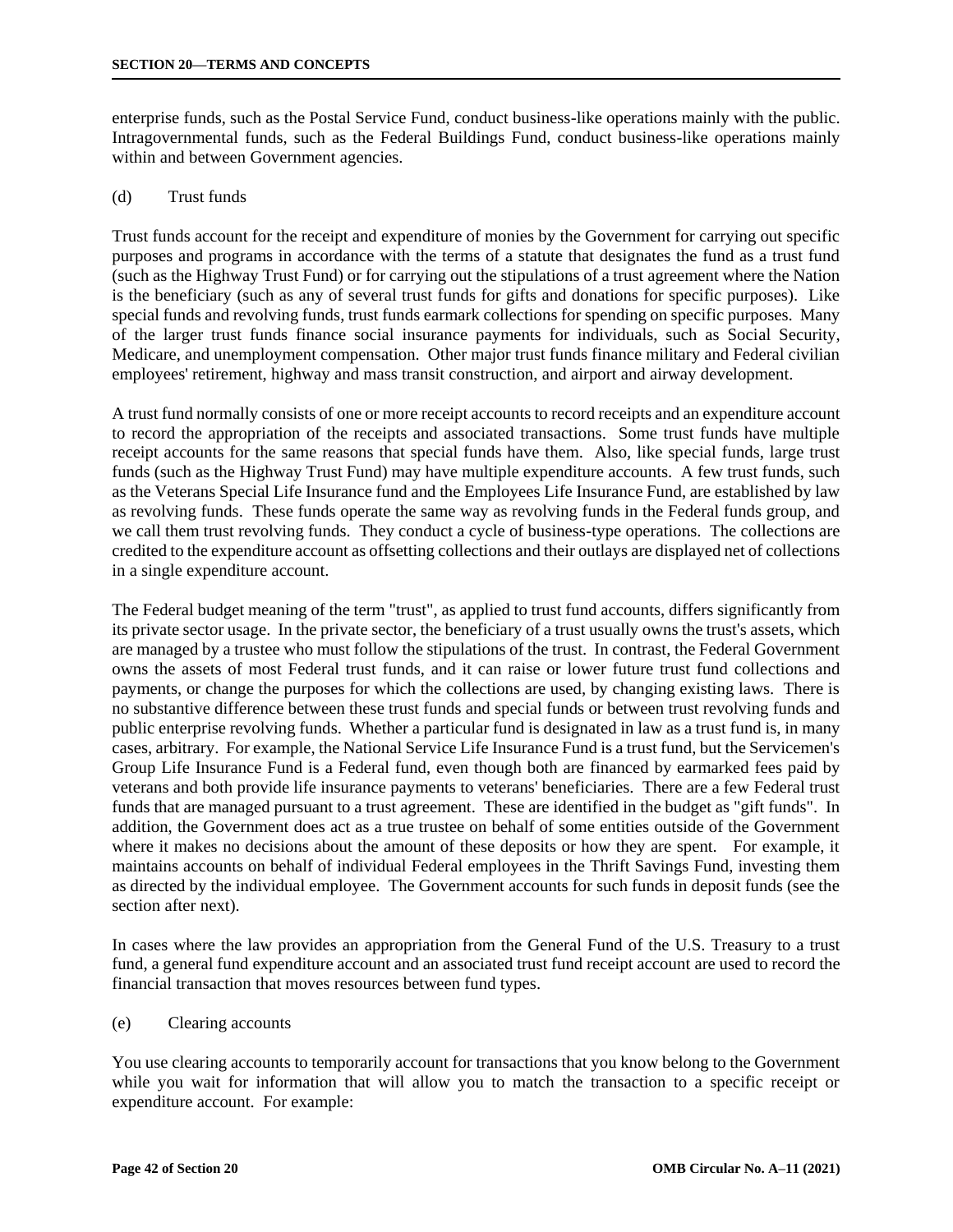- <span id="page-42-0"></span> To temporarily credit unclassified transactions from the public when there is a reasonable presumption that the amounts belong to a Federal Government account other than miscellaneous receipts in the Treasury.
- To temporarily credit unclassified transactions between Federal agencies, including Intragovernmental Payment and Collection (IPAC) transactions.

You should not use clearing accounts to mask an overobligation or overexpenditure of an expenditure account.

## (f) Deposit funds

You use deposit funds to account for monies that do not belong to the Government. This includes monies held temporarily by the Government until ownership is determined (such as earnest money paid by bidders for mineral leases) or held by the Government as an agent for others (such as State and local income taxes withheld from Federal employees' salaries and not yet paid to the State or local government). We exclude deposit fund transactions, as such, from the budget totals because the funds are not owned by the Government. Therefore, the budget records transactions between deposit funds and budgetary accounts as transactions with the public. For example, when the mineral leasing process has been completed, the winning bidder's earnest money is transferred from the deposit fund to the appropriate receipt account and the budget records a receipt. Similarly, outlays are recorded in an agency's salaries and expense account when a Federal employee is paid, even though some of the amount is transferred to a deposit fund for State and local income taxes withheld and paid later to the State and local government. Deposits and associated disbursements are recorded in the same account.

## **20.12 What do I need to know about reimbursable work?**

Agencies can perform reimbursable work for the public or other Federal agencies. The types of laws that allow you to use advances or reimbursements in return for providing others with goods and services are:

- Laws that establish revolving funds, including franchise funds and working capital funds;
- Provisions in appropriations or substantive laws that allow agencies to use the amounts they collect; and
- The Economy Act (31.U.S.C. 1535).

Generally speaking, laws that authorize an agency to enter into a "reimbursable agreement" with non-Federal transaction partners only provide authority to deposit collections into the agency's account, rather than the Miscellaneous Receipts Account (31 U.S.C. 3302). One such example is the Intergovernmental Cooperation Act of 1969 (31 U.S.C. 6501). Authority to enter into a "reimbursable agreement" is not sufficient to allow you to record a budgetary resource against account receivable absent additional express statutory authority to do so.

Additionally, only activity resulting from a "reimbursable agreement" (e.g., an interagency agreement or a buyer/seller relationship) should be classified as reimbursable. For more information on direct and reimbursable authority, see sections [82.5\(c\)](https://www.whitehouse.gov/wp-content/uploads/2018/06/s82.pdf#82.5) and [83.5.](https://www.whitehouse.gov/wp-content/uploads/2018/06/s83.pdf#83.5)

### (a) Revolving funds

You may use a revolving fund when a law establishes the revolving funds and authorizes you to credit payments to the revolving fund that performs the work. Revolving funds operate on a reimbursable basis when working capital (undisbursed cash) is available. Otherwise, advance payments must accompany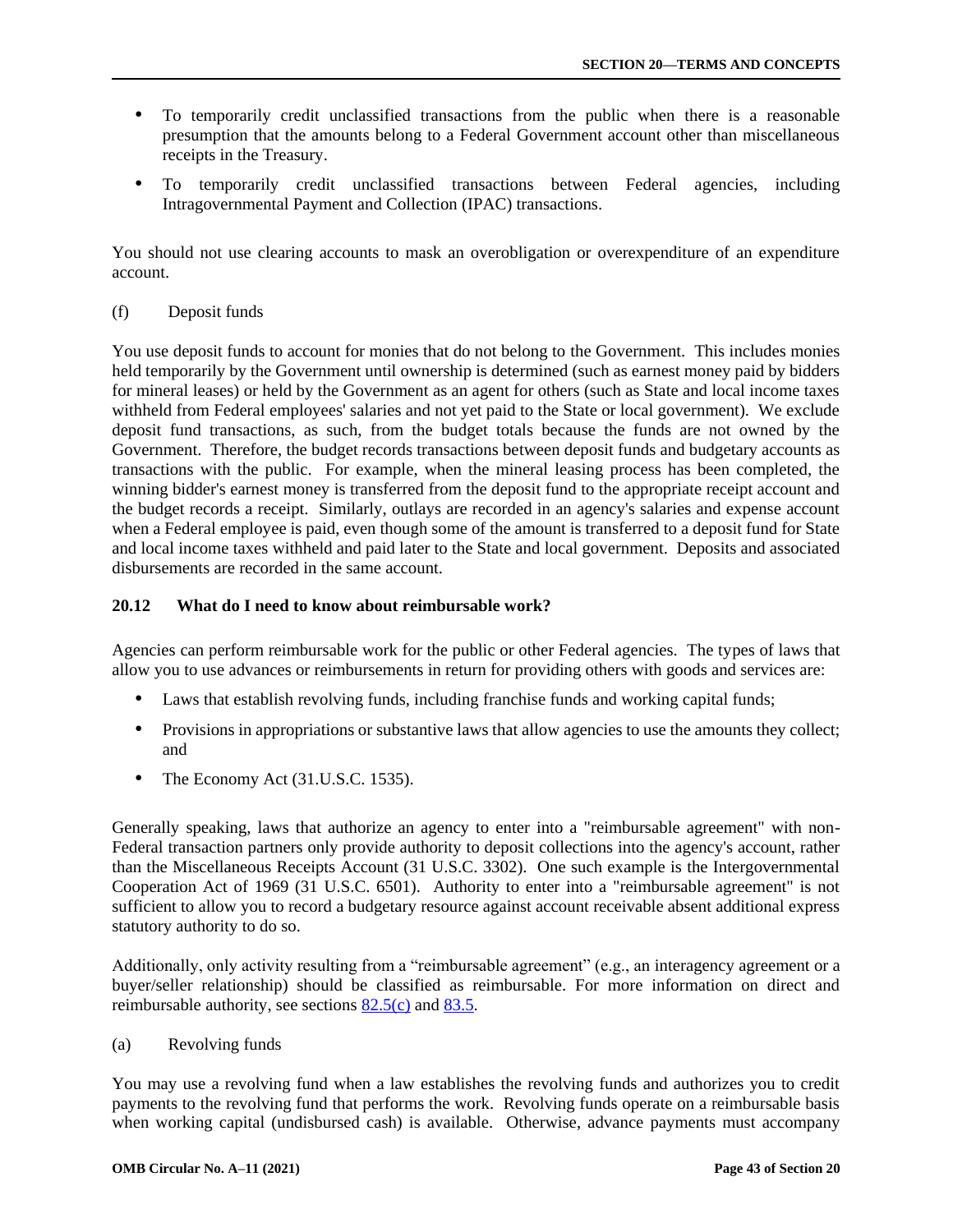orders. You may not disburse revolving funds into a negative cash position in anticipation of Federal or non-Federal reimbursements because of the Antideficiency Act.

### (b) Payments from non-Federal entities

If the law authorizes an expenditure account to perform work for the public and to credit collections from non-Federal entities as spending authority, you may cover obligations incurred by the account by:

- Advances collected up to the amount of accompanying orders (see section [20.10](#page-36-0) for treatment of advances); and
- Working capital that is available for this purpose.

# (c) Economy Act

The Act authorizes the head of an agency or major organizational unit within an agency to place an order with a major organizational unit within the same agency or another Federal agency for goods or services provided that:

- The ordering agency has enough money to pay for the order;
- The head of the ordering agency or unit decides the order is in the best interest of the United States Government;
- The agency or unit to fill the order is able to provide or get by contract the ordered goods or services;
- The head of the ordering agency decides that the ordered goods or services cannot be provided by contract as conveniently or cheaply by a commercial enterprise; and
- Transactions authorized by the Economy Act are limited by the statutory requirement that the amount obligated by the ordering appropriation is required to be deobligated to the extent that the agency or unit filling the order has not incurred obligations before the end of the period of availability of the ordering appropriation.

Under the Economy Act, payment (via expenditure transfer) may be made in advance or reimbursements may be made. Advances and reimbursements from other Federal Government appropriations are available for obligation—but not disbursement until received—when the ordering appropriation records a valid obligation to cover the order. The Act states that the providing (servicing) agency shall charge the ordering (requesting) agency "on the basis of the actual cost of goods or services provided" as agreed to by the agencies. Specific questions about Economy Act requirements should be directed to the agency's Chief Financial Officer and/or Office of General Counsel.